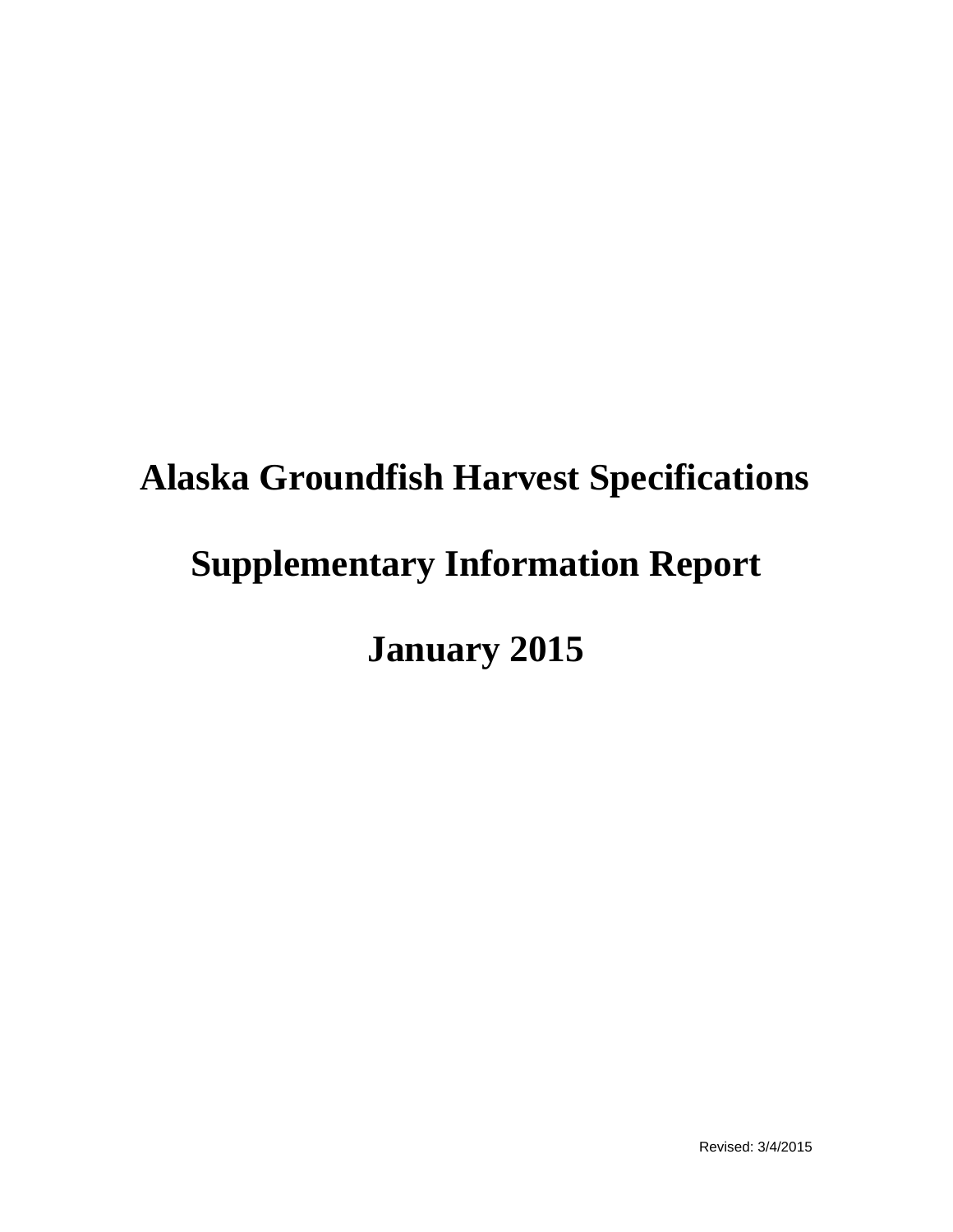# **Contents**

| 1              |             | Alaska Groundfish Harvest Specifications Environmental Impact Statement  1             |  |  |  |  |  |  |
|----------------|-------------|----------------------------------------------------------------------------------------|--|--|--|--|--|--|
| 2              |             |                                                                                        |  |  |  |  |  |  |
| 3              |             |                                                                                        |  |  |  |  |  |  |
| $\overline{4}$ |             |                                                                                        |  |  |  |  |  |  |
| 5              |             |                                                                                        |  |  |  |  |  |  |
|                |             |                                                                                        |  |  |  |  |  |  |
| 5.1.1          |             |                                                                                        |  |  |  |  |  |  |
|                | 5.1.2       |                                                                                        |  |  |  |  |  |  |
|                | 5.2         |                                                                                        |  |  |  |  |  |  |
|                | 5.3         |                                                                                        |  |  |  |  |  |  |
|                | 5.3.1       |                                                                                        |  |  |  |  |  |  |
|                | 5.3.2       |                                                                                        |  |  |  |  |  |  |
|                | 5.3.3       |                                                                                        |  |  |  |  |  |  |
|                | 5.3.4       |                                                                                        |  |  |  |  |  |  |
|                | 5.3.5       |                                                                                        |  |  |  |  |  |  |
|                | 5.3.6       |                                                                                        |  |  |  |  |  |  |
|                | 5.3.7       |                                                                                        |  |  |  |  |  |  |
|                | 5.3.8       |                                                                                        |  |  |  |  |  |  |
|                | 5.3.9       |                                                                                        |  |  |  |  |  |  |
|                |             | 5.4 Actions by other Federal, state, and international agencies and private actions 25 |  |  |  |  |  |  |
|                | 5.4.1       |                                                                                        |  |  |  |  |  |  |
|                | 5.4.2       |                                                                                        |  |  |  |  |  |  |
|                | 5.4.3       |                                                                                        |  |  |  |  |  |  |
| 6              |             |                                                                                        |  |  |  |  |  |  |
| 7              |             |                                                                                        |  |  |  |  |  |  |
| 8              |             |                                                                                        |  |  |  |  |  |  |
|                | Appendix A: | BSAI Stock Assessment and Fishery Evaluation (SAFE) Reports 33                         |  |  |  |  |  |  |
|                | Appendix B: | GOA Stock Assessment and Fishery Evaluation (SAFE) Reports  33                         |  |  |  |  |  |  |
|                | Appendix C: |                                                                                        |  |  |  |  |  |  |
|                | Appendix D: |                                                                                        |  |  |  |  |  |  |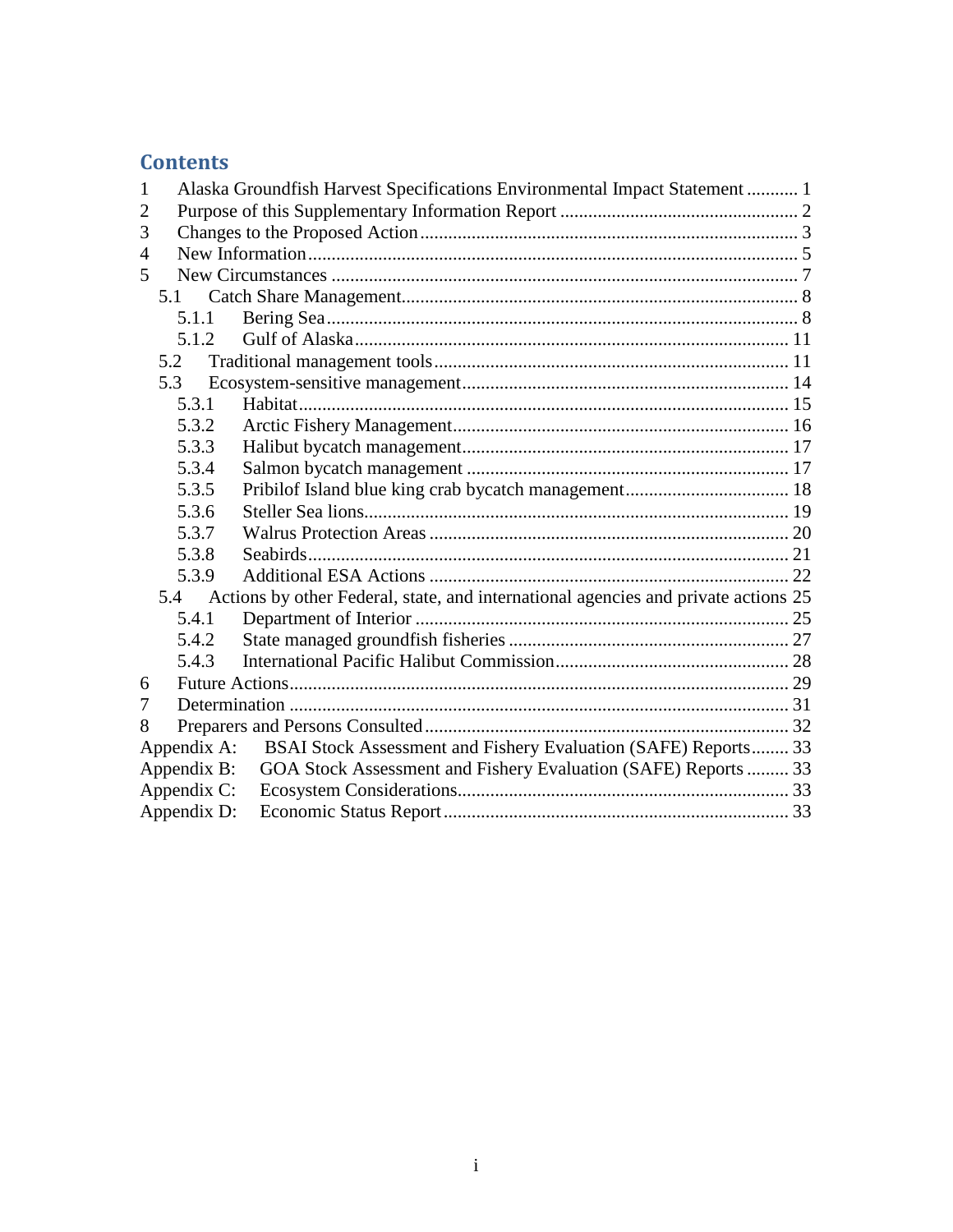# <span id="page-2-0"></span> 1 Alaska Groundfish Harvest Specifications Environmental Impact **Statement**

 The groundfish fisheries in Federal waters off Alaska are managed under the Fishery Management Plan for Groundfish of the Bering Sea and Aleutian Islands Management Area (BSAI FMP) and the Fishery Management Plan for Groundfish of the Gulf of Alaska (GOA FMP). In the Gulf of Alaska (GOA) and Bering Sea and Aleutian Islands (BSAI), groundfish harvests are managed subject to annual limits on the amounts of each species of fish, or of each group of species, that may be taken. The annual limits are referred to as "harvest specifications," and the process of establishing them is referred to as the "harvest specifications process." The U.S. Secretary of Commerce approves the harvest specifications based on the recommendations of the North Pacific Fishery Management Council (Council).

 nomic effects of alternative harvest strategies. The preferred alternative established a harvest strategy for the BSAI and GOA groundfish fisheries necessary for the managetives in the FMPs. The National Marine Fisheries Service (NMFS) prepared the Alaska Groundfish Harvest Specifications Final Environmental Impact Statement (Harvest Specifications  $EIS$ )<sup>1</sup> in January 2007 for the harvest strategy used to set the annual harvest specifications. The Harvest Specifications EIS examines alternative harvest strategies for the federally managed groundfish fisheries in the GOA and the BSAI management areas that comply with Federal regulations, the FMPs, and the Magnuson-Stevens Fishery Conservation and Management Act (Magnuson-Stevens Act). The Harvest Specifications EIS provides decision-makers and the public with an evaluation of the environmental, social, and ecoment of the groundfish fisheries and the conservation of marine resources, as required by the Magnuson-Stevens Act and as described in the management policy, goals, and objec-

 Council's Groundfish Plan Teams and Scientific and Statistical Committee (SSC) use catch (ABC) limits for each species or species group for specified management areas. that area. The annual harvest specifications also set or apportion the prohibited species catch (PSC) limits. Annually, the Council's harvest specifications process is to apply the harvest strategy to the best available scientific information to derive annual harvest specifications. The stock assessments to calculate biomass, overfishing levels, and acceptable biological Overfishing levels and ABCs provide the foundation for the Council and NMFS to develop the total allowable catch (TAC) for each species or species group. Overfishing levels and ABC amounts reflect fishery science, applied in light of the requirements of the FMPs. The TACs recommended by the Council are either at or below the ABCs. The sum of the TACs for each area is constrained by the optimum yield established for

<span id="page-2-1"></span><sup>&</sup>lt;u>.</u> <sup>1</sup> National Marine Fisheries Service, Department of Commerce (Jan. 2007), Alaska Groundfish Harvest Specifications Final Environmental Impact Statement. http://alaskafisheries.noaa.gov/analyses/specs/eis/final.pdf.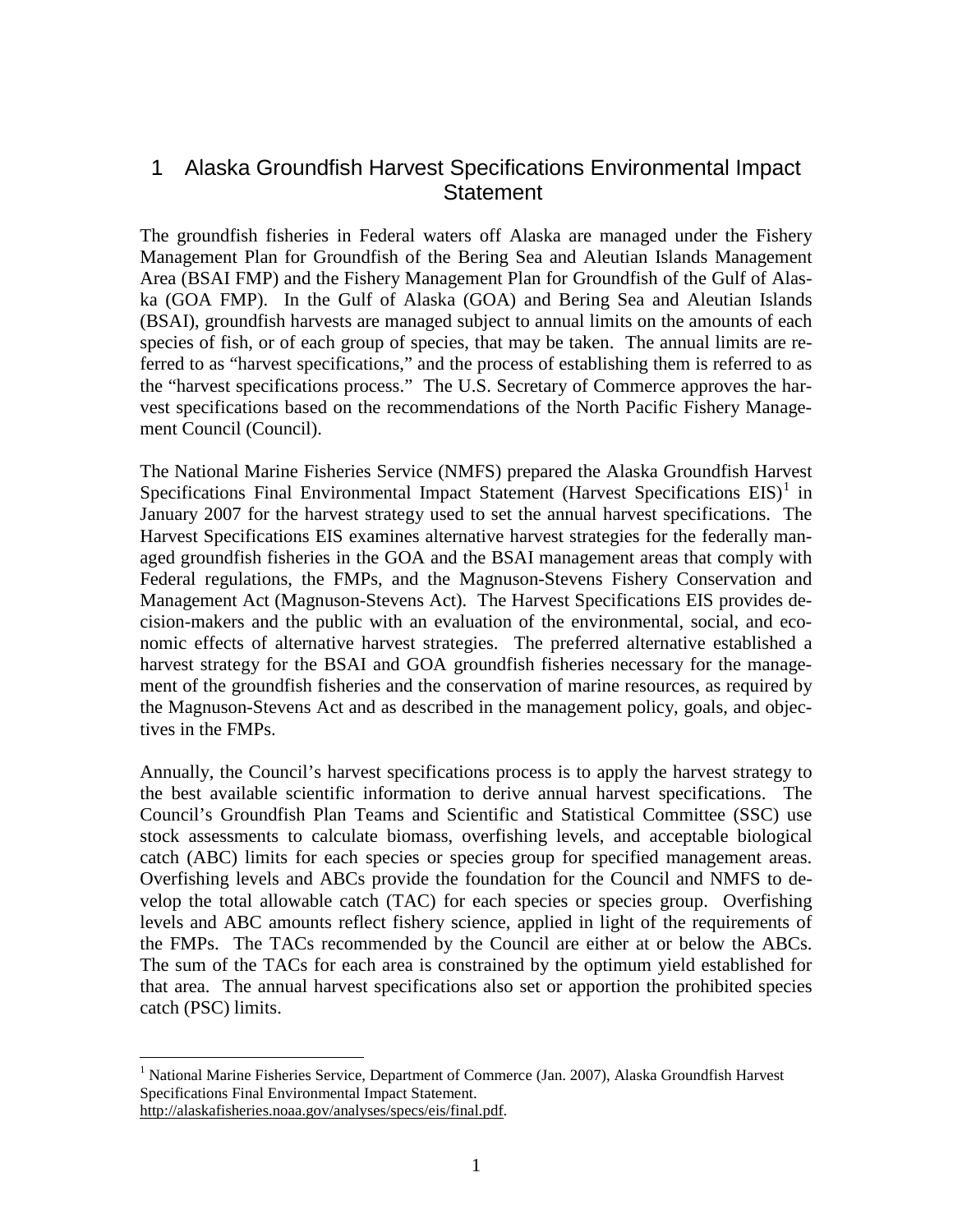<span id="page-3-0"></span> ing communities; and provides a steady supply of fish products to consumers. The har- vest strategy balances groundfish harvest in the fishing year with ecosystem needs such The harvest strategy provides for orderly and controlled commercial fishing for groundfish (including Community Development Quota [CDQ] fishing); promotes sustainable incomes to the fishing, fish processing, and support industries; supports sustainable fishas non-target fish stocks, marine mammals, seabirds, and habitat.

# 2 Purpose of this Supplementary Information Report

 (SEIS) for the 2015/2016 groundfish harvest specifications. This supplementary infor- be necessary for the 2016/2017 groundfish harvest specifications. An SEIS should be prepared if – This supplementary information report evaluates the need to prepare a Supplemental EIS mation report also provides information to preliminarily determine whether an SEIS may

- 1. the agency makes substantial changes in the proposed action that are relevant to environmental concerns, or
- 2. significant new circumstances or information exist relevant to environmental concerns and bearing on the proposed action or its impacts  $(40 \text{ CFR } 1502.9(c)(1))$ .

 Council to determine whether an SEIS should be prepared. Appendices A and B contain mation for the harvest specifications. Appendix C contains the website for the ecosystem This report analyzes the information contained in the Council's 2014 Stock Assessment and Fishery Evaluation (SAFE) reports and information available to NMFS and the the websites for the SAFE reports, which represent the best available scientific inforconsiderations report for the SAFE reports. Appendix D contains the website for the economic status report for the SAFE reports.

nificantly different from those already studied require supplementary consideration. $2$  The agency decision-making intractable."<sup>[3](#page-3-2)</sup> On the other hand, if a subsequent related Federal already considered, an SEIS must be prepared.<sup>[4](#page-3-3)</sup> Not every change requires an SEIS; only those changes that cause effects which are sig-Supreme Court explained that "an agency need not supplement an EIS every time new information comes to light after the EIS is finalized. To require otherwise would render action occurs, and new information indicates that that subsequent action will affect the quality of the human environment in a significant manner or to a significant extent not

 the action, new information, and new circumstances. This Supplementary Information The following three sections discuss each of the considerations for an SEIS: changes to Report also looks at reasonably foreseeable future actions to gauge whether a future action, individually or cumulatively, could cause a substantial change in the harvest specifi-

<sup>&</sup>lt;sup>2</sup> See Davis v. Latschar, 202 F.3d 359, 369 (D.C. Cir. 2000).

<span id="page-3-1"></span><sup>&</sup>lt;sup>2</sup> See *Davis v. Latschar*, 202 F.3d 359, 369 (D.C. Cir. 2000).<br><sup>3</sup> See *Marsh v. Oregon Natural Resources Council*, 490 U.S. 360, 373 (1989).<br><sup>4</sup> See *Marsh*, 490 U.S. at 374.

<span id="page-3-3"></span><span id="page-3-2"></span>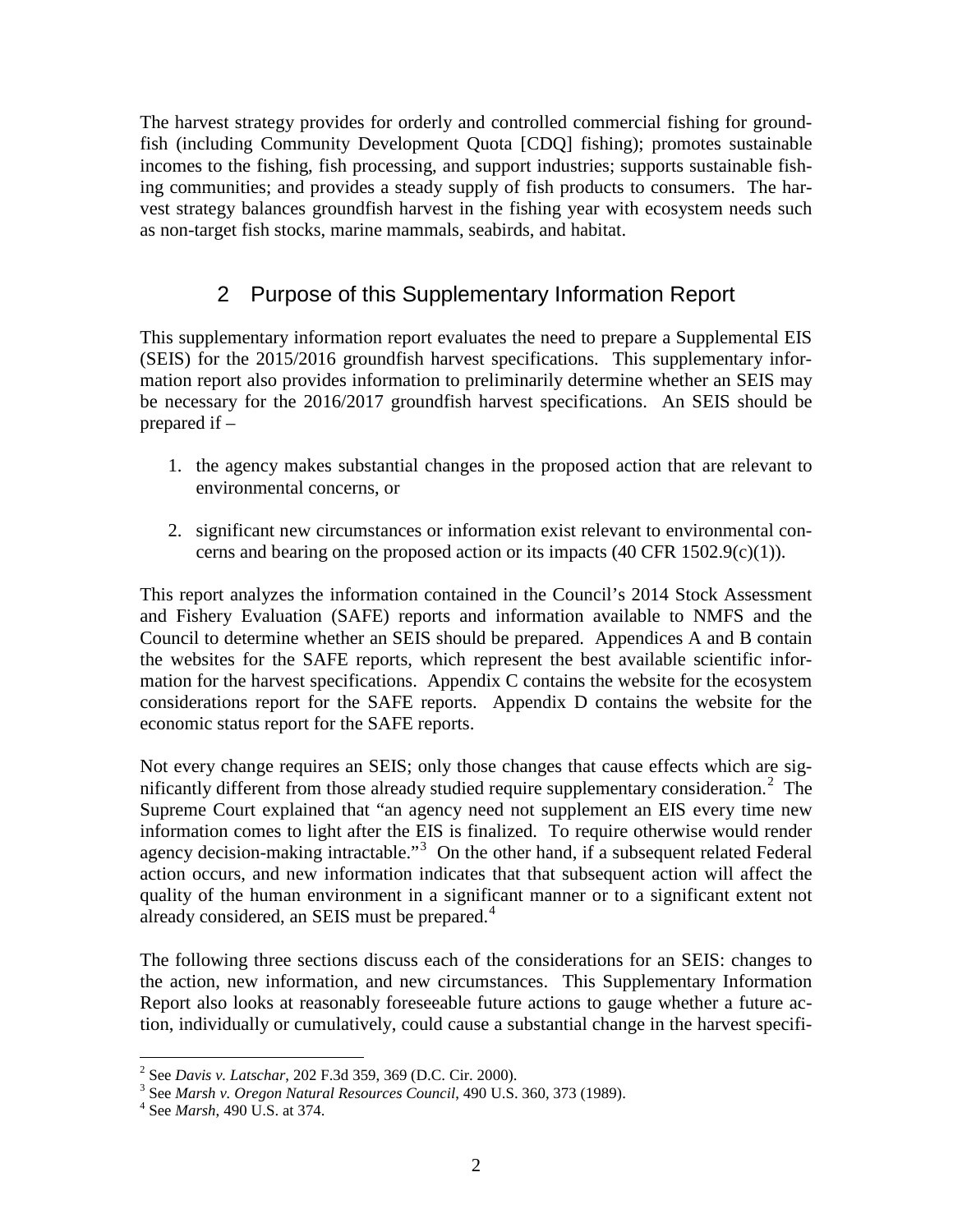<span id="page-4-0"></span>cation process or represent significant new circumstances or new information that would require an SEIS in the future.

# 3 Changes to the Proposed Action

 group. The harvest specification process and the environmental consequences of the se-The 2015/2016 harvest specifications do not constitute a change in the proposed action. The proposed action was a harvest strategy that provides for the annual determination of the harvest specifications based on information developed through the harvest specifications process. The 2015/2016 harvest specifications are consistent with the preferred alternative harvest strategy analyzed in the Harvest Specifications EIS because they were set through the harvest specifications process, are within the optimum yield established for the BSAI or GOA, and do not exceed the ABC for any single species or species lected harvest strategy are fully described in the Harvest Specifications EIS.

 the *Federal Register* on December 8, 2014 (79 FR 72593 and 79 FR 72571, respectively). final harvest specifications in February 2015. The proposed 2015/2016 harvest specifications for the GOA and BSAI were published in The Council took final action to recommend final harvest specifications at its December 2014 meeting. NMFS is scheduled to publish the *Federal Register* notice announcing the

 NMFS has made some changes to the harvest specifications process since 2007. None of posed action relevant to environmental concerns. In brief, NMFS published a final rule for Amendment 80 and 85 participants at the beginning of the 2008 fishing year. The extended these allocations with the 2008/2009 and subsequent harvest specifications. these changes, individually or cumulatively, represent a substantial change in the proto modify the 2008 harvest specifications under the provisions of Amendments 80 and 85 (72 FR 71802; December 19, 2007). This action ensured that allocations were in effect modifications were done under the auspices of the Harvest Specifications EIS. NMFS

 these species and any incidental catch or bycatch. Minor revisions were made to catch the cooperative fisheries for these same species. Additionally, Amendments 80 and 85 incorporated statutory mandates of the Magnuson-Stevens Act, as amended by the Coast Guard and Maritime Transportation Act of 2006 and the Magnuson-Stevens Fishery Conservation and Management Reauthorization Act of 2006. These amendments to the Magnuson-Stevens Act required that Amendments 80 and 85 allocate to the CDQ Program 10.7 percent of the TAC of the species allocated under those programs. The Magnuson-Stevens Act requires that all catch of these species accrue against the CDQ allocations, including catch in both the directed fisheries for monitoring requirements for the CDQ fisheries to comply with the new Magnuson-Stevens Act requirement that the CDQ fisheries be managed no more restrictively than

The Magnuson-Stevens Act also requires that allocations to the CDQ Program be made only for species with directed fisheries in the BSAI. Under Amendment 80, allocations to the CDQ Program of TAC categories without directed fisheries in the BSAI were discontinued. These species include pollock in the Bogoslof District, Greenland turbot in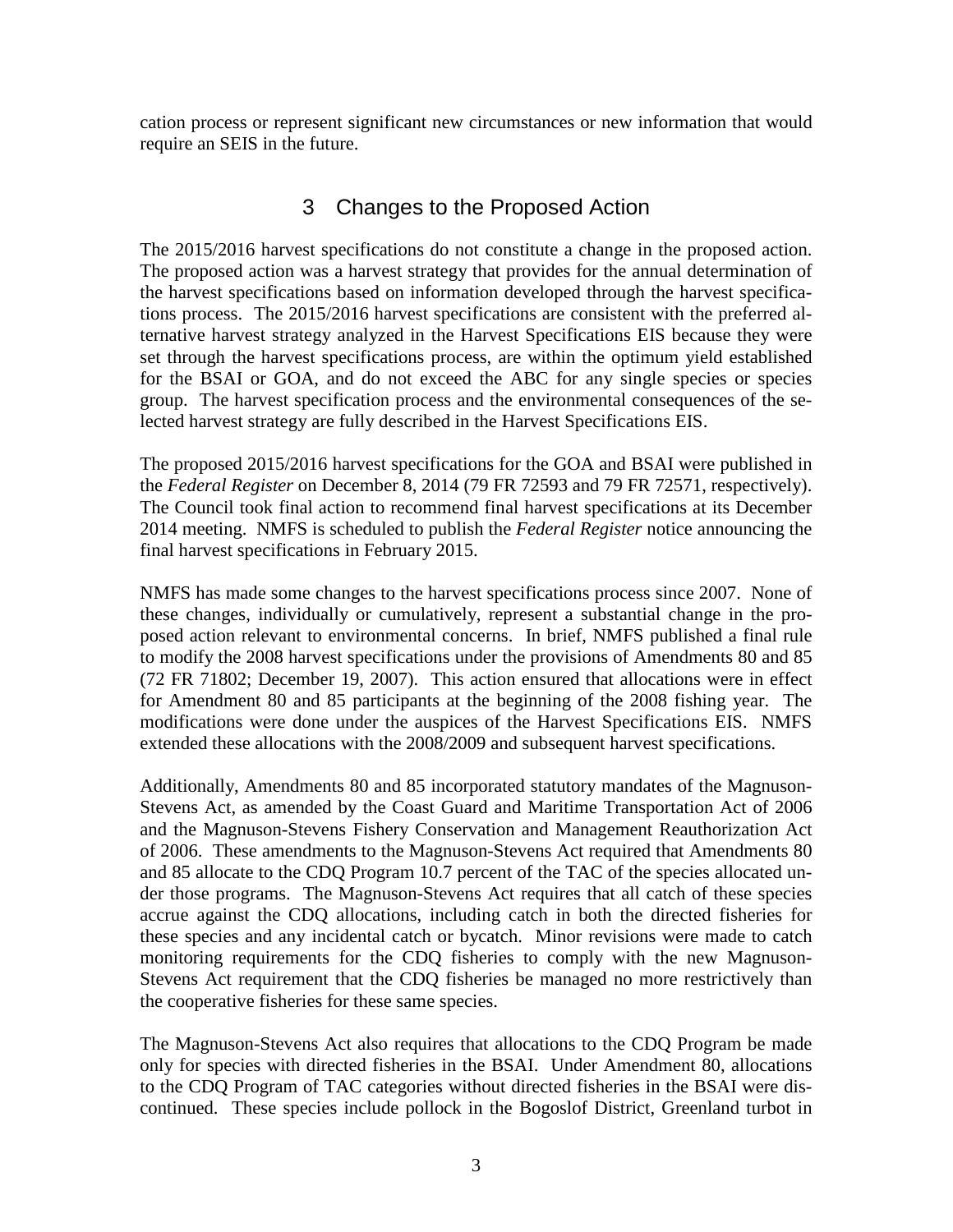ited species status requiring discard. Notices of closure to directed fishing and of retenthe Aleutian Islands, Alaska plaice, other flatfish, rockfish, and other species. Catch in the CDQ fisheries of these species are managed under the regulations and according to the individual fishery's status for that TAC category. Retention of species closed to directed fishing is limited to maximum retainable amounts, unless the species is on prohibtion requirements for these species apply to the CDQ and non-CDQ sectors. The catch of these species in the CDQ fisheries does not constrain the catch of other CDQ species unless catch by all sectors approached an overfishing level. These changes are discussed in detail in the 2007/2008 final harvest specifications for groundfish of the BSAI (72 FR 9451; March 2, 2007).

action found that there were no significant environmental impacts.<sup>[5](#page-5-0)</sup> Amendments 73/77, which became effective on January 30, 2009, removed dark rockfish (*Sebastes ciliatus*) from both FMPs (73 FR 80307; December 31, 2008). This action allows the State of Alaska to implement more responsive, regionally based management of dark rockfish than is currently possible under the FMPs and improves conservation and management of dark rockfish. The Environmental Assessment (EA) accompanying this

 ing species groups from the "other species" category to the "target species" category, re- reporting codes for the BSAI groundfish fisheries. An EA determined that this action In 2010, NMFS made some minor changes with Amendments 95 and 96 to the BSAI FMP and Amendment 87 to the GOA FMP (75 FR 61639; October 6, 2010) that are reflected in the 2011/2012 and subsequent harvest specifications. Amendment 95 moved skates from the "other species" category to the "target species" category in the FMP. Amendments 96 and 87 revised the FMPs to meet the National Standard 1 guidelines for annual catch limits and accountability measures. These amendments moved all remainmove the "other species" and "non-specified species" categories from the FMPs, establish an "ecosystem component" category, and describe the current practices for groundfish fisheries management in the FMPs. The final rule removed references to the "other species" category for purposes of the harvest specifications and added skate species to the would not have significant environmental impacts.<sup>6</sup>

cific cod was managed as one stock in the BSAI with one overfishing level and ABC. Groundfish Plan Team meeting and October 2013 Council meeting. This stock assess-In October 2013, the Council's SSC recommended separate Bering Sea subarea and Aleutian Islands subarea overfishing levels and ABCs for Pacific cod in the BSAI for the 2014 and 2015 harvest specifications cycle based on the best available data. Before, Pa-The stock assessment for AI Pacific cod was evaluated at the September 2013 BSAI ment provides extensive information on why separate ABCs are appropriate for Pacific cod and the impacts of these ABCs on Pacific cod.

In December 2013, the Council recommended separate subarea TACs based on those assessments. Since the Council split the BSAI Pacific cod TAC into separate BS and AI TACs and did not revise 50 CFR 679.20, NMFS interpreted that the sector allocations

-

<span id="page-5-0"></span><sup>&</sup>lt;sup>5</sup> http://alaskafisheries.noaa.gov/sustainablefisheries/amds/amd73\_77/ea082008.pdf

<span id="page-5-1"></span><sup>6</sup> http://alaskafisheries.noaa.gov/sustainablefisheries/amds/95-96-87/final\_ea\_amd96-87\_0910.pdf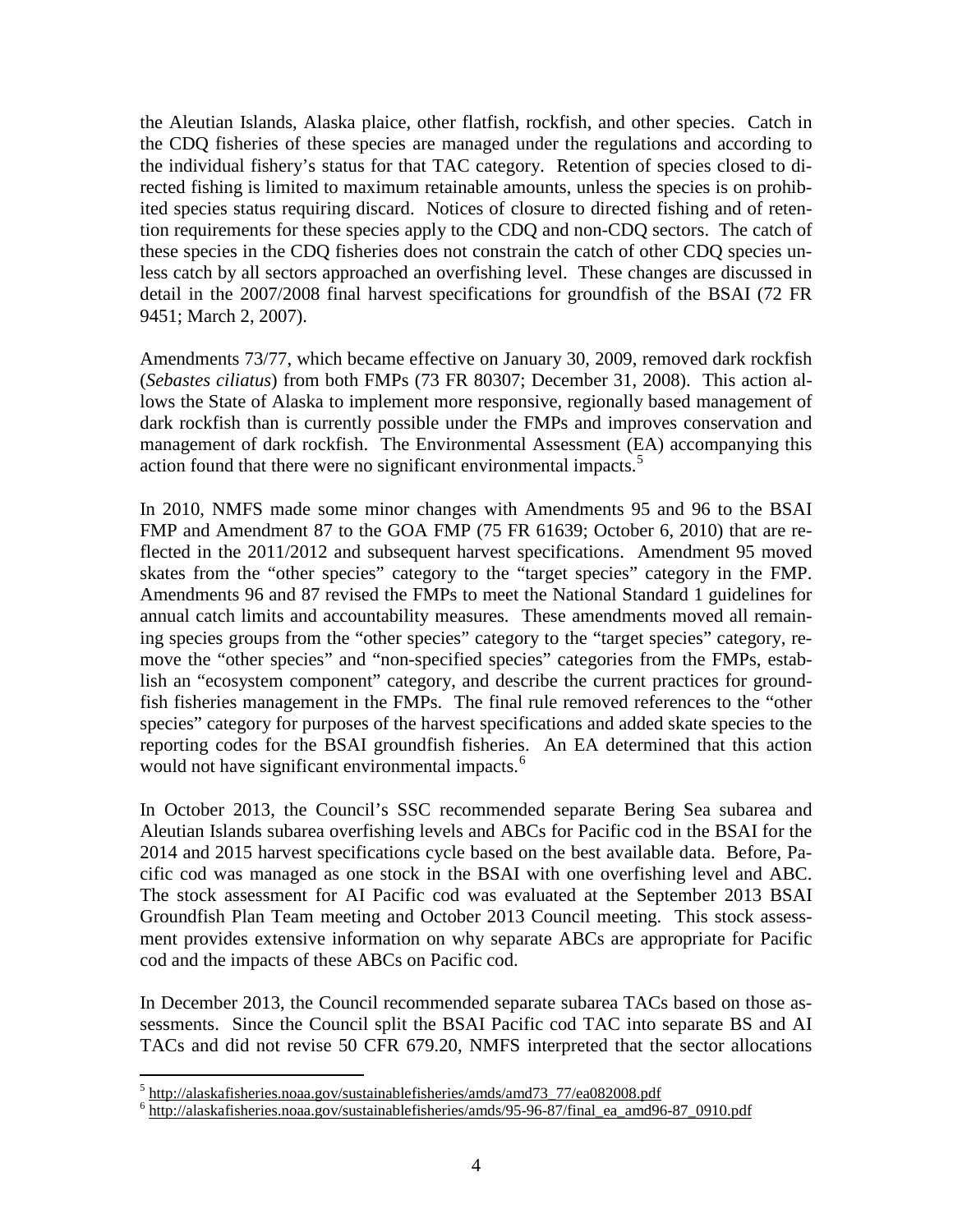<span id="page-6-0"></span> currently in effect will continue to apply at the BSAI-wide level. This interpretation is and redeploy in response to the Steller sea lion protection measures. However, since the vest, then environmental effects are beneficial. The primary conservation effects concern consistent with the Council's intent about the sector allocations under Amendment 85 (72 FR 50788; September 04, 2007). The Council also recognized the dynamic nature of the AI Pacific cod fishery and the difficulty in predicting the likely outcomes of a TAC split, given that (1) all gear sectors have varied the proportion of total Pacific cod harvest in the AI over time; (2) Steller sea lion protection measures reduce a large portion of the fishable area in the AI; and (3) it is unknown how sectors will change their fishing patterns result of separate TACs is a reduction in the amount of AI Pacific cod available for har-Pacific cod fishery interactions with Steller sea lions. NMFS analyzed the impacts of separate TACs on the AI Pacific cod fishery and Steller sea lions in the EIS Steller sea lion protection measures for groundfish fisheries in the Bering Sea and Aleutian Islands Management Area.<sup>7</sup>

 ber 2013, the Council and its SSC considered this change and recommend combining At its November 2013 meeting, the Council's GOA Groundfish Plan Team recommended combining the Western and Central GOA "other rockfish" ABCs and TACs. The "other rockfish" category in those areas include "other rockfish" (19 species) and demersal shelf rockfish (7 species). The Plan Team recommended combining these ABCs and TACs based on the challenges associated with conducting a comprehensive assessment of all of the species in the "other rockfish" category in the Western and Central GOA. In Decemthese ABCs and TACs as recommended by the Plan Team. NMFS does not anticipate any adverse management or conservation effects from this change, as directed fishing for other rockfish would continue to be prohibited in the Western and Central GOA.

 ber 23, 2014). This amendment establishes a process for Western Alaska CDQ groups tinuing basis, the optimum yield in the BSAI groundfish fisheries. In 2015, NMFS implemented Amendment 105 to the BSAI FMP (79 FR 56671, Septemand Amendment 80 cooperatives to exchange quota of three flatfish species (flathead sole, rock sole, and yellowfin sole) for an equal amount of another of these three flatfish species, while maintaining total catch below ABC limits. This action is necessary to mitigate the operational variability, environmental conditions, and economic factors that may constrain the CDQ groups and Amendment 80 cooperatives from achieving, on a con-

# 4 New Information

 step process. First, one must identify new information or circumstances. Second, one must analyze whether these are significant to the analysis of the proposed action and rel- 2014 BSAI and GOA SAFE reports, which include NMFS's annual Eastern Bering Sea The second part of the inquiry to determine whether an SEIS is required involves a twoevant to environmental concerns and bearing on the proposed action or its impacts. The primary sources of new information directly related to the action and its impacts are the trawl survey results along with other resource surveys, information on previous fishery

 $\overline{a}$ 

<span id="page-6-1"></span> $^7$  http://alaskafisheries.noaa.gov/sustainablefisheries/sslpm/eis/default.htm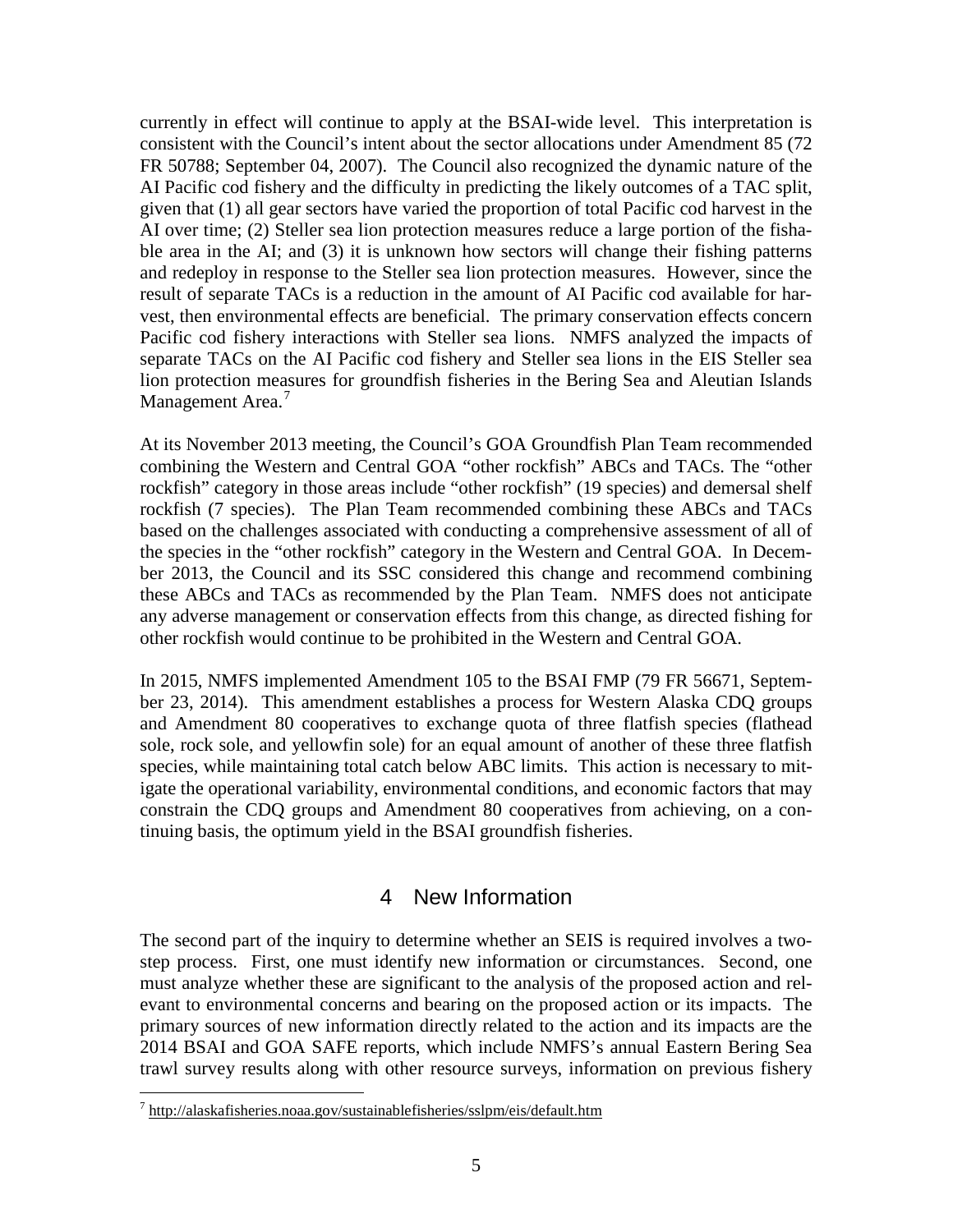performance, and subsequent stock assessments. NMFS's Guidelines for Fishery Man- agement Plans require that a SAFE report be prepared and reviewed annually for each FMP. The FMPs require that a draft of the SAFE report be produced each year in time for the December Council meeting.

 The SAFE reports provide information to the Council for determining annual harvest lev- els from each stock. The SAFE reports (1) summarize the best available scientific infor- ecosystems, and fisheries that are managed under Federal regulation; (2) document sig- and (3) assess the relative success of existing State of Alaska and Federal fishery manmation concerning the past, present, and possible future condition of the stocks, marine nificant trends or changes in the resource, marine ecosystems, and the fishery over time; agement programs.

 "Ecosystem Considerations." The websites for these documents are provided in Appen-The SAFE reports are published in three sections: "Stock Assessment," which comprises the bulk of the document; "Economic Status of Groundfish Fisheries off Alaska;" and dices A, B, C, and D.

 tion of the SAFE report for the BSAI groundfish fisheries from chapters contributed by by scientists at AFSC and the Alaska Department of Fish and Game (ADF&G). Annually, the Council's BSAI Groundfish Plan Team compiles the stock assessment secscientists at NMFS Alaska Fisheries Science Center (AFSC). The GOA groundfish Plan Team compiles the SAFE report for GOA groundfish fisheries from chapters contributed

 author(s) and Plan Teams for an overfishing level and ABC for each species or species Each species or species group is represented in the SAFE report by a chapter containing the latest stock assessment. New or revised stock assessment models are generally previewed at the September Plan Team meeting and considered again by the Plan Team at its November meeting for recommending final overfishing level and ABC specifications for the following two fishing years. The SAFE reports include recommendations by the group managed under the FMP.

 SAFE reports. The Plan Teams met in Seattle from November 17 to 21, 2014, to review estimations of overfishing levels and ABCs for a number of species or species group, as The 2015/2016 harvest specifications are based on the information provided in the 2014 the status of each species or species group that is managed under each FMP. The Plan Team review was based on presentations by ADF&G and AFSC scientists with opportunity for public comment and input. The information presented at the Plan Team meetings was then compiled into the 2014 SAFE reports. The 2014 SAFE reports describe in detail the new information available since the 2013 SAFE reports, including new survey data and new fishery performance information. This new information resulted in new detailed in the SAFE reports.

The BSAI and GOA Plan Team recommendations were forwarded to the Council and its SSC and Advisory Panel (AP) for consideration and final action in December.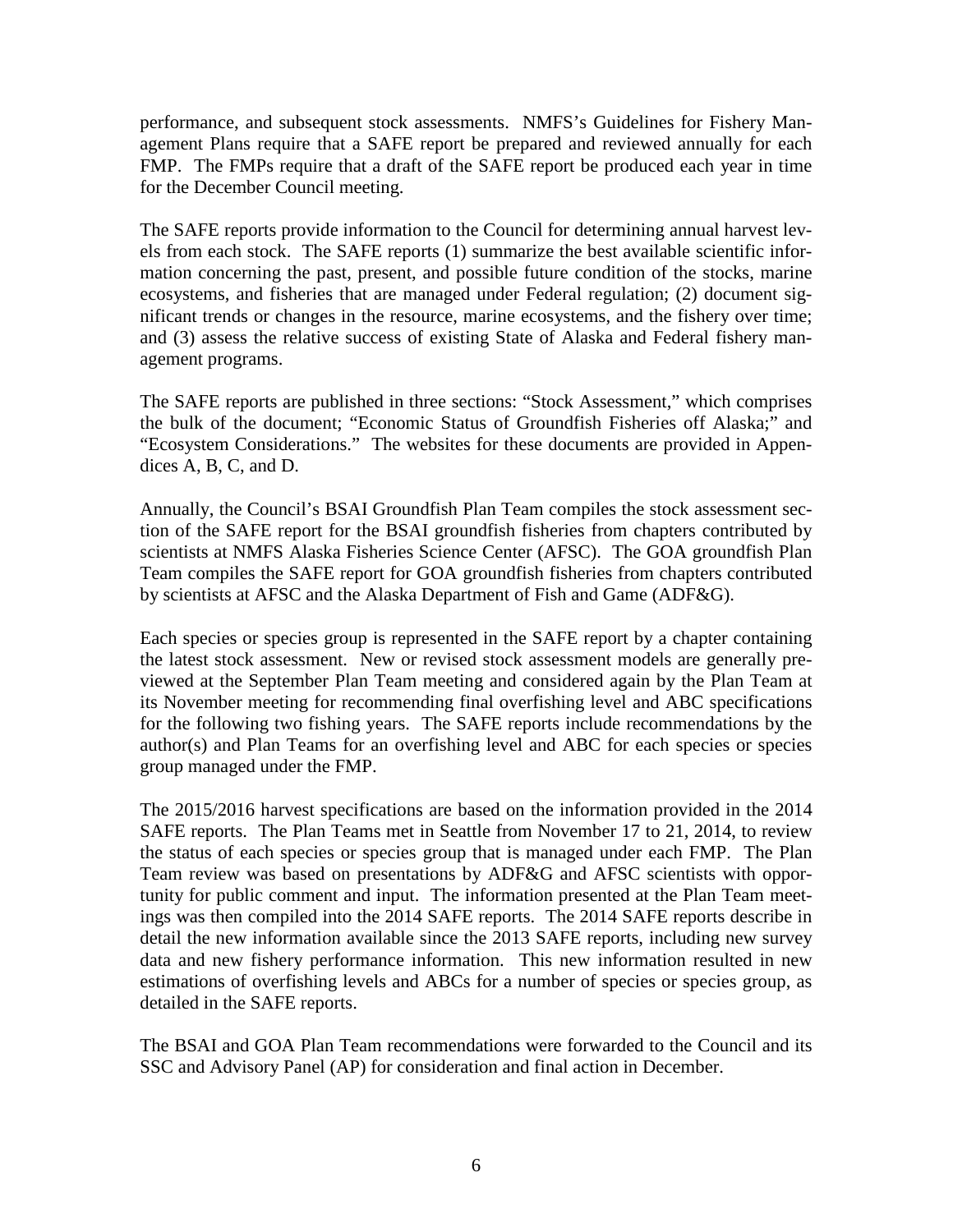Based on this information, the Council recommended the 2015/2016 harvest specifications in December. The SSC reviewed the SAFE reports, the overfishing level, and the ABC recommendations and either confirmed the Plan Team recommendations or developed its own. The ABC recommendations, together with biological, social, and economic factors, were considered by the AP and the Council in determining TACs. The Council recommended TAC levels at or below ABC. Table 1 summarizes noteworthy SSC ABC recommendations for 2015 compared to the 2015 ABCs. NMFS is scheduled to publish the final harvest specifications in the *Federal Register* in mid-February 2015.

| <b>Species</b>             | Final 2014 ABC |           | SSC 2015 ABC Percent change |
|----------------------------|----------------|-----------|-----------------------------|
| <b>BSAI total ABC</b>      | 2,572,819      | 2,818,454 | $+10$                       |
| <b>BS</b> pollock          | 1,369,000      | 1,637,000 | $+20$                       |
| <b>BSAI Pacific cod</b>    | 270,100        | 272,600   | $+1$                        |
| Bering Sea sablefish       | 1,339          | 1,333     | -6                          |
| AI sablefish               | 1,811          | 1,802     | -9                          |
| <b>BSAI</b> yellowfin sole | 239,800        | 248,800   | $+4$                        |
| <b>BSAI</b> rock sole      | 203,800        | 181,700   | $-11$                       |
| <b>GOA total ABC</b>       | 640,675        | 685,597   | $+7$                        |
| GOA pollock                | 174,976        | 203,934   | $+17$                       |
| <b>GOA Pacific cod</b>     | 88,500         | 102,850   | $+16$                       |
| GOA sablefish              | 10,572         | 10,522    | $-0.5$                      |

|                                                          |  | Table 1 Scientific and Statistical Committee (SSC) Bering Sea and Aleutian Islands and |  |  |  |  |  |  |  |
|----------------------------------------------------------|--|----------------------------------------------------------------------------------------|--|--|--|--|--|--|--|
|                                                          |  | Gulf of Alaska ABC recommendations for 2015 area total ABCs and ABCs for selected      |  |  |  |  |  |  |  |
| stocks compared to the final 2014 ABCs (in metric tons). |  |                                                                                        |  |  |  |  |  |  |  |

 information on changes in species abundance would be used each year in setting the an- nual harvest specifications. It is a flexible process designed to adjust to new information on stock abundance. However, according to this new information, there has been no change in any stock's status relative to the established status determination criteria. The scope that require an SEIS. The preferred harvest strategy analyzed in the Harvest Specifications EIS anticipated that status of the stocks continues to appear relatively favorable, and no groundfish stocks are overfished or approaching an overfished condition. Therefore, the information used to set the 2015/2016 harvest specifications is not significant relative to the environmental impacts of the harvest strategy analyzed in the Harvest Specifications EIS: it raises no new environmental concerns significantly different from those previously analyzed in the Harvest Specifications EIS. Thus, the new information available is not of a scale and

#### 5 New Circumstances

 whether they have occurred since 2007 and, if they did occur, whether they would change the analysis in the Harvest Specifications EIS of the impacts of the harvest strategy on the Chapter 3 of the Harvest Specifications EIS identified reasonably foreseeable future actions that may affect the BSAI and GOA groundfish fisheries and the impacts of the fisheries on the environment. For this report, NMFS reviewed these actions to determine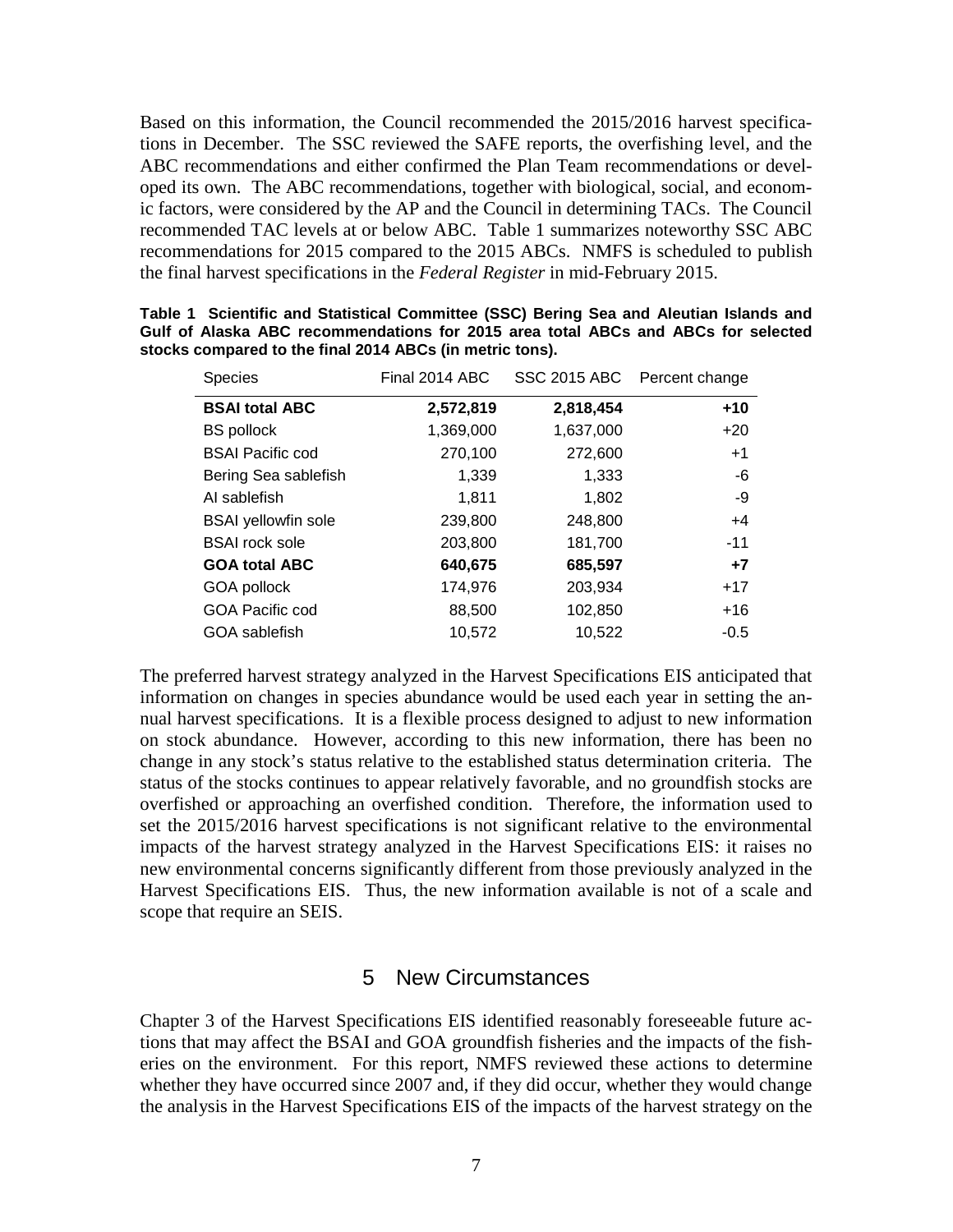<span id="page-9-0"></span> human environment. In addition, NMFS considered whether other actions not anticipated in the Harvest Specifications EIS occurred that have a bearing on the harvest strategy or its impacts.

 into the following five categories: The reasonably foreseeable future actions were grouped in the Harvest Specifications EIS

- Catch share management
- Traditional management tools
- Ecosystem-sensitive management
- Actions by other Federal, state, and international agencies
- Private actions

In this section, actions by other agencies and private actions that have occurred since 2007 have been grouped for discussion.

# *5.1 Catch Share Management*

These following actions improve fisheries management but they do not alter the harvest specification process or change analysis in the Harvest Specifications EIS of impacts of the harvest strategy on the human environment. They therefore do not constitute "significant new circumstances" necessitating a supplemental EIS pursuant to 40 CFR  $1502.9(c)(1)(ii)$ .

## 5.1.1 Bering Sea

 **Amendment 80 Program:** In 2007, NMFS published a final rule to implement Amend- ment 80 (72 FR 52668; September 14, 2007). Amendment 80 is catch share program that TAC allocations. The Amendment 80 Program established a limited access privilege program for the non-American Fisheries Act (non-AFA) trawl catcher/processor sector the formation of harvesting cooperatives in the non-AFA trawl catcher/processor sector. ticipants eligible for the Amendment 80 Program to expand their harvest efforts in the improved management for the species under the program and modified the method of by allocating TAC among several BSAI trawl groundfish fishing sectors, and it facilitates The Amendment 80 species are Atka mackerel, flathead sole, Pacific cod, rock sole, yellowfin sole, and Aleutian Islands Pacific ocean perch. In order to limit the ability of par-GOA, the program established groundfish and PSC limits as sideboard limits for Amendment 80 Program participants in the GOA.

 In 2009, NMFS issued regulations implementing Amendment 90 which amended the precise TAC management (74 FR 42178; August 21, 2009). This action was categorical-Amendment 80 Program to allow post-delivery transfers of cooperative quota to cover overages to mitigate potential overages, reduce enforcement costs, and provide for more ly excluded from the need to prepare an EA pursuant to the National Environmental Policy Act (NEPA).

In 2010, NMFS issued an emergency rule to exempt Amendment 80 cooperatives and trawl catcher/processor vessels that are not specified in regulation as AFA vessels from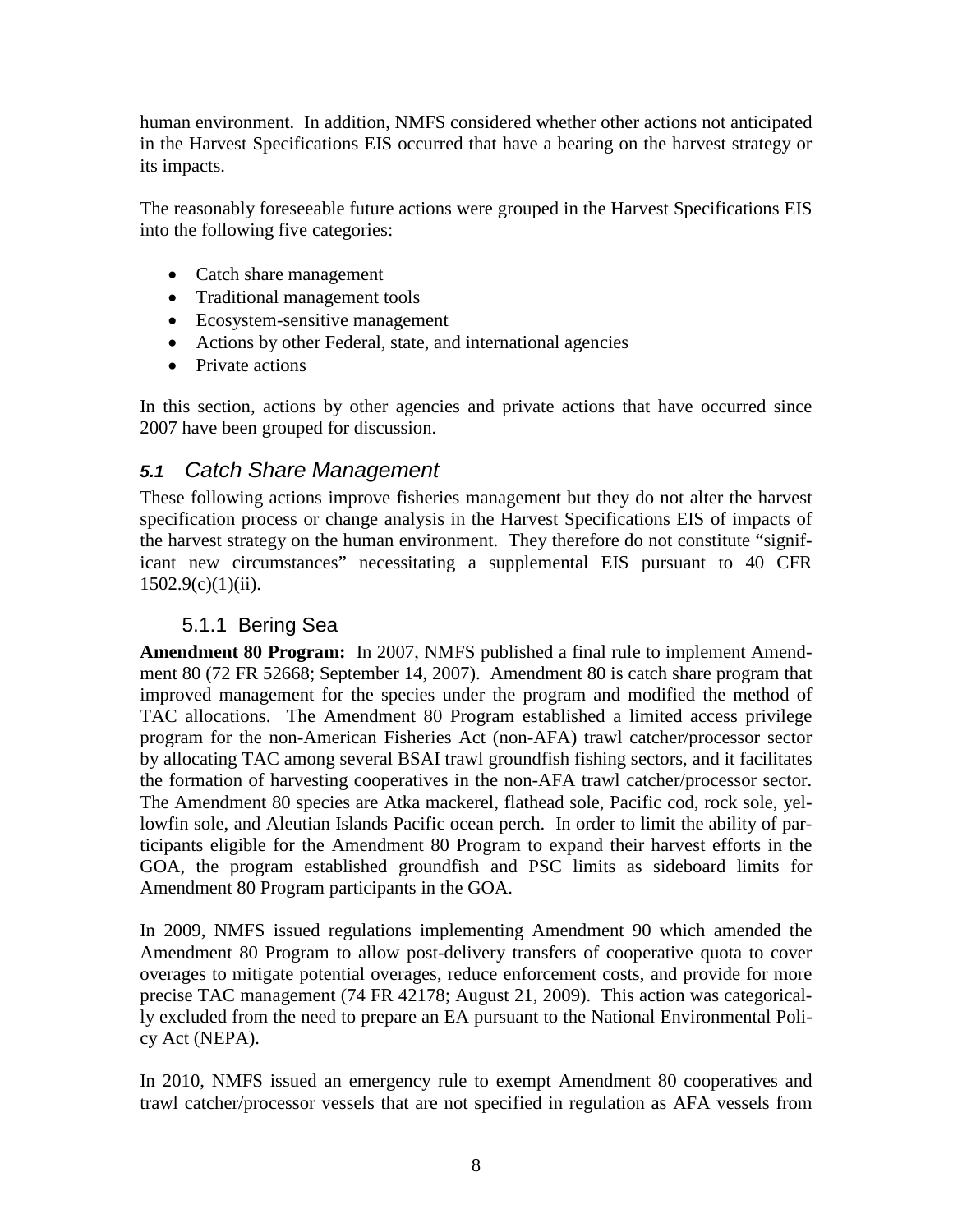the groundfish retention standards (GRS) regulations that calculated compliance with an- ments and civil contracts than through the GRS. This action was categorically excluded from the need to prepare an EA pursuant to NEPA. nual GRS rates and required an unattainable and unenforceable level of retention (75 FR 78172; December 15, 2010). The emergency rule was extended through December 17, 2011 (76 FR 31881, June 2, 2011). The GRS program was implemented to increase the retention and utilization of groundfish; however, NMFS discovered that the regulatory methodology used to calculate compliance with the GRS required individual Amendment 80 vessels and Amendment 80 cooperatives to retain groundfish at rates well above the minimum retention rates recommended by the Council or implemented by NMFS. As a result, the GRS imposed significantly higher than predicted compliance costs on vessel owners and operators due to the increased level of retention needed to meet the minimum retention rates. Additionally, NMFS discovered that enforcement of the GRS was far more complex, challenging, and potentially costly than anticipated by NMFS. This action had no effect on the human environment because groundfish bycatch and retention is more effectively and efficiently controlled through Amendment 80 cooperative agree-

 BSAI FMP (76 FR 68354). These regulations amended the Amendment 80 Program to modify the criteria for forming and participating in a harvesting cooperative. This action On November 4, 2011, NMFS published a final rule to implement Amendment 93 to the encourages greater participation in harvesting cooperatives, which enable members to more efficiently target species, avoid areas with undesirable bycatch, and improve the quality of products produced. The EA accompanying this action found that there were no significant environmental impacts.<sup>8</sup>

 by allowing Amendment 80 vessel owners to replace their vessels for any reason at any time and by requiring replacement vessels to meet certain U.S. Coast Guard vessel safety On October 1, 2012, NMFS published a final rule to implement Amendment 97 to the BSAI FMP (77 FR 59852). These regulations amended the Amendment 80 Program to allow the owners of trawl catcher/processor vessels authorized to participate in the Amendment 80 Program to replace these vessels with vessels that meet certain requirements. This rule established a limit on the overall length of replacement vessels, measures to prevent replaced vessels from participating in Federal groundfish fisheries off Alaska that are not Amendment 80 fisheries, and specific catch limits known as Amendment 80 sideboards for replacement vessels. This action promotes safety-at-sea standards, and facilitates an increase in the processing capabilities of the fleet to improve the retention and utilization of groundfish catch by these vessels. The EA accompanying this action found that there were no significant environmental impacts.<sup>9</sup>

 program in the BSAI by removing certain regulatory requirements that mandate mini- sels and Amendment 80 cooperatives participating in the BSAI groundfish fisheries (78 On February 25, 2013, NMFS published a regulatory amendment to modify the GRS mum levels of groundfish retention by the owners and operators of Amendment 80 ves-FR 12627). This action relieved Amendment 80 vessels and Amendment 80 cooperatives

 $\overline{a}$ 

<span id="page-10-0"></span><sup>&</sup>lt;sup>8</sup> http://alaskafisheries.noaa.gov/sustainablefisheries/amds/93/rireafrfa\_amd93.pdf

<span id="page-10-1"></span><sup>&</sup>lt;sup>9</sup> http://alaskafisheries.noaa.gov/analyses/amd97/earirirfa\_bsaiamd97\_0612.pdf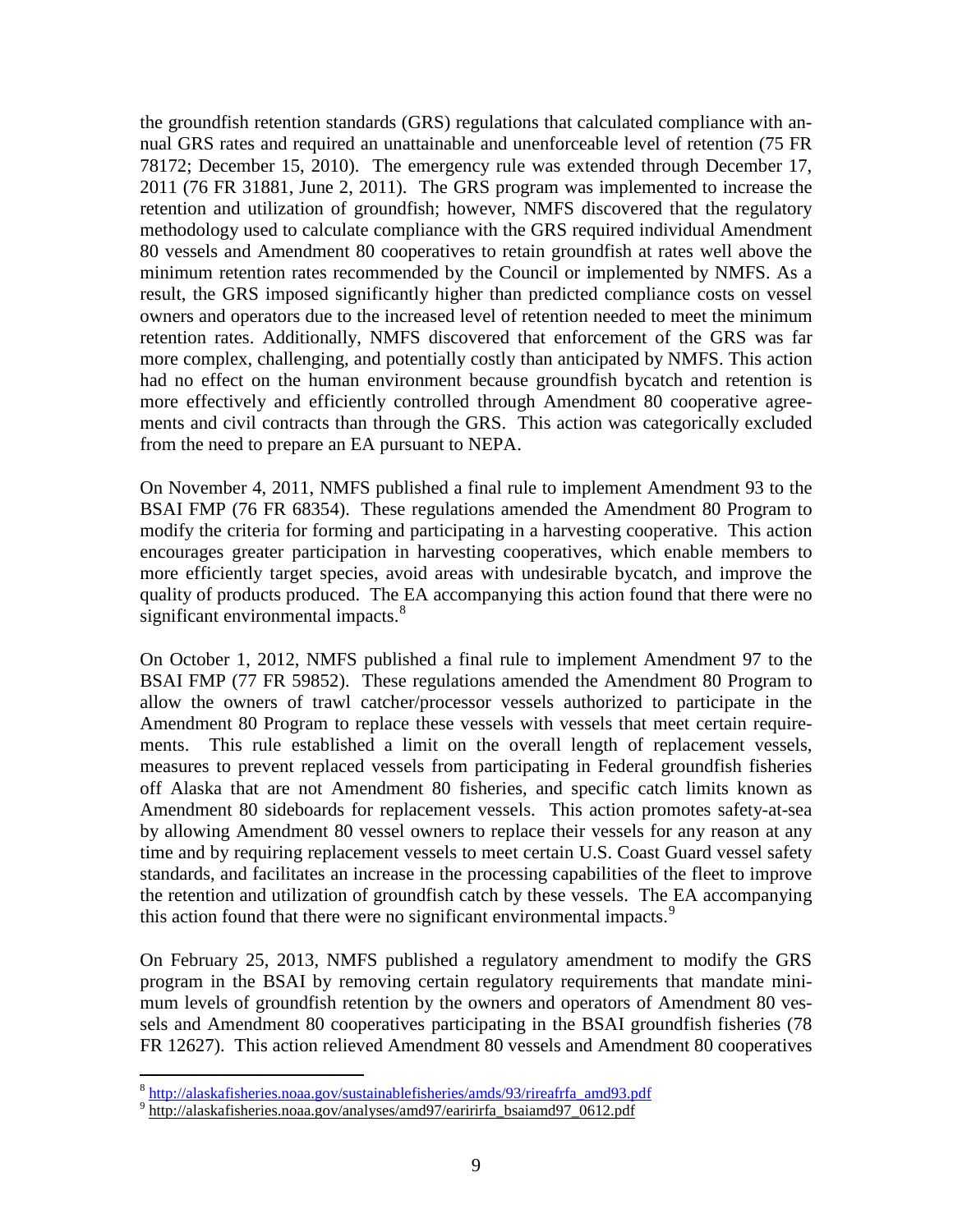established a new requirement for Amendment 80 cooperatives to annually report groundfish retention performance as part of the report submitted to NMFS. The EA ac-companying this action found that there were no significant environmental impacts.<sup>[10](#page-11-0)</sup> from undue compliance costs stemming from the minimum retention rates while continuing to promote the GRS program goals of increased groundfish retention and utilization. This action maintained current monitoring requirements for the Amendment 80 fleet and

 **Amendment 85 Program:** In 2007, NMFS published a final rule to implement Amend- ment 85 to the BSAI FMP (72 FR 50788; September 4, 2007). Amendment 85 modified the allocations and seasonal apportionments of Pacific cod TAC among various harvest sectors. Amendment 85 reduces uncertainty about the availability of yearly harvests within sectors caused by reallocations and maintains stability among sectors in the Pacific cod fishery. The EA accompanying this action found that there were no significant environmental impacts.<sup>11</sup>

 **Catch Share Program Improvements:** Since 2007, NMFS has implemented a number of actions to improve the functioning of existing catch share programs. Each EA referenced under the following elements is available from the NMFS, Alaska Region Web site. $^{12}$  $^{12}$  $^{12}$ 

- cessing quota share holders, and CDQ groups with the option to make intercoop- fers through an automated, web-based process (74 FR 51515; October 7, 2009). mental impacts. • NMFS implemented regulations to provide harvesting cooperatives, crab proerative transfers, crab individual processing quota transfers, and inter-group trans-The EA accompanying this action found that there were no significant environ-
- processed these species in 2002. This action increases operational flexibility for vantage of AFA SFPs in the GOA pollock and GOA Pacific cod fisheries. The • Regulations implementing Amendments 62/62 increased the number of times per year that a stationary floating processor (SFP) that is qualified under the American Fisheries Act (AFA) may move within State of Alaska waters in the Bering Sea subarea to process pollock (74 FR 34701; July 17, 2009). This action also requires AFA SFPs to process all GOA pollock and GOA Pacific cod where they AFA SFPs that process pollock while continuing to limit the competitive ad-EA accompanying this action found that there were no significant environmental impacts.
- • In 2014, NMFS approved and implemented Amendment 106 to the BSAI FMP to bring the BSAI FMP into conformity with the amendments to the AFA in the Coast Guard Authorization Act of 2010 (79 FR 54590, September 12, 2014). This action allows (1) the owner of an AFA vessel to rebuild or replace an AFA vessel without any limitation on the length, weight, or horsepower of the rebuilt or replacement vessel and (2) the owner of an AFA catcher vessel in an inshore cooperative to remove the vessel from the cooperative and assign the catch history

<span id="page-11-0"></span> $10$  http://alaskafisheries.noaa.gov/analyses/groundfish/rireairfa\_grs1212.pdf

<span id="page-11-2"></span><span id="page-11-1"></span><sup>&</sup>lt;sup>11</sup> http://alaskafisheries.noaa.gov/analyses/amd85/finalea\_prule0307.pdf<br><sup>12</sup> http://alaskafisheries.noaa.gov/cm/analyses/default.aspx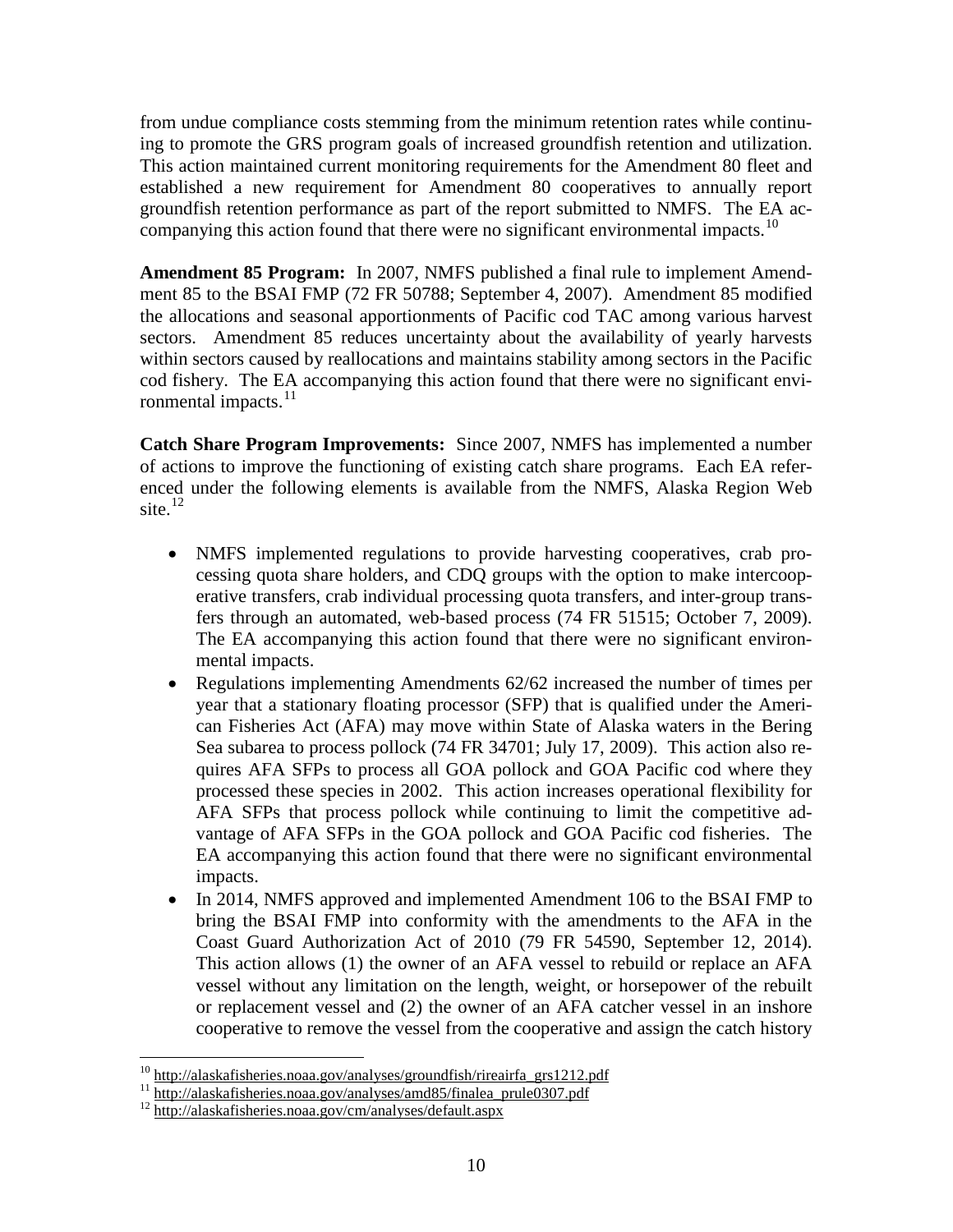<span id="page-12-0"></span>to one or more vessels in the cooperative. This action improves vessel safety and operational efficiency in the AFA fleet.

# 5.1.2 Gulf of Alaska

 74670). The final rule allocated Western and Central GOA Pacific cod TAC limits sector is authorized to harvest. Sector allocations reduced competition among sectors and support stability in the Pacific cod fishery. This rule also limited access to the Federal ticipation, and provide incentives for new entrants in the jig sector. The EA accompany-**Pacific Cod Sector Allocations:** On December 1, 2011, NMFS published a final rule to implement Amendment 83 to the GOA FMP for the 2012 Pacific cod fishery (76 FR among various gear and operational sectors to limit the amount of Pacific cod that each Pacific cod TAC fisheries prosecuted in the parallel fishery, to promote community par-ing this action found that there were no significant environmental impacts.<sup>[13](#page-12-1)</sup>

 **Rockfish Program:** On December 27, 2011, NMFS published a final rule to implement 81248). The Rockfish Program replaced Pilot Program regulations that expired at the end of 2011. These regulations allocated exclusive harvest privileges to a specific group of license limitation program license holders who used trawl gear to target Pacific ocean years. The Rockfish Program retains the conservation, management, safety, and econom- issues in the management and viability of the rockfish fisheries. The EA accompanying the Central GOA Rockfish Program, Amendment 88 to the GOA FMP (76 FR perch, pelagic shelf rockfish, and northern rockfish during particular qualifying ic gains realized under the Central GOA Rockfish Pilot Program and resolves identified this action found that there were no significant environmental impacts.<sup>14</sup>

# *5.2 Traditional management tools*

 mine, authorize, manage, or enforce limits on the harvest of target species. Since 2007, fish fisheries. These measures improve management of the fisheries but they do not alter Traditional management tools are those designed to define target species, and to deter-NMFS has implemented a number of management actions for the BSAI or GOA groundthe harvest specification process or change analysis in the Harvest Specifications EIS of impacts of the harvest strategy on the human environment. Therefore, the new management tools implemented since 2007 do not constitute "significant new circumstances" necessitating a supplemental EIS pursuant to 40 CFR  $1502.9(c)(1)(ii)$ .

**Trawl Gear Endorsements:** Regulations implementing Amendments 92/82 remove trawl gear endorsements on licenses issued under the license limitation program in specific management areas if those licenses had not been used on vessels that met minimum recent landing requirements using trawl gear (74 FR 41080; August 14, 2009). This action provided exemptions to this requirement for licenses that are used in trawl fisheries subject to certain limited access privilege programs. This action issued new area endorsements for trawl catcher vessel licenses in the Aleutian Islands if minimum recent

<span id="page-12-1"></span><sup>&</sup>lt;sup>13</sup> http://alaskafisheries.noaa.gov/sustainablefisheries/amds/83/earirfrfa0911.pdf

<span id="page-12-2"></span> $14 \text{ http://alaskafisheries.noaa.gov/sustainablefisheries/amds/88/rireairfa1011.pdf}$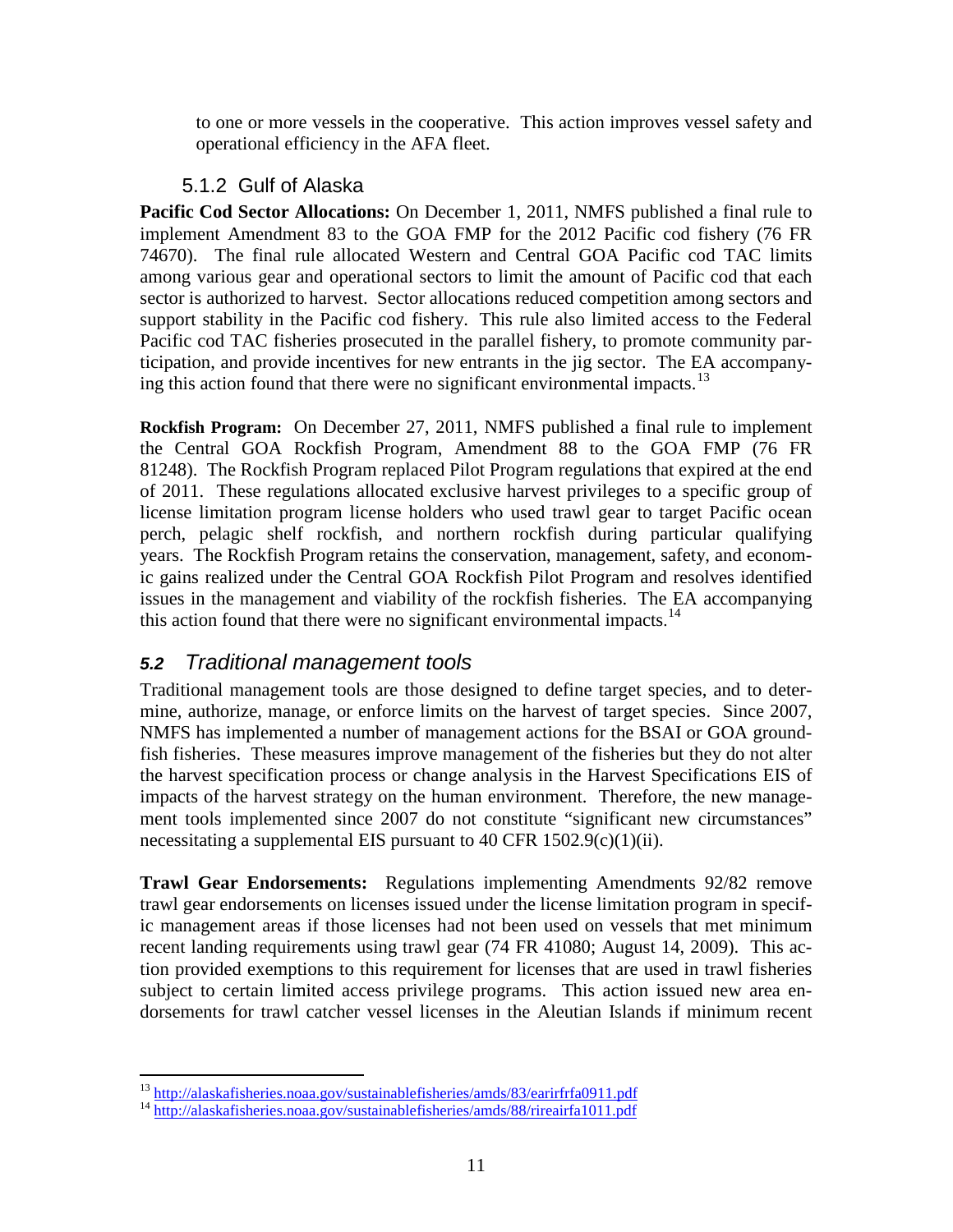landing requirements in the Aleutian Islands were met. The EA accompanying this action found that there were no significant environmental impacts.

 **GOA Pollock Trip Limits:** The GOA pollock trip limit final rule prohibits a catcher vessel from landing more than 300,000 lb (136 mt) of unprocessed pollock during a cal- endar day, and from landing a cumulative amount of unprocessed pollock from any GOA lock fishery is open to directed fishing in a season (74 FR 18156; April 21, 2009). This rule prevents catcher vessels from circumventing the intent of current trip limit regula- tions when making deliveries of pollock. Amending the current trip limit regulation to limit a vessel to 300,000 lb of pollock caught in a day will continue to disperse catches of analyzed in the 2001 Biological Opinion. This action was categorically excluded from reporting area that exceeds 300,000 lb multiplied by the number of calendar days the polpollock in a manner that is consistent with the intent of Steller sea lion protection measures in the GOA and results in no effects on Steller sea lions beyond those already the need to prepare an EA pursuant to NEPA.

 **Maximum Retainable Amounts (MRAs):** In 2009, NMFS issued a final rule to revise skates; from 0 percent to 5 percent for aggregated rockfish; and from 0 percent to 1 per- cent for sablefish. As a result, this action reduced regulatory discards of otherwise mar- ketable groundfish in the arrowtooth flounder fishery. The EA accompanying this action found that there were no significant environmental impacts.<sup>[15](#page-13-0)</sup> the MRAs of groundfish using arrowtooth flounder as a basis species in the GOA (74 FR 13348; March 27, 2009). This action increased the MRAs from 0 percent to 20 percent for deep-water flatfish, rex sole, flathead sole, shallow-water flatfish, Atka mackerel, and

 flounder and Kamchatka flounder as basis species in the BSAI (78 FR 29248; May 20, as basis species for the retention of species closed to directed fishing and was necessary the BSAI, and to provide NMFS the flexibility to allocate Kamchatka flounder (and other In 2013, NMFS issued a regulation to increase the MRAs of groundfish using arrowtooth 2013). This action allows the use of BSAI arrowtooth flounder and Kamchatka flounder to improve retention of otherwise marketable groundfish in these BSAI fisheries. This action also included regulatory amendments related to harvest management of Kamchatka flounder to account for Kamchatka flounder in the same manner as arrowtooth flounder in the BSAI, to aid in the recordkeeping, reporting, and catch accounting of flatfish in species in the future) to the CDQ Program in the annual harvest specifications. The EA accompanying this action found that there were no significant environmental impacts.<sup>16</sup>

 **Pacific Cod Parallel Fishery:** On November 29, 2011, NMFS published a final rule to limits access by federally permitted pot or hook-and-line catcher/processor vessels in the limit access of federally permitted pot and hook-and-line catcher/processor vessels to the Pacific cod "parallel" fishery (76 FR 73513). The parallel fishery occurs in State of Alaska waters within 3 nautical miles of shore adjacent to the BSAI and is managed by the State of Alaska concurrent with the Federal pot and hook-and-line fishery. This rule Pacific cod parallel fishery in three ways: (1) it requires an owner of a federally permitted

<span id="page-13-0"></span> $15$  http://alaskafisheries.noaa.gov/analyses/mra/goa\_arrowtooth\_mra\_frea0309.pdf

<span id="page-13-1"></span> $16$ http://alaskafisheries.noaa.gov/analyses/groundfish/BSAI\_Arrowtooth\_MRA\_EA\_RIR\_IRFA\_2013.pdf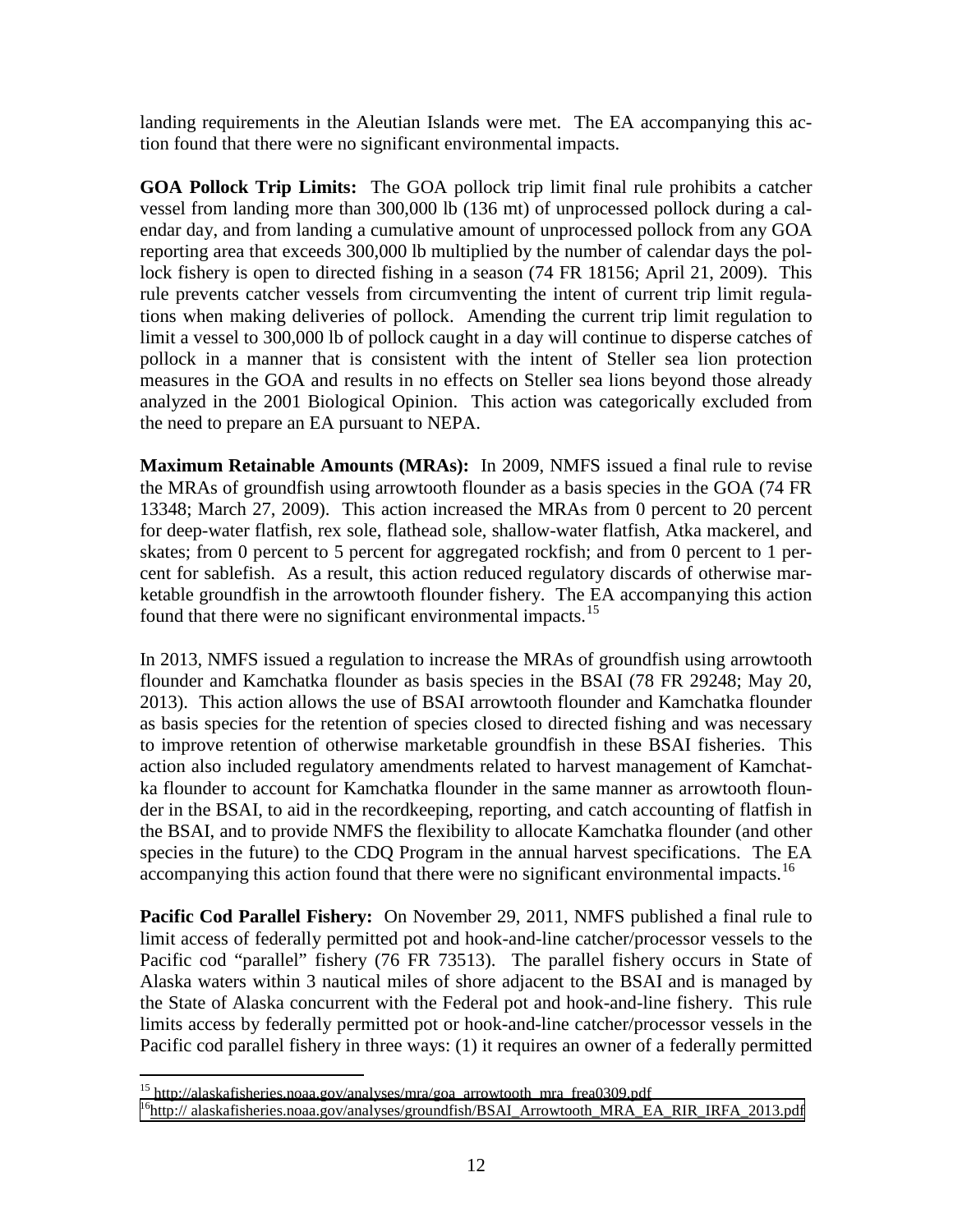apply in the Federal fishery. The EA accompanying this action found that there were no vessel to fish under the same Federal fisheries permit (FFP) or license limitation program license endorsements in the parallel fishery as required in the Federal waters; (2) it provides that the owner of a vessel who surrenders an FFP will not be reissued a new FFP within the 3-year term of the permit; and (3) it requires an operator of any federally permitted vessel used in the parallel fishery to comply with the same seasonal closures that significant environmental impacts.<sup>17</sup>

 **North Pacific Observer Program (Observer Program):** In 2010, NMFS issued a final rule to amend regulations implementing the Observer Program to improve the operational cluding those data collected through scientific research activities (75 FR 69016, Novem- ber 10, 2010). This action was categorically excluded from the need to prepare an EA efficiency, as well as to improve the catch, bycatch, and biological data collected by observers for conservation and management of the North Pacific groundfish fisheries, inpursuant to NEPA.

 FMP (77 FR 70062). The final rule added a funding and deployment system for observer quirements for vessels and processing plants. The new funding and deployment system On November 21, 2012, NMFS published a final rule to restructure the Observer Program and implement Amendment 86 to the BSAI FMP and Amendment 76 to the GOA coverage to the existing Observer Program and amended existing observer coverage reallows NMFS to determine when and where to deploy observers according to management and conservation needs, with funds provided through a system of fees based on the ex-vessel value of groundfish and halibut in fisheries covered by the new system. This action resolves data quality and cost equity concerns with the previous Observer Program's funding and deployment structure. An EA was prepared for this action that found that there were no significant environmental impacts from this action.<sup>[18](#page-14-1)</sup>

 **Annual Deployment Plan (ADP):** Since 2013, NMFS has used an ADP to assign ob- to how observers are deployed in the partial coverage category to achieve those goals. servers to collect information from North Pacific fishing operations. The ADP is focused on science driven deployment to meet data needs. NMFS adjusts some aspects of observer deployment through the ADP, including the assignment of vessels to the selection pools or the allocation strategy used to deploy observers. The Council provides NMFS input on the priority of particular data collection goals and NMFS considers adjustments Adjustments to future deployment plans are made after a scientific evaluation of data collected under the restructured observer program. NMFS evaluates the impact of changes in observer deployment and identifies areas where improvements are needed to collect the data necessary to conserve and manage the groundfish and halibut fisheries and maintain a scientifically rigorous data collection program.

The 2013 ADP focused on reporting changes to the timing, location, and magnitude of observer-derived information that are anticipated to occur as a result of NMFS deploying observers on vessels and in plants within the "restructured" portion of the fleet in 2013.

<span id="page-14-0"></span><sup>&</sup>lt;sup>17</sup> http://alaskafisheries.noaa.gov/analyses/groundfish/parallelwatersearirfrfa2011.pdf

<span id="page-14-1"></span><sup>&</sup>lt;sup>18</sup> http://alaskafisheries.noaa.gov/analyses/observer/amd86\_amd76\_earirirfa0311.pdf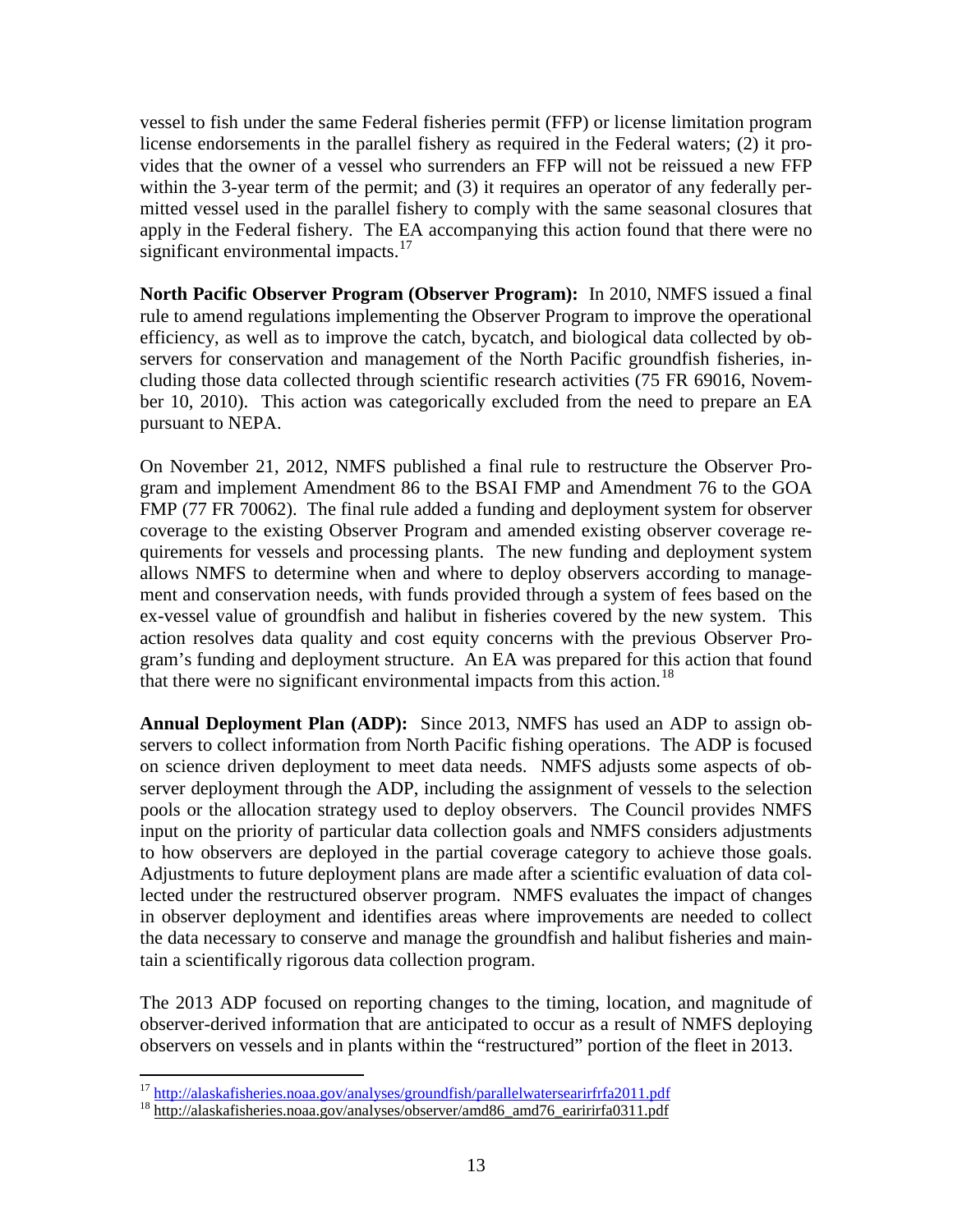<span id="page-15-0"></span> ticipated deployment rate in 2013 was approximately 14-15 percent in trip selection and 11 percent in vessel selection). This change was due to the increase in anticipated effort In the 2014 ADP, NMFS estimated it could afford 4,718 observer days in 2014 in the partial coverage category. This was an increase of an additional 596 observer days relative to the projected number of observer days in 2013. Based on these calculations, NMFS projected a deployment rate of 0.1370 (13.7 percent) of trips for trip-selection and 0.1019 (10.2 percent) of vessels for vessel-selection when averaged across the year. The anticipated deployment rate was projected to decrease slightly in 2014 compared to 2013 (anfrom 2013 to 2014 since the effort calculations from 2011 (used in the 2013 ADP) to 2012 (used in this 2014 ADP) increased from 31,803 to 37,097.

 coverage category. The 2015 ADP uses an identified target budget of \$5.5 million for the trips for the small vessel trip-selection pool and 24 percent of vessels for the large vessel selection stratum (small vessel pool) and a 50 percent increase in the selection rate in the In the 2015 ADP, NMFS estimates it can afford 5,518 observer days in 2015 in the partial simulations. Based on these calculations, NMFS projects a deployment rate of 12% of trip-selection pool. This represents an identical selection rate in the former vessellarge vessel trip-selection pool relative to the coverage rate in 2014. With this increase coverage in the large vessel trip-selection pool, NMFS will be collecting more observer data.

# *5.3 Ecosystem-sensitive management*

 pacts of fishing for target species on other parts of the environment: habitat, non-target fish species, seabirds, and marine mammals. Ecosystem-sensitive management includes those measures designed to manage the im-

Ongoing research has increased our understanding of the interactions among ecosystem components. The effects of these interactions on stock assessments are incorporated into the process for setting the overfishing levels and ABCs for the 2015/2016 harvest specifications, as detailed in the ecosystem considerations report for the 2014 SAFE reports (Appendix C).

Since 2007, the role of ecosystem considerations in fisheries management has increased. (74 FR 56734, November 3, 2009). The Council has recommended and NMFS has im-The Council completed the Fishery Management Plan for Fish Resources of the Arctic Management Area, which includes a thorough description of the Arctic marine ecosystem plemented new seabird protection measures, new habitat protection measures, and new measures to minimize halibut and Chinook salmon bycatch. Additionally, NMFS and the Department of Interior have reviewed the status of a number of marine mammals. These actions are detailed in this section.

 An increasing role for ecosystem considerations was analyzed in the Harvest Specifica- the impacts of the harvest strategy on the human environment. None of the new infortions EIS and does not change the findings in the Harvest Specifications EIS concerning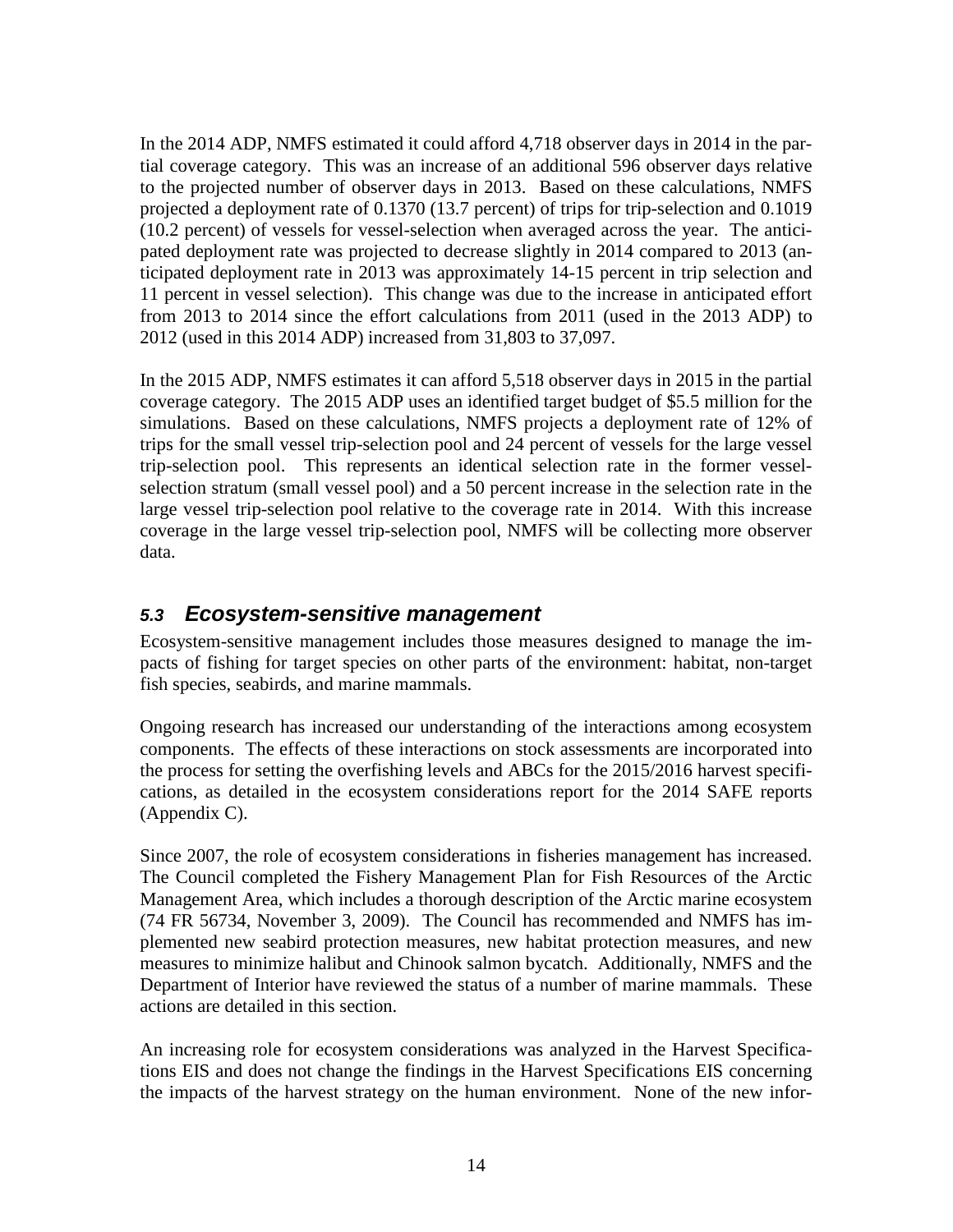<span id="page-16-0"></span>mation or developments relating to ecosystem considerations, detailed below, warrants a supplemental EIS.

# 5.3.1 Habitat

 pelagic trawling. An EA determined that this action would not have significant environ-In 2008, NMFS implemented Amendment 89 to the BSAI FMP, which established habitat conservation measures that prohibit nonpelagic trawling in certain waters of the Bering Sea subarea and the Northern Bering Sea Research Area (73 FR 43362; July 25, 2008). The action provides protection to bottom habitat from the potential effects of nonmental impacts.<sup>19</sup>

 habitat areas in the GOA. They were removed to reduce the costs incurred by dinglebar In 2009, NMFS adopted final regulations removing the vessel monitoring system requirements applied to vessels fishing dinglebar gear (74 FR 3446; January 21, 2009). These requirements were initially implemented to assist enforcement in protecting closed fishermen in light of information indicating that these fishermen do not normally fish in the protected areas. An EA determined that this action would not have significant environmental impacts. $20$ 

 In 2010, NMFS issued a final rule to implement Amendment 94 to the BSAI FMP (75 FR and to expand the Saint Matthew Island Habitat Conservation Area, and (3) requires non- verse effects of nonpelagic trawl gear on bottom habitat, protects additional blue king crab habitat near St. Matthew Island, and allows for efficient flatfish harvest as the distri-61642; October 6, 2010). Amendment 94 (1) requires participants using nonpelagic trawl gear in the directed fishery for flatfish in the Bering Sea subarea to modify the trawl gear to raise portions of the gear off the ocean bottom, (2) changed the boundaries of the Northern Bering Sea Research Area to establish the Modified Gear Trawl Zone (MGTZ) pelagic trawl gear to be modified to raise portions of the gear off the ocean bottom if used in any directed fishery for groundfish in the MGTZ. This action reduces potential adbution of flatfish in the Bering Sea changes. An EA determined that this action would not have significant environmental impacts.<sup>21</sup>

 On November 6, 2012, NMFS issued a final rule to implement Amendment 98 to the sions for 24 groundfish species or complexes; (2) EFH conservation recommendations to 5 years; and (4) the EFH research objectives. The 5-year EFH review concluded that BSAI FMP and Amendment 90 to the GOA FMP (77 FR 66564). These amendments updated the existing essential fish habitat (EFH) provisions based on a 5-year EFH review. The FMP amendments revise the following FMP components: (1) the EFH provifor non-fishing activities; (3) the timeline for considering HAPC proposals from 3 years no change to the 2005 conclusions on the evaluation of fishing effects on EFH was warranted based on a review of information from 2005 through 2010. An EA determined that this action would not have significant environmental impacts. $^{22}$ 

<span id="page-16-1"></span><sup>&</sup>lt;sup>19</sup> http://alaskafisheries.noaa.gov/analyses/amd89/earirfrfa\_0508.pdf

<span id="page-16-3"></span><span id="page-16-2"></span><sup>20&</sup>lt;br>http://alaskafisheries.noaa.gov/analyses/groundfish/dbar\_vms\_earirfrfa\_1208.pdf<br>21<br>http://alaskafisheries.noaa.gov/sustainablefisheries/amds/94/srev\_earirirfa\_0410.pdf<br>22<br>http://alaskafisheries.noaa.gov/analyses/amds\_98

<span id="page-16-4"></span>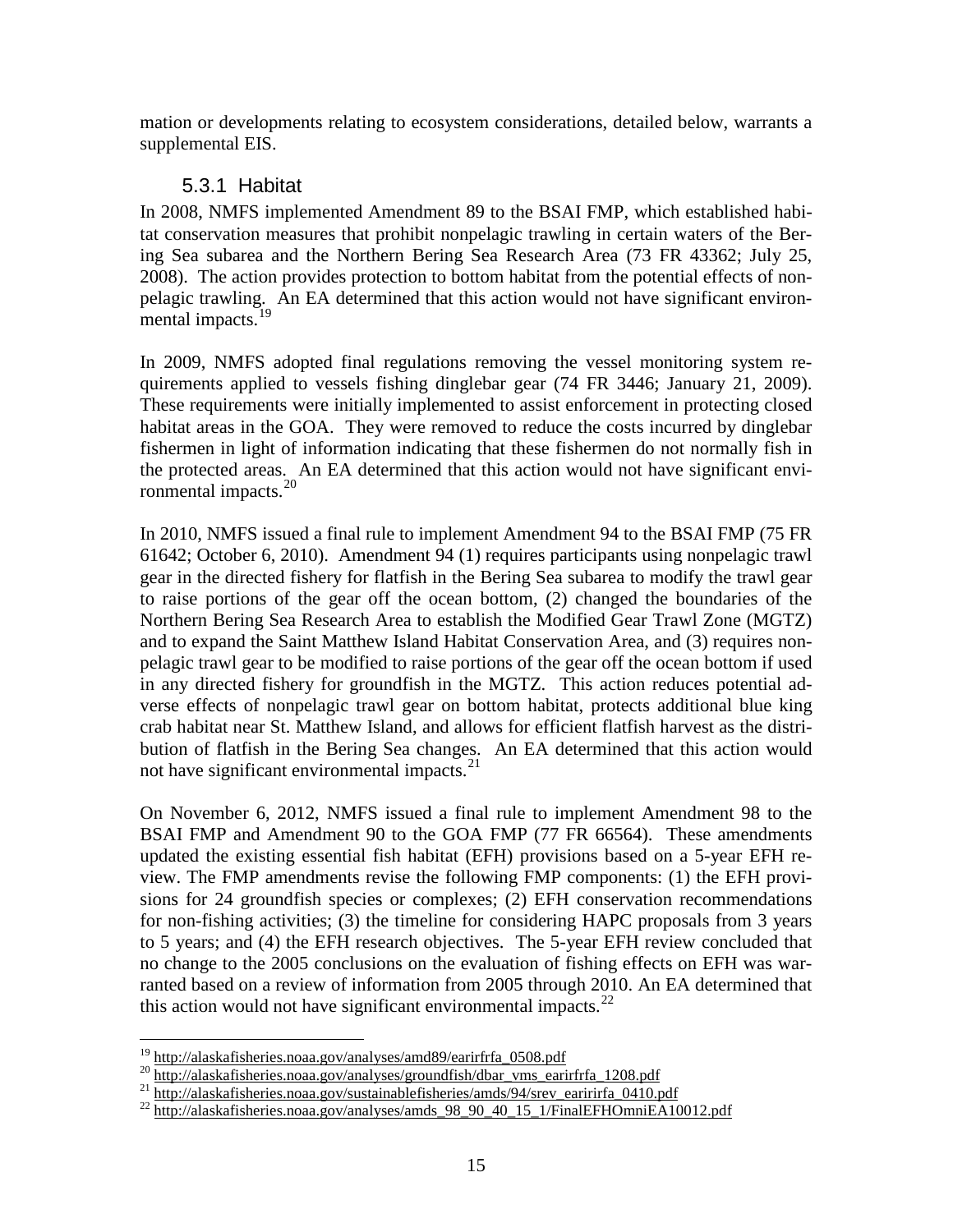<span id="page-17-0"></span> On January 16, 2014, NMFS issued regulations to implement Amendment 89 to the GOA trawl gear used in the directed flatfish fisheries in the Central Regulatory Area of the GOA be modified to raise portions of the gear off the sea floor. The modifications to of Tanner crab, and reduces the potential adverse impacts of nonpelagic trawl gear on eries. FMP and revise current regulations governing the configuration of modified nonpelagic trawl gear (79 FR 2794). This rule established a protection area in Marmot Bay, northeast of Kodiak Island, and closed that area to fishing with trawl gear except for directed fishing for pollock with pelagic trawl gear. The closure reduces bycatch of Tanner crab (Chionoecetes bairdi) in GOA groundfish fisheries. This rule also requires that nonpelagic nonpelagic trawl gear used in these fisheries reduce the unobserved injury and mortality bottom habitat. This rule also made a minor technical revision to the modified nonpelagic trawl gear construction regulations to facilitate gear construction for those vessels required to use modified nonpelagic trawl gear in the GOA and Bering Sea groundfish fish-

 1378, January 9, 2015). Designating the six areas of skate egg concentration as HAPC in the BSAI highlights the importance of this EFH for conservation. An EA determined that On January 5, 2015, NMFS approved Amendment 104 to the BSAI FMP to designate six areas of skate egg concentration as Habitat Areas of Particular Concern (HAPC; 80 FR this action would not have significant environmental impacts. $^{23}$ 

#### 5.3.2 Arctic Fishery Management

 the ecosystem. A number of Arctic fish, marine mammals, and seabird species migrate into the area covered by the BSAI FMP, so any additional protection from unregulated fishing in the Arctic may be beneficial to these migratory species. The regulations im-56734, November 3, 2009). In 2009, the Council adopted, and NMFS approved, an Arctic fishery management plan that (1) closed the Arctic to commercial fishing until information improves so that fishing can be conducted sustainably and with due concern to other ecosystem components, (2) determined the fishery management authorities in the Arctic and provides the Council with a vehicle for addressing future management issues, and (3) implemented an ecosystem based management policy that recognizes the unique issues in the Alaskan Arctic. No significant fisheries exist in the Arctic Management Area, either historically or currently. However, the warming of the Arctic and seasonal shrinkage of the sea ice may be associated with increased opportunities for fishing in this region. The Arctic fishery management plan prevents commercial fisheries from developing in the Arctic without the required management framework and scientific information on the fish stocks, their characteristics, and the implications of fishing for the stocks and related components of plementing the Arctic fishery management plan were effective December 3, 2009 (74 FR

 $\overline{a}$ 

<span id="page-17-1"></span> $^{23}$  http://alaskafisheries.noaa.gov/analyses/amd104/amd104finalea.pdf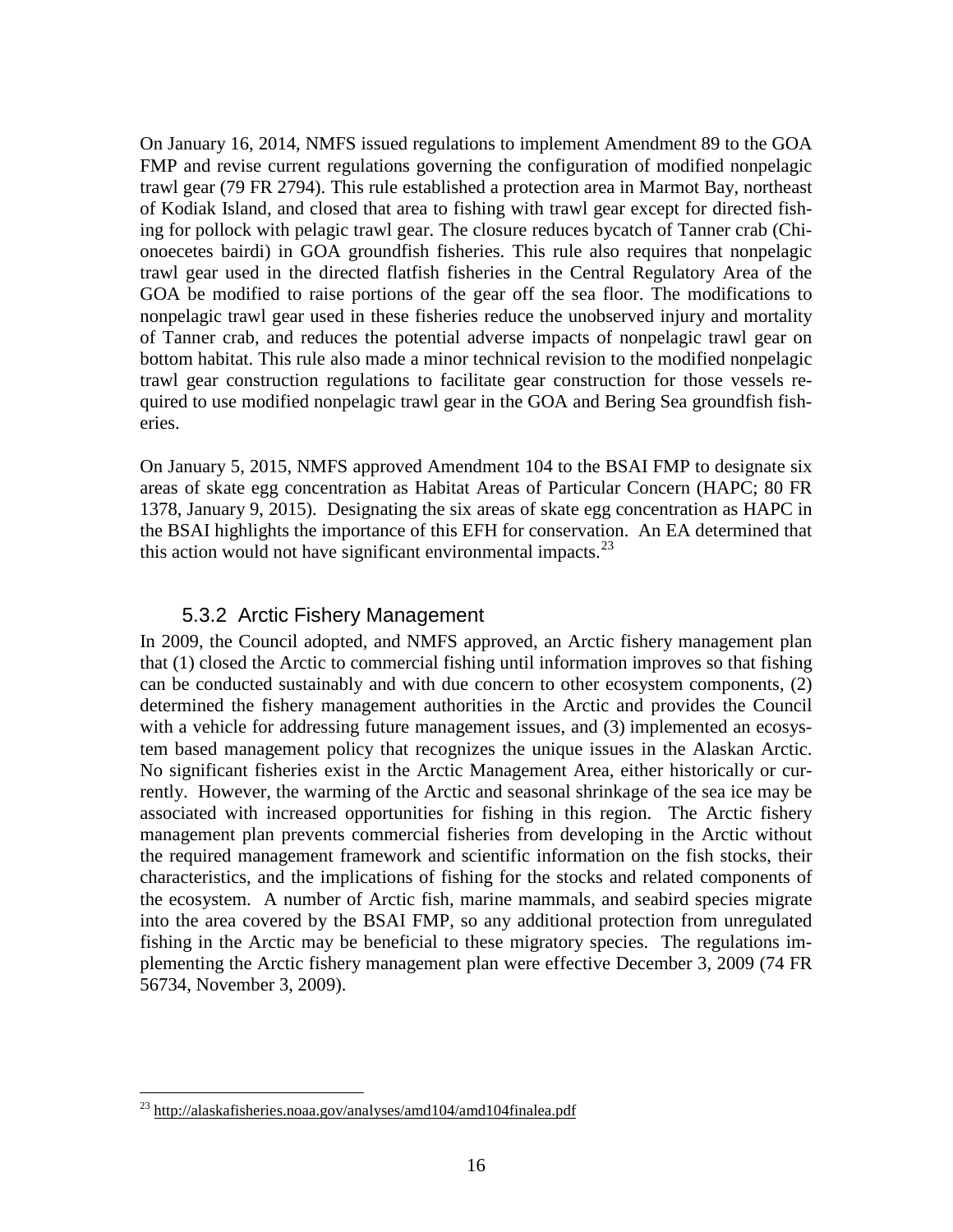#### 5.3.3 Halibut bycatch management

<span id="page-18-0"></span> hook-and-line groundfish fisheries. NMFS published a final rule for this action on Feb- ruary 20, 2014 (79 FR 9625). Amendment 95 sets the halibut PSC limits in Federal regu- lations and reduces the halibut PSC limit in the – In 2012, the Council recommended Amendment 95 to the GOA FMP to change the process for setting halibut PSC limits and reduce halibut PSC limits in the GOA trawl and

- groundfish trawl gear sector by 15 percent over 3 years: 1,848 metric tons (t) in 2014, 1,759 t in 2015, and 1,705 t in 2016.
- • groundfish catcher vessel hook-and-line gear sector by 15 percent over 3 years: 161 t in 2014, 152 t in 2015, and 147 t in 2016.
- catcher/processor (C/P) hook-and-line gear sector by 7 percent in 2014. The new C/P hook-and-line halibut PSC limit may change annually, based on the GOA Pa- limit. cific cod split formula. Using 2012 Pacific cod TACs in the Western and Central GOA as an example, the hook-and-line C/P sector would fish under a 109 t PSC
- demersal shelf rockfish fishery from 10 t to 9 t in 2014.

#### 5.3.4 Salmon bycatch management

 The Council has taken action to control salmon bycatch in the Bering Sea and GOA pol- lock fisheries. In 2007, NMFS implemented Amendment 84 to establish the salmon by- bycatch with a voluntary rolling hotspot system (VRHS) (72 FR 61070; October 29, agement measures, including a bycatch cap that triggered closure of fixed salmon savings areas, had not been effective at reducing salmon bycatch. An EA determined that this catch intercooperative agreement that allows vessels participating in the directed fisheries for pollock in the Bering Sea to use their internal cooperative structure to reduce salmon 2007). In recommending Amendment 84, the Council recognized that regulatory manaction would not have significant environmental impacts. $^{24}$  $^{24}$  $^{24}$ 

 The Harvest Specifications EIS describes and analyzes the impacts of the pollock fish- ery's salmon bycatch with the VRHS measures in place, which were in effect in 2007 pursuant to an exempted fishing permit. Accordingly, the adoption of Amendment 84 did not represent significant new circumstances necessitating an SEIS.

Statement.<sup>25</sup> This analysis provided new and recent information on the Bering Sea pol- the BSAI groundfish fisheries. In 2012, 11,350 Chinook salmon were incidentally caught In 2009, the Council recommended Amendment 91, the Chinook salmon bycatch management program, to minimize, to the extent practicable, Chinook salmon bycatch in the Bering Sea pollock fishery. The impacts of the action and its alternatives were analyzed in the Bering Sea Chinook Salmon Bycatch Management Final Environmental Impact lock fishery and the impacts of that fishery on Chinook salmon and the human environment. NMFS implemented this program for the start of the 2011 fishing year (75 FR 53026; August 30, 2010). In 2011, 25,499 Chinook salmon were incidentally caught in

<span id="page-18-1"></span> $^{24}$  http://alaskafisheries.noaa.gov/analyses/amd84/Am84\_EARIRFRFAfr.pdf

<span id="page-18-2"></span> ber, 2009. http://alaskafisheries.noaa.gov/sustainablefisheries/bycatch/default.htm. <sup>25</sup> NMFS (2009). Bering Sea Chinook Salmon Bycatch Management Final Environmental Impact Statement. Decem-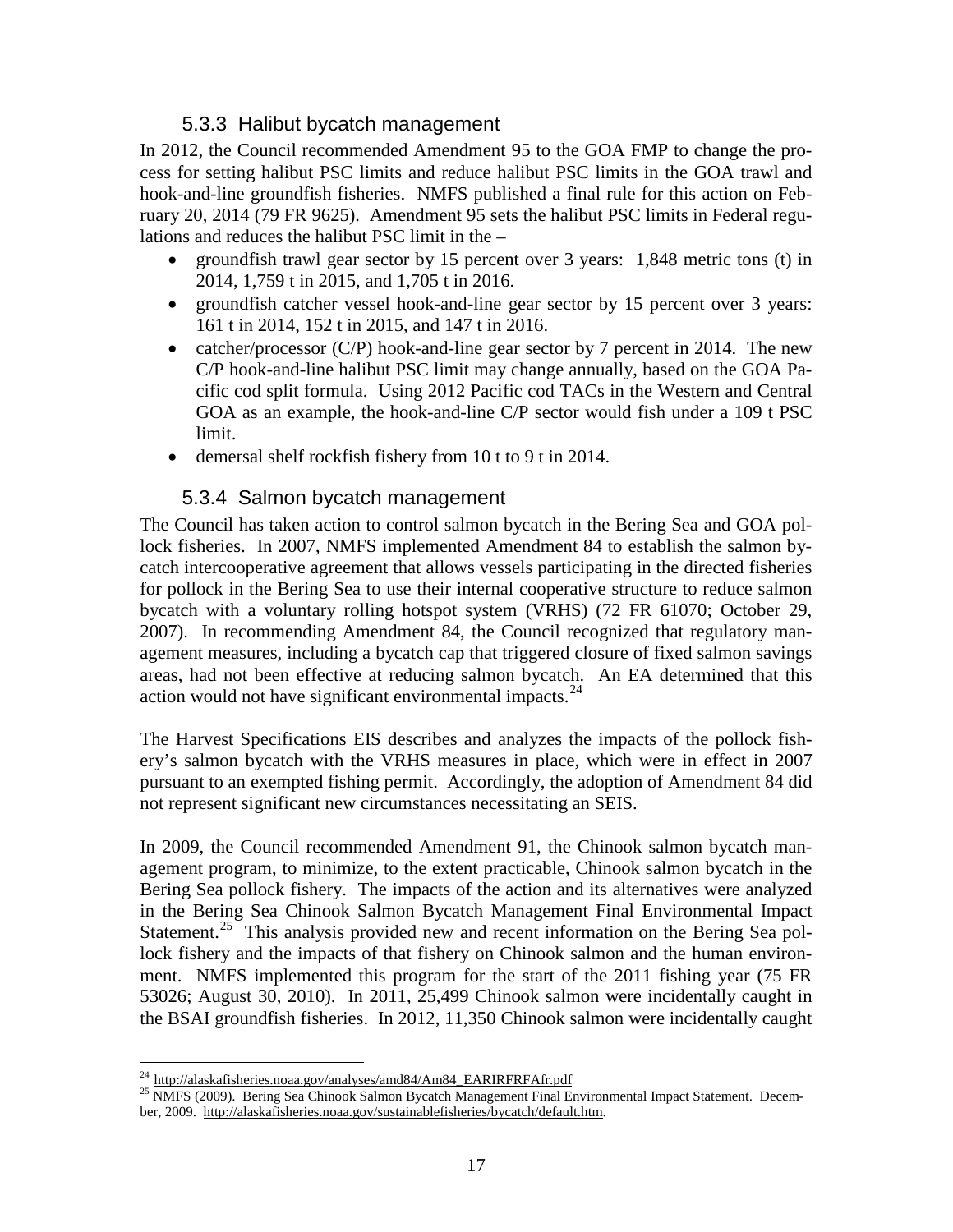<span id="page-19-0"></span> in the BSAI groundfish fisheries. In 2013, 16,003 Chinook salmon were incidentally caught in the BSAI groundfish fisheries. In 2014, 17,472 Chinook salmon were incidentally caught in the BSAI groundfish fisheries.

 take statement for the GOA groundfish fisheries. The NMFS Alaska Region reinitiated dental catch in all of the Alaska groundfish fisheries on March 3, 2011. In 2011, Chi- nook salmon incidental catch in the GOA groundfish fisheries was 21,010 fish. In 2012, 22,580 Chinook salmon were incidentally caught in the GOA groundfish fisheries. In 2010, Chinook salmon incidental catch in the GOA groundfish fisheries was 54,561 fish. This is the highest number of Chinook salmon incidentally taken in these fisheries since monitoring began in 1990, and it exceeded the 40,000 Chinook salmon incidental Endangered Species Act (ESA) section 7 consultation with the NMFS Northwest Region on November 17, 2010, based on the Chinook salmon incidental catch in the GOA groundfish fisheries. As required by the biological opinion, the Alaska Region provided the Northwest Region with additional information in the annual report on salmon inci-

 Western GOA pollock fisheries until the catch is delivered to a processing facility where would not have significant environmental impacts.<sup>[26](#page-19-1)</sup> In 2013, 13,513 Chinook salmon were incidentally caught in the GOA pollock fishery. In 2014, 6,580 Chinook salmon were incidentally caught in the GOA pollock fishery. In 2012, NMFS implemented Amendment 93 (77 FR 42629, July 20, 2012) to the GOA FMP. Amendment 93 and its implementing regulations established separate PSC limits in the Central and Western GOA for Chinook salmon, which would cause NMFS to close the directed pollock fishery in the Central or Western GOA, if the applicable limit is reached. This action also requires retention of salmon by all vessels in the Central and an observer is provided the opportunity to count the number of salmon and to collect scientific data or biological samples from the salmon. An EA determined that this action

 In June 2013, the Council recommended Amendment 97 to the GOA FMP. In December 2013, the Council recommended adding to Amendment 97 a provision that would allow unused Chinook salmon PSC in the Rockfish Program CV sector to be roll over to the non-Rockfish Program CV sector. In 2015, NMFS implemented Amendment 97 (79 FR 71350, December 2, 2014). Amendment 97 applies GOA Chinook salmon PSC limits to the groundfish trawl fisheries, except for pollock trawl fisheries (non-pollock groundfish trawl) in the Central and Western GOA. Amendment 97 apportions the PSC limits between trawl Rockfish Program catcher vessels (CVs), non-Rockfish Program CVs, and catcher/processor sectors, with closure of directed fishing for any non-pollock groundfish trawl fishery if the PSC limit for a sector is reached. The EA for this action found no significant environmental impacts. $27$ 

# 5.3.5 Pribilof Island blue king crab bycatch management

NMFS notified the Council on September 29, 2009, that the current rebuilding plan for Pribilof Island Blue King Crab (PIBKC) would not achieve adequate progress to rebuild the stock by 2014. In June 2012, the Council recommended Amendment 103 to the

<span id="page-19-1"></span><sup>&</sup>lt;sup>26</sup> http://alaskafisheries.noaa.gov/sustainablefisheries/amds/93/amd93earirirfa0212.pdf

<span id="page-19-2"></span> $^{27}$  http://alaskafisheries.noaa.gov/analyses/amd97/earirirfa\_bsaiamd97\_0612.pdf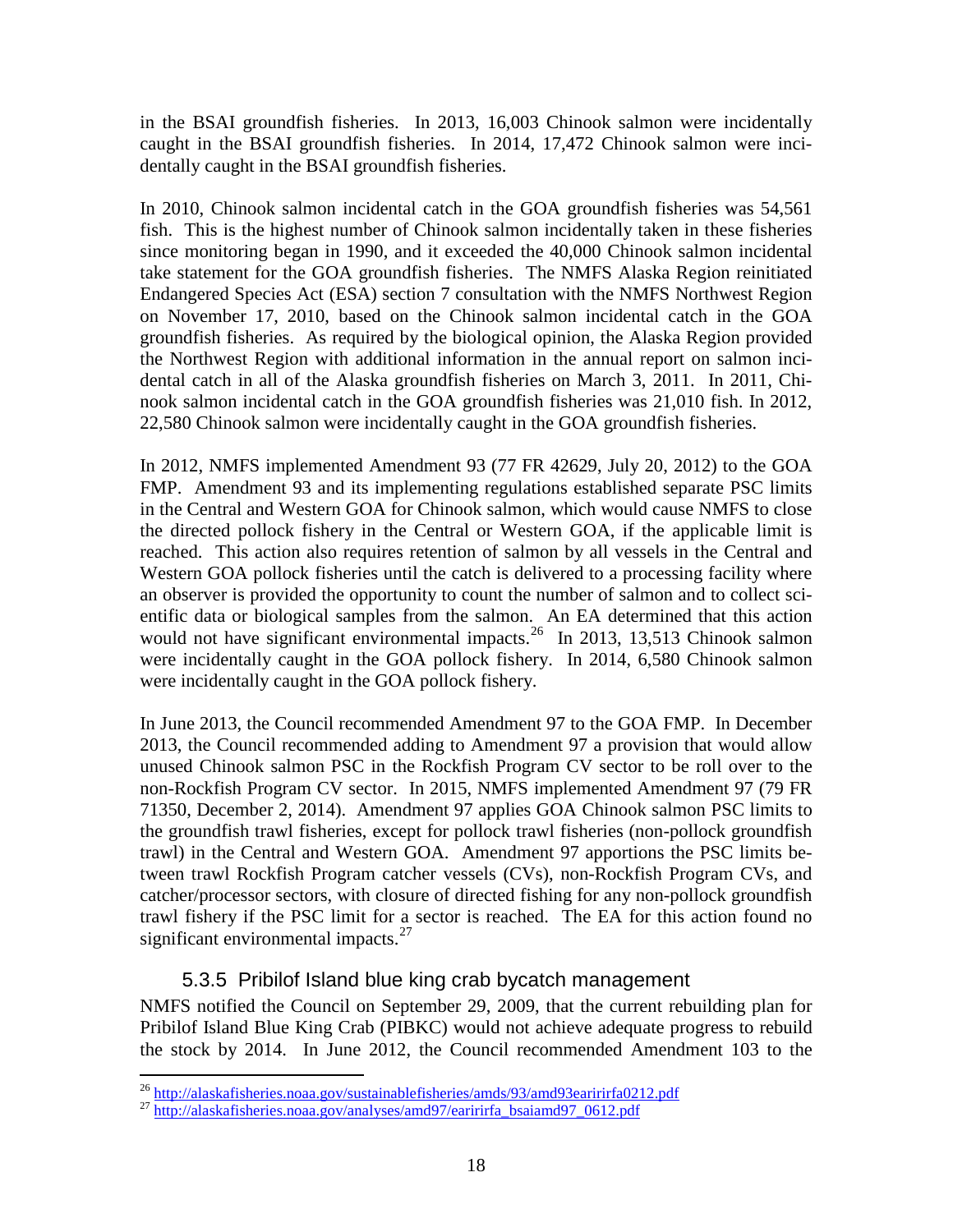<span id="page-20-0"></span>BSAI FMP to close the Pribilof Island Habitat Conservation Zone (PIHCZ) to directed fishing for Pacific cod with pot gear based on 1) the high rate of PIBKC bycatch in the PIHCZ relative to other areas outside of the PIHCZ; 2) the high concentration of PIBKC in the PIHCZ; 3) the occurrence of known PIBKC habitat within the PIHCZ; 4) the high rate of PIBKC bycatch in the Pacific cod pot fishery relative to other groundfish fisheries; and 5) the limited impact the Pacific cod pot closure in the PIHCZ would have on the Pacific cod pot fishery relative to other groundfish fishery closures. The Council also recommended Amendment 43 to the FMP for Bering Sea/Aleutian Islands King and Tanner Crabs. Amendment 43 revises the rebuilding plan for PIBKC. NMFS approved these amendments and implemented Amendment 103 with regulations (79 FR 71344, December 2, 2014). The EA for this action found no significant environmental impacts.<sup>28</sup>

#### 5.3.6 Steller Sea lions

modify their designated critical habitat. A biological opinion documenting the program level ESA section 7 formal consultation on the effects of the Alaska groundfish fisheries on Steller sea lions, humpback whales, sperm whales, and fin whales was completed November 24, 2010.<sup>[29](#page-20-2)</sup> The biological opinion concluded that the fisheries were not likely to jeopardize the continued existence of the eastern distinct population segment (DPS) of Steller sea lions, the Western North Pacific and Central North Pacific populations of humpback whales, North Pacific sperm whales, or the Northeast Pacific population of fin whales. The biological opinion concluded that the fisheries were not likely to adversely modify designated critical habitat for the eastern DPS of Steller sea lions. The biological opinion concluded that the fisheries were likely to jeopardize the continued existence of the western DPS of Steller sea lions and were likely to adversely modify their designated critical habitat. The biological opinion contained a reasonable and prudent alternative (RPA) designed to remove the likelihood the fisheries would jeopardize the western DPS of Steller sea lions or adversely

 manage the groundfish resources in accordance with the Magnuson-Stevens Act. An EA determined that this action would not have significant environmental impacts.<sup>30</sup> This RPA was implemented for the 2011 fishing year. NMFS issued an interim final rule to implement Steller sea lion protection measures to insure that the BSAI management area groundfish fisheries are not likely to jeopardize the continued existence of the western DPS of Steller sea lions or adversely modify its designated critical habitat (75 FR 77535, December 13, 2010, corrected 75 FR 81921, December 29, 2010). These management measures disperse fishing effort over time and area to provide protection from potential competition for important Steller sea lion prey species in waters adjacent to rookeries and important haulouts. The intended effect of this interim final rule is to protect the western DPS of Steller sea lions, as required under the ESA, and to conserve and

On November 25, 2014, NMFS published a final rule to implement Steller sea lion protection measures for the Atka mackerel, Pacific cod, and pollock fisheries in the Aleutian Islands (79 FR 70286). NMFS, in consultation with the Council, prepared an EIS on

 $\overline{a}$ <sup>28</sup> http://alaskafisheries.noaa.gov/sustainablefisheries/amds/amd103\_43/43\_103finalea.pdf

<span id="page-20-3"></span><span id="page-20-2"></span><span id="page-20-1"></span><sup>29</sup> http://alaskafisheries.noaa.gov/protectedresources/stellers/esa/biop/final/biop1210\_chapters.pdf<br>30 http://alaskafisheries.noaa.gov/analyses/ssl/sslprotections\_earir1210.pdf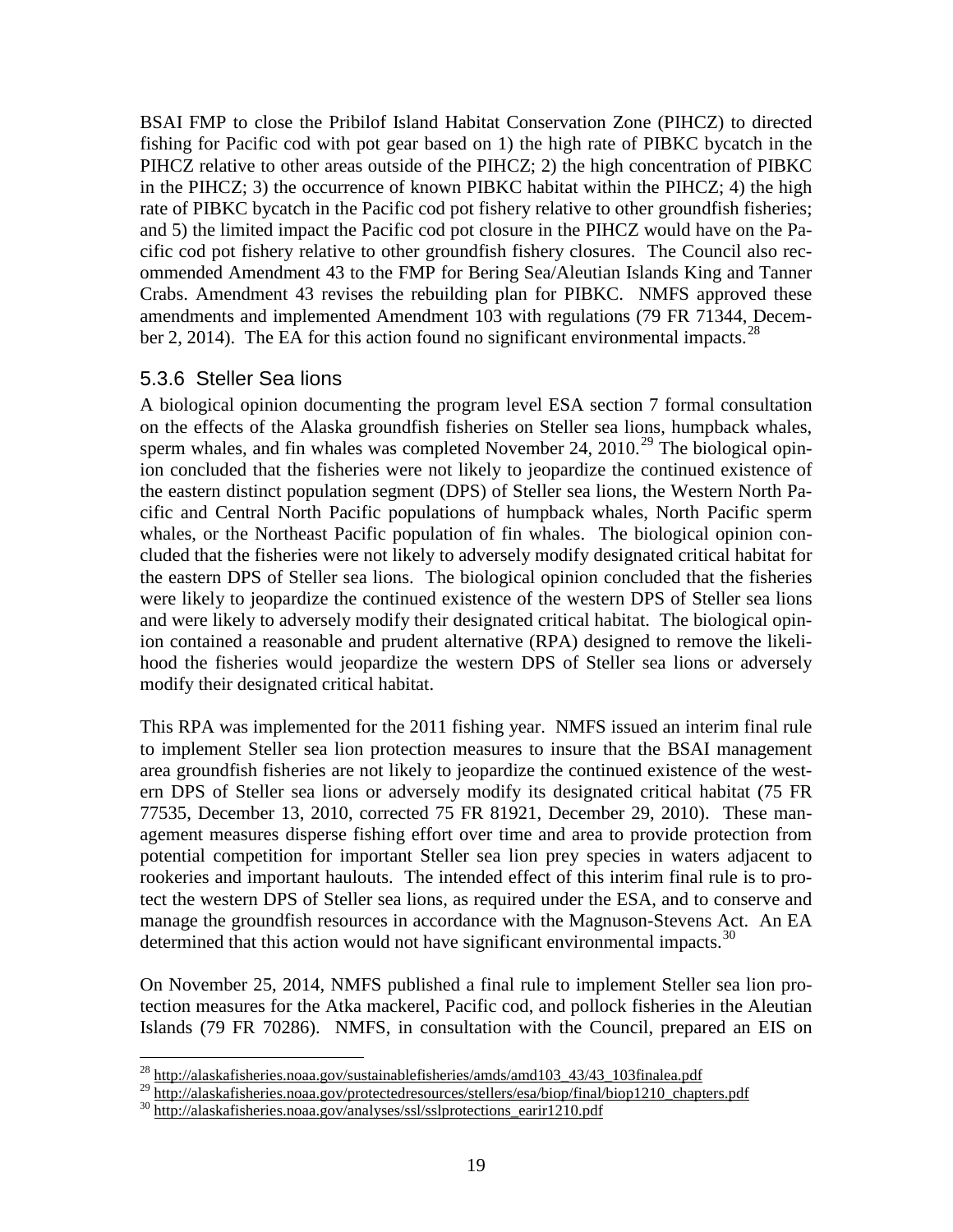<span id="page-21-0"></span>Steller sea lion protection measures, in accordance with NEPA.<sup>[31](#page-21-1)</sup> The final rule restricts completed in April 2014.<sup>32</sup> The biological opinion concluded that the modified protection groundfish fishing in the AI to insure the groundfish fisheries are not likely to result in jeopardy of continued existence or adverse modification or destruction of designated critical habitat for the western DPS of Steller sea lions. The final rule implemented fishery closures and limitations on catch in specific areas to mitigate the potential adverse effects of fishing on Steller sea lion prey resources. NMFS considered the effects of the modified Steller sea lion protection measures in the AI groundfish fisheries in a biological opinion measures are not likely to jeopardize the continued existence of the western DPS of Steller sea lions or adversely modify designated critical habitat.

On December 13, 2010, NMFS announced a 90-day finding on two petitions to delist the eastern DPS of Steller sea lions under the ESA. NMFS concluded that the petitions presented substantial scientific or commercial information indicating that the petitioned action may be warranted (75 FR 77602). On April 18, 2012, NMFS published a proposed rule to remove the eastern DPS of Steller sea lions from the List of Endangered and Threatened Wildlife and requested public comments through June 14, 2012 (77 FR 23209). NMFS completed a Status Review of the eastern DPS of Steller Sea Lion in March 2012. Based on the information presented in the Status Review, the factors for delisting in section 4(a)(1) of the ESA, the recovery criteria in the 2008 Recovery Plan, the continuing efforts to protect the species, and information received during public comment and peer review, NMFS determined that this DPS has recovered and no longer meets the definition of an endangered or threatened species under the ESA: It is not in danger of extinction or likely to become so within the foreseeable future throughout all or a significant portion of its range. On November 4, 2013, NMFS issued a final rule to remove the eastern DPS of Steller sea lion from the List of Endangered and Threatened Wildlife (78 FR 66140), effective December 4, 2013. NMFS also implemented a postdelisting monitoring plan for 10 years to ensure recovery continues.

#### 5.3.7 Walrus Protection Areas

 on FFPs to transit through Walrus Protection Areas in the Exclusive Economic Zone (EEZ) near Round Island and Cape Peirce from April 1 through August 15, annually. In 2015, NMFS implemented Amendment 107 to the BSAI FMP to establish seasonal transit areas for vessels designated on FFPs through Walrus Protection Areas in northern Bristol Bay, Alaska (80 FR 194; January 5, 2015). This action allows vessels designated This action restored access of federally permitted vessels to transit through Walrus Protection Areas that was limited by regulations implementing Amendment 83 to the GOA FMP and to maintain suitable protection for walruses on Round Island and Cape Peirce. This action maintains an existing prohibition on deploying fishing gear in Walrus Protection Areas by vessels designated on an FFP. An EA determined that this action would not have significant environmental impacts.<sup>33</sup>

 $31$  http://alaskafisheries.noaa.gov/sustainablefisheries/sslpm/eis/default.htm

<span id="page-21-2"></span><span id="page-21-1"></span><sup>32&</sup>lt;br>http://alaskafisheries.noaa.gov/protectedresources/stellers/esa/biop/2014/final0414.pdf<br>33 http://alaskafisheries.noaa.gov/analyses/amd107/bsai107finalearir.pdf

<span id="page-21-3"></span>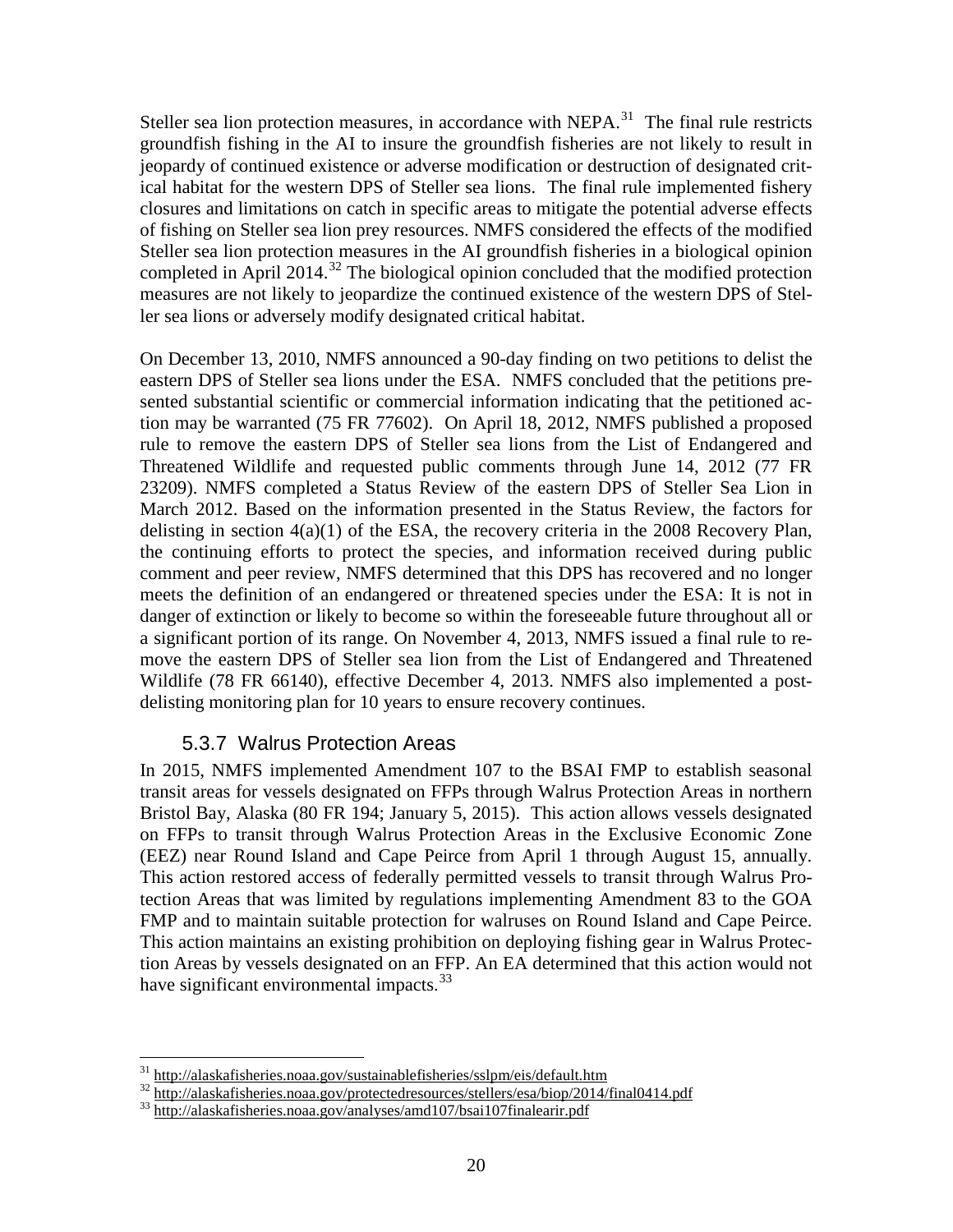#### 5.3.8 Seabirds

<span id="page-22-0"></span> an estimated total of 4,729 seabirds were caught in hook-and-line, trawl, and pot fisheries in the BSAI and GOA. In 2009, NMFS implemented regulations to revise seabird avoid- vised seabird avoidance measures based on the latest scientific information and reduced Several seabird species are caught incidental to the Alaska groundfish fisheries. In 2013, ance requirements for the hook-and-line groundfish and halibut fisheries in International Pacific Halibut Commission Area 4E (74 FR 13355; March 27, 2009). This action reunnecessary regulatory burdens and associated costs by eliminating seabird avoidance requirements for hook-and-line vessels less than or equal to 55 ft (16.8 m) length overall in portions of Area 4E in the eastern Bering Sea. An EA determined that this action would not have significant environmental impacts.<sup>34</sup>

mates for the Alaska groundfish and halibut fisheries.<sup>[35](#page-22-2)</sup> The total estimated seabird by-A new report released by the AFSC in December 2014 provides seabird bycatch esticatch continues to be substantially lower than before the use of seabird avoidance measures. Hook-and-line fisheries continue to have the highest seabird bycatch among gear groups. Consistently, northern fulmars are the most frequently caught seabird. In 2013, an estimated 2,795 northern fulmars were taken incidental to the BSAI and GOA hook-and-line fisheries.

 Estimates of total seabird bycatch in 2013 were the lowest since NMFS began estimating seabird bycatch in 1998, though catch (n=438) of albatross was 25 percent higher than the five-year average (n=350). Though, for the first time, this estimate includes data from the halibut fishery in addition to the groundfish fisheries. The majority of the albatross bycatch consisted of black-footed albatross in the BSAI and GOA sablefish hook-andline fisheries. In 2013, 249 black-footed and 189 Laysan albatross were taken incidental to hook-and-line fisheries in the BSAI and GOA.

 Occasionally, endangered short-tailed albatross are taken incidental to the Alaska groundfish fisheries. From 1998 through 2014, five short-tailed albatross were observed to be killed in the BSAI Pacific cod hook-and-line fishery. Two of these takes occurred August and September of 2010, one occurred in October 2011, and two occurred on the same haul in September 2014. NMFS extrapolates the observed takes of seabirds to the total fishing effort to estimate total bycatch. Thus, NMFS estimated no takes of short-tailed albatross in the fisheries from 2007 through 2009 and 2012 and 2013. NMFS estimated that n=15 short-tailed albatross were taken in 2010 and n=5 in 2011. The two observed takes in 2014 have not yet been incorporated into the total bycatch estimates. In 2003, the US Fish and Wildlife Service (USFWS) issued its biological opinion on the effects of the Alaska groundfish fisheries on short-tailed albatross. The 2003 biological opinion includes an incidental take statement that exempts the observed take of four short-tailed albatross over a two-year period from the take prohibitions of section 9 of the ESA. To date, the fisheries have not exceeded this anticipated level of take.

<span id="page-22-1"></span><sup>&</sup>lt;sup>34</sup> http://alaskafisheries.noaa.gov/analyses/seabirds/4E\_earirirfa\_0109.pdf

<span id="page-22-2"></span> $^{35}$ http://www.afsc.noaa.gov/REFM/REEM/Seabirds/Seabird%20bycatch%202007%20to%202013\_Alaskan %20Gndfish\_Dec2014.pdf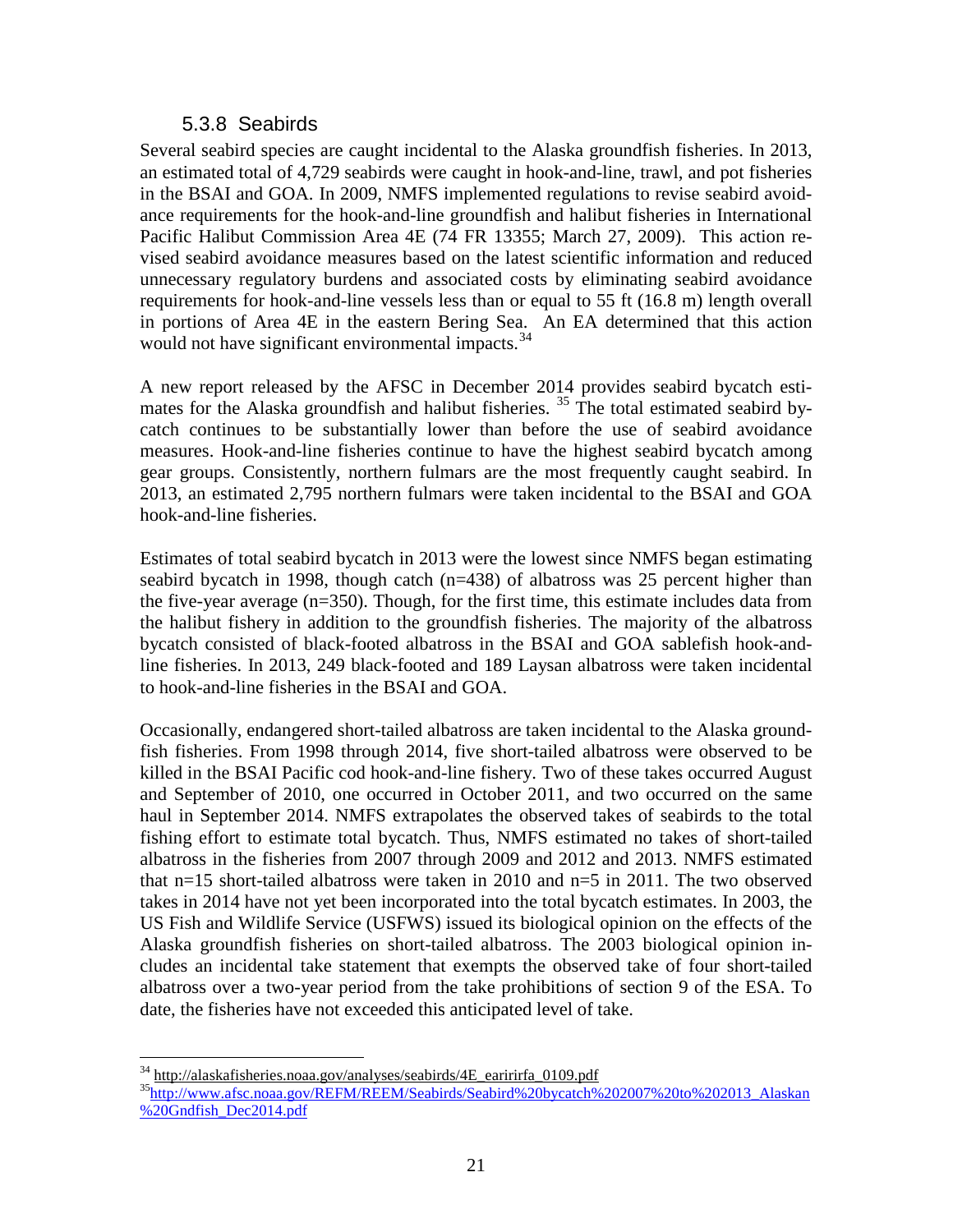<span id="page-23-0"></span> the USFWS coordinate efforts and communicate with each other in response to each creased interactions with Alaska fisheries. NMFS continues to work closely with the Pa- cific cod hook-and-line fleet to explore methods that can be used by the fleet to avoid fur-The NMFS Alaska Region Office, AFSC Fishery Monitoring and Analysis Division, and short-tailed albatross take incident. The total population of short-tailed albatrosses continues to increase with the success of new breeding colonies, which could lead to inther takes of short-tailed albatross.

 ranted (76 FR 62504). The short-tailed albatross, Steller's eiders, and spectacled eiders at this time (78 FR 61764, October 3, 2013 ). The USFWS published its 12-month finding in the *Federal Register* on October 7, 2011, that listing the black-footed albatross (*Phoebastria nigripes*) under the ESA was not warremain on the threatened list, and the yellow-billed loon remains a candidate species for conservation. In October 2013, after a review of the best available scientific and commercial information, the USFWS found that listing the Kittlitz's murrelet is not warranted

 **Memorandum of Understanding (MOU):** In 2012, NMFS entered into an MOU with Executive Order  $13186$ .<sup>36</sup> This MOU focuses on avoiding, or where impacts cannot be the USFWS to promote the conservation of migratory bird populations, as required by avoided, minimizing to the extent practicable adverse impacts on migratory birds and strengthening migratory bird conservation through enhanced collaboration between NMFS and FWS by identifying general responsibilities of both agencies and specific areas of cooperation. Given NMFS's focus on marine resources and ecosystems, this MOU places an emphasis on seabirds, but does not exclude other taxonomic groups of migratory birds. Under this MOU, NMFS is responsible for considering seabird conservation during the development of relevant fishery management actions.

# 5.3.9 Additional ESA Actions

 and the listing of certain animals. With each of these ESA activities, the impacts of the tions EIS of the impacts of the harvest strategy on these listed species. Since the Harvest Specifications EIS, ESA activities regarding a number of listed species have occurred. These activities include the status review, designation of critical habitat, groundfish fisheries are considered and may result in ESA consultation where effects on ESA-listed species or designated critical habitat are identified. At this time, none of the new information or ESA activities would change the analysis in the Harvest Specifica-

**Ribbon Seals:** In December 2007, NMFS received a petition to list ribbon seals as NMFS concluded that listing was not warranted. $37$  On December 13, 2011, NMFS initi- formation that had become available. On July 10, 2013, NMFS concluded that listing the threatened or endangered species. On March 28, 2008, NMFS found that the petition presented substantial scientific or commercial information indicating that the petitioned action might be warranted. Therefore, NMFS initiated a status review of the ribbon seal to determine if listing under the ESA was warranted (73 FR 16617). After the review, ated a new status review for the ribbon seal (76 FR 77467) in response to additional in-

<sup>-</sup><sup>36</sup> http://alaskafisheries.noaa.gov/protectedresources/seabirds/mou/eo13186\_nmfs\_fws\_mou2012.pdf<br><sup>37</sup> http://alaskafisheries.noaa.gov/newsreleases/2008/ribbonseals122308.htm

<span id="page-23-2"></span><span id="page-23-1"></span>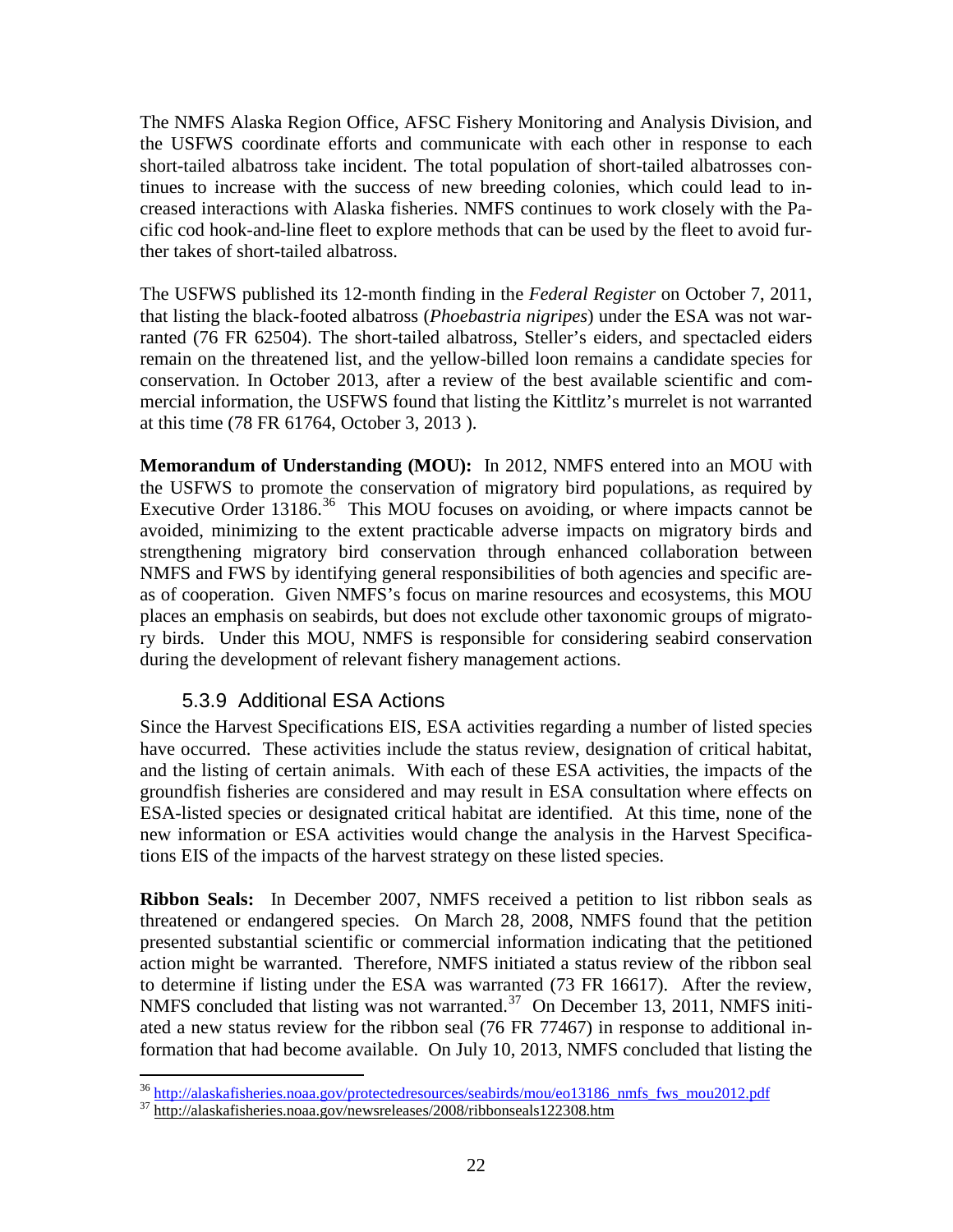ribbon seal as threatened or endangered under the ESA is not warranted at this time (78 FR 41371).<sup>[38](#page-24-0)</sup>

 **Ringed, Bearded, and Spotted Seals:** In May 2008, NMFS received a petition to list ringed, bearded, and spotted seals as threatened or endangered. On September 4, 2008, NMFS found that the petition presented substantial information indicating that the action might be warranted (73 FR 51615) and initiated an additional status review. On October 22, 2010, NMFS listed one of three populations of spotted seals as threatened (75 FR 65239). The other two spotted seal populations were determined to be not currently in danger of extinction or likely to become endangered in the foreseeable future. The listed population occurs in Chinese and Russian waters, but not in U.S. waters (75 FR 65239, October 22, 2010). Because the listed stock occurs outside of Alaska waters, no effects of the Alaska groundfish fisheries on this portion of the spotted seal stock occur, and no ESA consultation is necessary.

On December 28, 2012, NMFS issued a final determination to list the Beringia and Okhotsk DPSs of the bearded seal as threatened under the ESA, effective February 26, 2013 (77 FR 76740). The Okhotsk bearded seal does not occur in U.S. waters. In May and June of 2013, the Alaska Oil and Gas Association, State of Alaska and North Slope Borough filed a legal challenge against NMFS for its decision to list these two populations of bearded seals as threatened under the ESA. On July 25, 2014, the District Court for the District of Alaska vacated NMFS's listing of the Beringia and Okhotsk DPSs of the bearded seal. NMFS filed an appeal on September 25, 2014, and the case is under re-view with the District Court.<sup>[39](#page-24-1)</sup>

ringed seal as endangered under the ESA, effective February 26, 2013 (77 FR 76706). subspecies do not occur in U.S. waters. NMFS proposed to designate critical habitat for ber 23, 2014 the Alaska Oil and Gas Association and the American Petroleum Institute under the ESA in the District Court for the District of Alaska. This case is pending. On December 28, 2012, NMFS issued a final determination to list the Arctic, Okhotsk, and Baltic subspecies of the ringed seal as threatened and the Ladoga subspecies of the The Arctic subspecies is found in the Arctic Basin including the Bering Sea. The other the Arctic subspecies of the ringed seal on December 9, 2014 (79 FR 73010). On Decemchallenged NMFS's decision to list the Arctic subspecies of the ringed seal as threatened

The Arctic subspecies of ringed seals and the Beringia DPS of bearded seals occur in the location where the BSAI Federal fisheries are conducted. BSAI groundfish fisheries may affect ringed seals or bearded seals through direct interactions (i.e., incidental take or bycatch) and indirectly through competition for prey resources and other impacts on prey populations (77 FR 76706 and 77 FR 76740, December 28, 2012). Between 2007 and 2009, there were incidental serious injuries and mortalities of bearded and ringed seals in

<sup>&</sup>lt;u>.</u> <sup>38</sup>http://alaskafisheries.noaa.gov/newsreleases/2013/ribbonseals070913.htm

<span id="page-24-1"></span><span id="page-24-0"></span><sup>&</sup>lt;sup>39</sup>http://alaskafisheries.noaa.gov/protectedresources/seals/ice/bearded/litigation/no82feddefsappeal092514.p df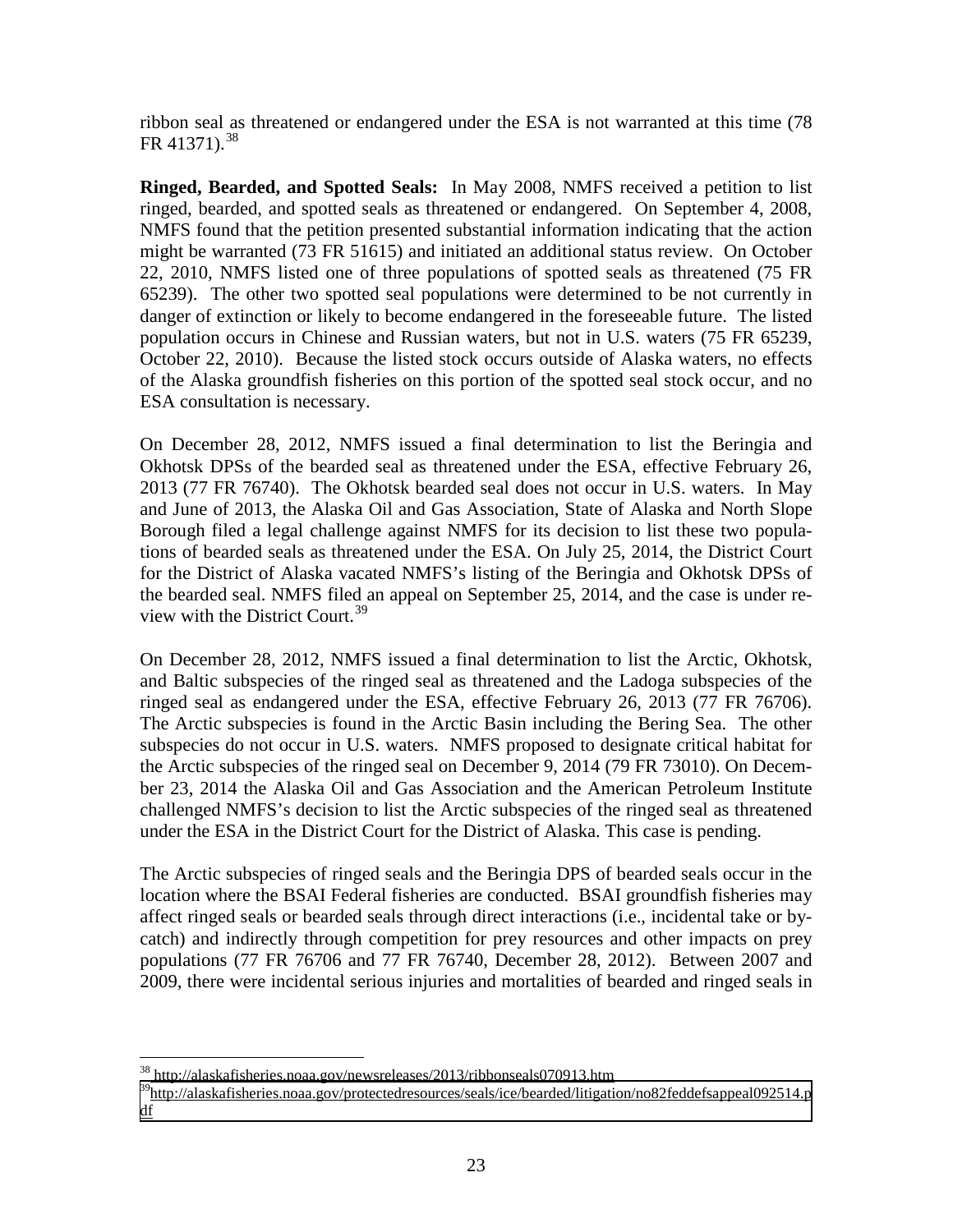the BSAI pollock trawl and the BSAI flatfish trawl fisheries.<sup>[40](#page-25-0)</sup> However, these interac- tions have been considered to be infrequent and do not rise to a level of biological con- cern for these populations. Based on data from 2007 to 2009, there has been a mean andental to commercial fishing operations. $41$  These mortality rates are considered low. The nual mortality of 1.75 ( $CV = 0.01$ ) ringed seals and 2.70 ( $CV = 0.21$ ) bearded seals inci-BSAI pollock and flatfish trawl fisheries are in the Observer Program's full coverage category, with the exception of catcher vessels in the BSAI trawl limited access yellowfin sole fishery, which are in the partial coverage category.

On December 2, 2014, NMFS issued a biological opinion on the effects of the Alaska groundfish fisheries on the Arctic subspecies of the ringed seal and the Beringia DPS of the bearded seal.<sup>42</sup> The biological opinion concluded that the effects of the fisheries were not likely to jeopardize the continued existence of the Arctic ringed seal or the Beringia DPS of the bearded seal.

 **Northern Right Whale:** On March 6, 2008, the Northern Right Whale was listed under Atlantic stocks, and did not change the 2006 findings that the effects of the groundfish cal habitat. the ESA as endangered (73 FR 12024), and critical habitat was designated (73 FR 19000, April 8, 2008). This was necessary following the identification of separate Pacific and fisheries are not likely to adversely affect either the listed whales or their designated criti-

 **Cook Inlet Beluga Whale:** On October 22, 2008, NMFS made a final determination to list the Cook Inlet beluga whale DPS as endangered under the ESA (73 FR 62919). In 2009, NMFS Sustainable Fisheries consulted with NMFS Protected Resources on to adversely affect, Cook Inlet beluga whales either directly through vessel interactions or indirectly through prey competition. On April 11, 2011, NMFS identified more than one third of Cook Inlet as critical habitat (76 FR 20180). In January 2012, NMFS Sustainable Fisheries initiated consultation with NMFS Protected Resources on the effects of the Amendment 91 to the BSAI FMP for Cook Inlet beluga whales. NMFS determined that due to the behavior of Cook Inlet beluga whales, the location and harvest amounts of potential prey species in the groundfish fisheries, and the minimizing of Chinook salmon bycatch under Amendment 91, Alaska groundfish fisheries may affect, but are not likely Alaska groundfish fisheries and Amendment 93 to the GOA FMP on Endangered Cook Inlet beluga whales and their critical habitat. NMFS Sustainable Fisheries determined that the Alaska groundfish fisheries and Amendment 93 are not likely to adversely affect Cook Inlet beluga whales or their critical habitat.

 **Green Sturgeon:** In 2010, the NMFS Sustainable Fisheries informally consulted with the NMFS Southwest Region on the southern DPS of green sturgeon. Because sturgeon are rarely taken incidentally in the Alaska groundfish fisheries, and the detection of the

<sup>-</sup><sup>40</sup> Allen, B.M., and R.P. Angliss. 2013. Alaska marine mammal stock assessments, 2012. U.S. Dep. Com-

<span id="page-25-1"></span><span id="page-25-0"></span>mer., NOAA Tech. Memo. NMFS-AFSC-245, 282 p.<br><sup>41</sup> Allen, B.M., and R.P. Angliss. 2013. Alaska marine mammal stock assessments, 2012. U.S. Dep. Commer., NOAA Tech. Memo. NMFS-AFSC-245, 282 p.<br><sup>42</sup> http://alaskafisheries.noaa.gov/protectedresources/seals/ice/esa/iceseals\_s7\_120114.pdf

<span id="page-25-2"></span>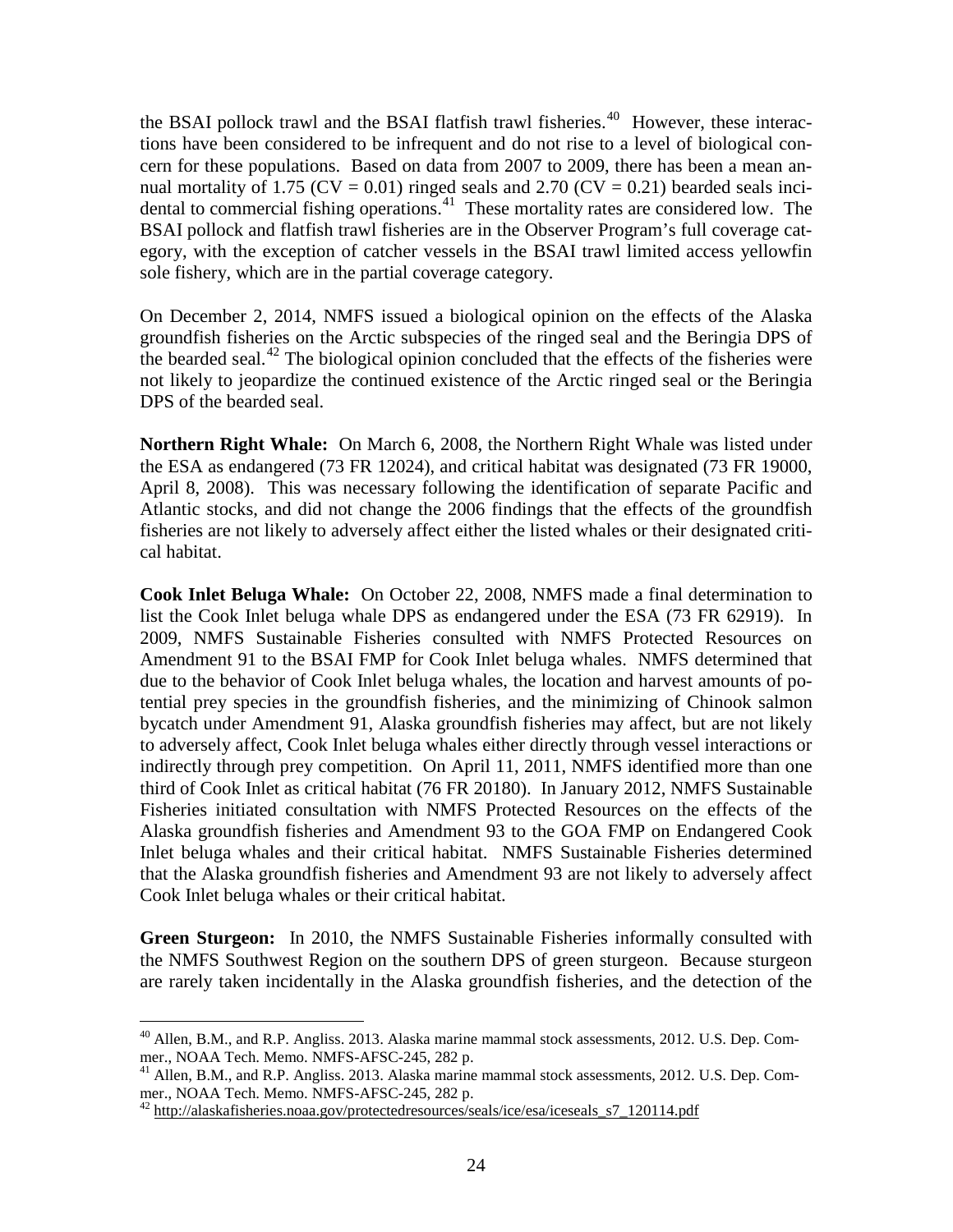<span id="page-26-0"></span>southern DPS green sturgeon is limited to a location where trawling is prohibited, the Alaska groundfish fisheries are unlikely to adversely affect the southern DPS of green sturgeon.

 **Southern Resident Killer Whales:** In January 2012, NMFS Alaska Region initiated killer whales. The groundfish fisheries may catch salmon that originate from the Pacific gion determined that the Alaska groundfish fisheries and Amendment 93 may affect, but consultation with NMFS Northwest Region on the effects of the Alaska groundfish fisheries and proposed Amendment 93 to the GOA FMP on endangered Southern Resident Northwest and that may be prey for southern resident killer whales. NMFS Alaska Reare not likely to adversely affect, the Southern Resident killer whale distinct population segment.

 **Chinook Salmon from the West Coast Region:** In 2013, NMFS Alaska Region re- run Chinook salmon in GOA groundfish fisheries. The 2000 biological opinion conclud- annually caught in the GOA groundfish fisheries, including those caught in the Snake quested initiation of ESA section 7 consultation for the GOA groundfish fisheries with the NMFS West Coast Region due to the recovery of two coded-wire tagged Chinook salmon from the Snake River fall-run evolutionary significant unit (ESU) in 2012. Since 1984, coded-wire tags have been used to assess recoveries of several ESA-listed Chinook salmon ESUs that have been incidentally caught in the GOA groundfish fisheries. Until 2012, Chinook salmon from the Lower Columbia River, Upper Willamette River, and Upper Columbia River Spring ESUs had been the only Chinook salmon ESUs recovered in the GOA groundfish fisheries. In 2014, informal consultation on recovery of this Snake River fall-run Chinook salmon was concluded after the West Coast Region determined that the November 30, 2000, biological opinion on the effects of the Alaska groundfish fisheries had previously considered the effects of the take of Snake River falled that the incidental take statement established a threshold of 40,000 Chinook salmon River fall-run Chinook salmon, would not jeopardize the continued existence of listed salmon.

# *5.4 Actions by other Federal, state, and international agencies and private actions*

 Since January 2007, the following actions have occurred that interact with the harvest specification process. No other additional actions by other Federal, state, and international agencies and private actions beyond those identified in the Harvest Specifications EIS have occurred since January 2007 that would change the analysis in the Harvest Specifications EIS of the impacts of the harvest strategy on the human environment.

# 5.4.1 Department of Interior

Pacific walrus: In February 2008, the Department of the Interior (DOI) received a petition requesting it to list Pacific walrus under the ESA. On September 10, 2009, DOI published a 90-day finding that the petition presents substantial scientific or commercial information indicating that listing this species may be warranted (74 FR 46548). The stock assessment for Pacific walrus was revised on January 1, 2010, with a minimum popula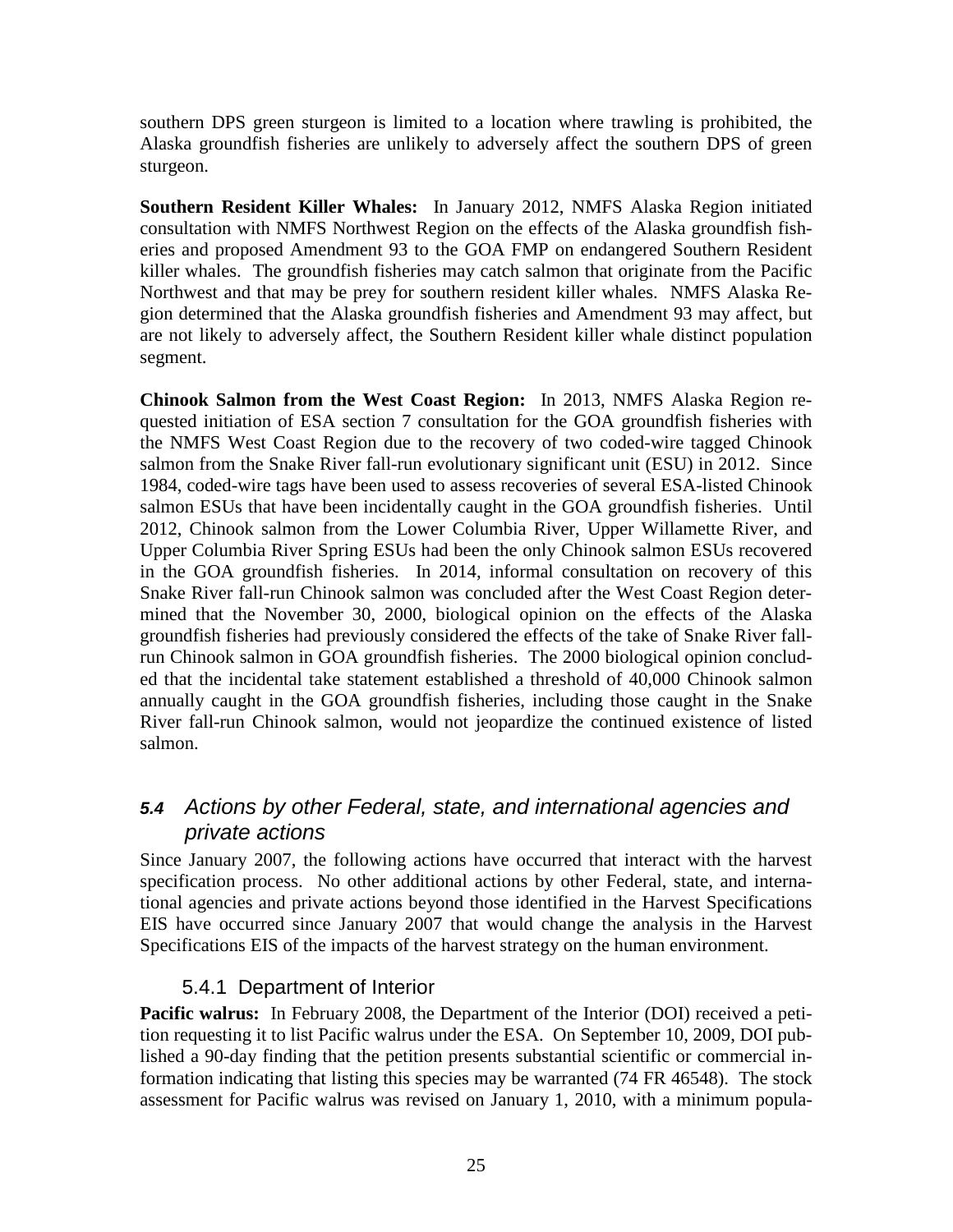Lists of Endangered and Threatened Wildlife and Plants. Pacific walrus has been added by court agreement for listing in 2017. Listing Pacific walrus would result in ESA sec- from human activities, including fishing vessel activities. tion size estimate of 129,000 walruses within the surveyed area. On February 10, 2011, DOI announced that listing the Pacific walrus as endangered or threatened is warranted; however, listing the Pacific walrus is precluded by higher priority actions to amend the to the USFWS candidate species list (76 FR 7634, February 10, 2011) and is scheduled tion 7 formal consultation for the BSAI groundfish fisheries as Pacific walrus are incidentally taken in these fisheries, these fisheries have the potential to impact walrus bottom habitat important to foraging, and walruses are particularly sensitive to disturbance

Polar bears: In May 2008, DOI listed polar bears as a threatened species under the ESA (73 FR 28212, May 15, 2008). Polar bears do not interact with the BSAI and GOA groundfish fisheries, and the fisheries are unlikely to affect designated critical habitat. On October 29, 2009, DOI proposed critical habitat for the polar bear (74 FR 56058) and on December 7, 2010, approximately 187,157 square miles were designated as critical habitat (75 FR 76086). Portions of the sea ice designated as critical habitat are identified in the Bering Sea north of St. Matthew Island to the Chukchi Sea. Almost no groundfish fishing occurs in this area. This area is currently closed to nonpelagic trawling, which could have an impact on benthic prey species of ice seals (e.g., bearded seals) and Pacific walrus, which are prey species of polar bears. Because of the nonpelagic trawl closure, it is unlikely the groundfish fisheries would have any indirect effects on polar bears or their critical habitat.

Sea Otters: In 2006, NMFS and the USFWS consulted on the southwest Alaska DPS of lop fisheries are not likely to adversely affect sea otters. On October 8, 2009, DOI pub- insula Unit; the Bristol Bay Unit; and the Kodiak, Kamishak, Alaska Peninsula Unit. ters.<sup>[43](#page-27-0)</sup> While sea otter critical habitat predominately occurs within state waters, DOI has less. the northern sea otter and the consultation concluded that the groundfish, crab, and scallished a final rule designating 15,164 square kilometers (5,855 square miles) as critical habitat for the southwest Alaska DPS of the northern sea otter (74 FR 51988). The critical habitat rule became effective on November 9, 2009. The critical habitat is designated in five units: the Western Aleutian Unit; the Eastern Aleutian Unit; the South Alaska Pen-Within these units, critical habitat occurs in nearshore marine waters ranging from the mean high tide line seaward for a distance of 100 meters, or to a water depth of 20 medesignated some critical habitat within Federal waters where water depth is 20 meters or

In response to the designation, NMFS reinitiated ESA section 7 consultation. The biological assessment evaluated the potential effect of the following FMPs on the southwest Alaska DPS of the northern sea otter and its critical habitat: BSAI Groundfish, GOA Groundfish, BSAI Crab, Scallop, and Salmon, as well as the halibut fisheries in U.S. Convention waters off Alaska. The analysis concluded that the Alaska federally managed fisheries authorized by the fishery management plans and State of Alaska parallel groundfish fisheries and halibut fisheries in U.S. Convention waters off Alaska are not

 $\overline{a}$ 

<span id="page-27-0"></span><sup>43</sup> http://alaska.fws.gov/fisheries/mmm/seaotters/pdf/fact\_sheet\_oct2009.pdf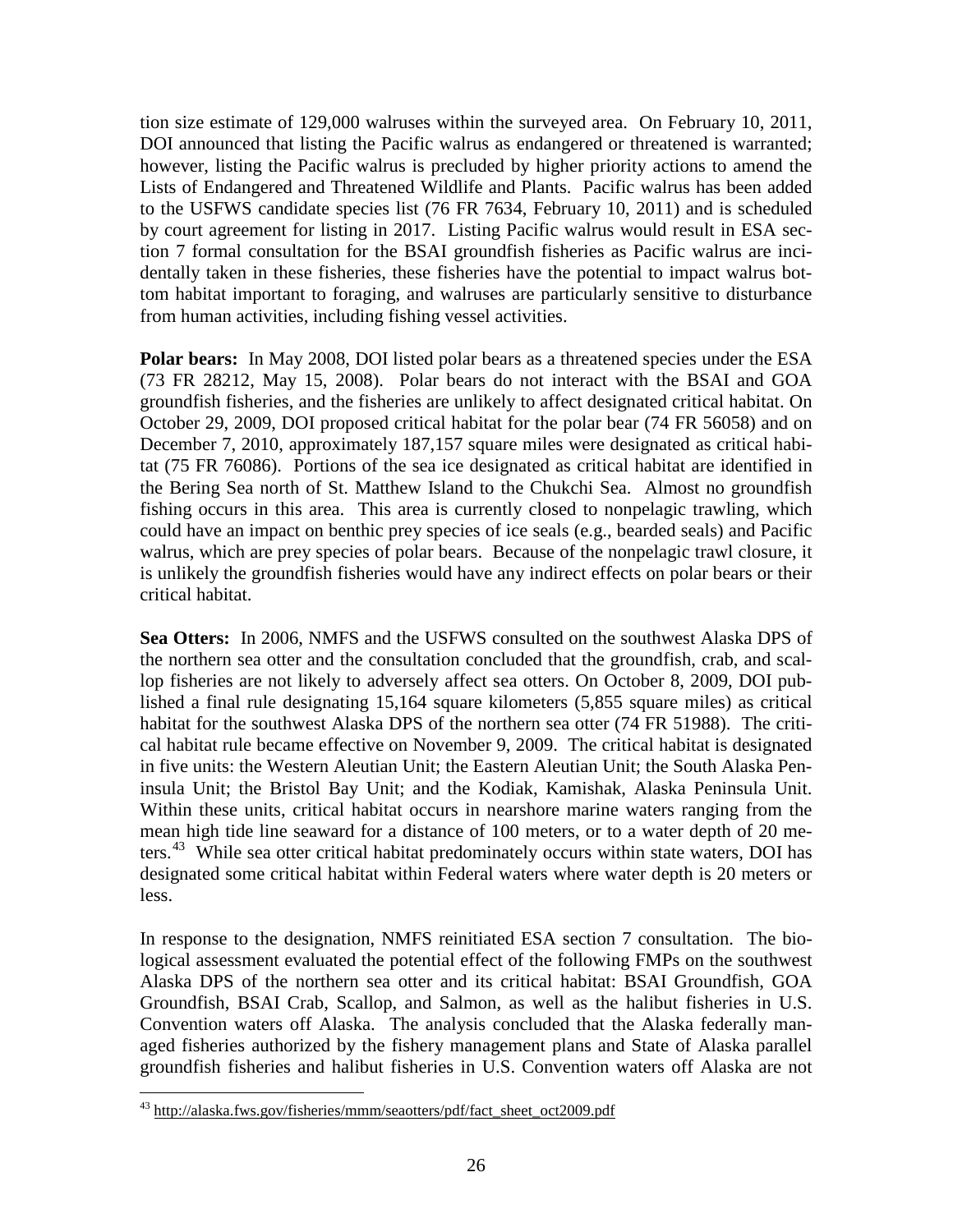<span id="page-28-0"></span> tion that authorization of the specified fisheries is not likely to adversely affect the likely to adversely affect the southwest Alaska DPS of the northern sea otter or its designated critical habitat. On July 10, 2013, the USFWS concurred with NMFS's determinasouthwest Alaska DPS of the northern sea otter and will not result in adverse modification of sea otter critical habitat.<sup>44</sup>

# 5.4.2 State managed groundfish fisheries

 season, gear and area restrictions, or separate from Federal fisheries (called State-waters The State of Alaska has the authority to expand State-waters or State parallel groundfish fisheries. The State manages fisheries in waters 0 nm to 3 nm from shore either concurrent with the Federal fisheries (called parallel fisheries), with generally the same species, fisheries). The Council and Alaska Board of Fisheries (BOF) coordinate management of groundfish fisheries through the Joint Protocol Committee made up of members of the Council and the BOF. The Joint Protocol Committee provides recommendations to the Council and the BOF on actions of mutual interest to each organization. This dialog provides the Council and the BOF with an opportunity to consider potential impacts of future actions on Federal and State management of groundfish fisheries.

Parallel fisheries occur in State waters but are opened at the same time as Federal fisheries in the EEZ. State parallel fisheries harvests are managed against the Federal TAC, and vessels may move between State and Federal waters during concurrent parallel and Federal fisheries.

 a GHL as a percentage of the Federal ABC. The BSAI and GOA groundfish FMP states for each target species. The Atka mackerel and Pacific cod TACs are fully allocated to the Federal fisheries under §  $679.20(a)(8)$  and §  $679.20(a)(7)$ , respectively. The State usually opens State-waters fisheries after Federal fisheries conclude in adjacent waters. State-waters fisheries are managed under guideline harvest levels (GHLs), which are specified in State regulations at Alaska Administrative Code (AAC) 5 AAC 28.001 through 28.975. Harvests in the State-waters fisheries are monitored by the State, which closes fisheries to ensure GHLs are not exceeded. State regulations for the BSAI specify the TAC must be lower than or equal to the ABC. The TAC may be lower than the ABC if warranted on the basis of bycatch considerations, management uncertainty, or socioeconomic considerations; or if required in order to cause the sum of the TACs to fall within the 2 million optimum yield cap for the BSAI. Based on the annual SAFE report, the Council recommends to the Secretary of Commerce TACs and apportionments thereof

 The Plan Team has had a protocol of recommending that the GHL amount be deducted The ABC for the pollock stock in the combined Western, Central, and West Yakutat Regulatory Areas (W/C/WYK) has been adjusted to reflect the GHL established by the State for the Prince William Sound (PWS) pollock fishery since its inception in 1995. from the Gulf-wide ABC since 1996. The methodology to establish the pollock GHL continues to provide a high level of protection for the W/C/WYK pollock stock. It adjusts the ABC below the level that would be established in the absence of the GHL fish-

<span id="page-28-1"></span> $\overline{a}$ 44 http://alaskafisheries.noaa.gov/protectedresources/seaotters.htm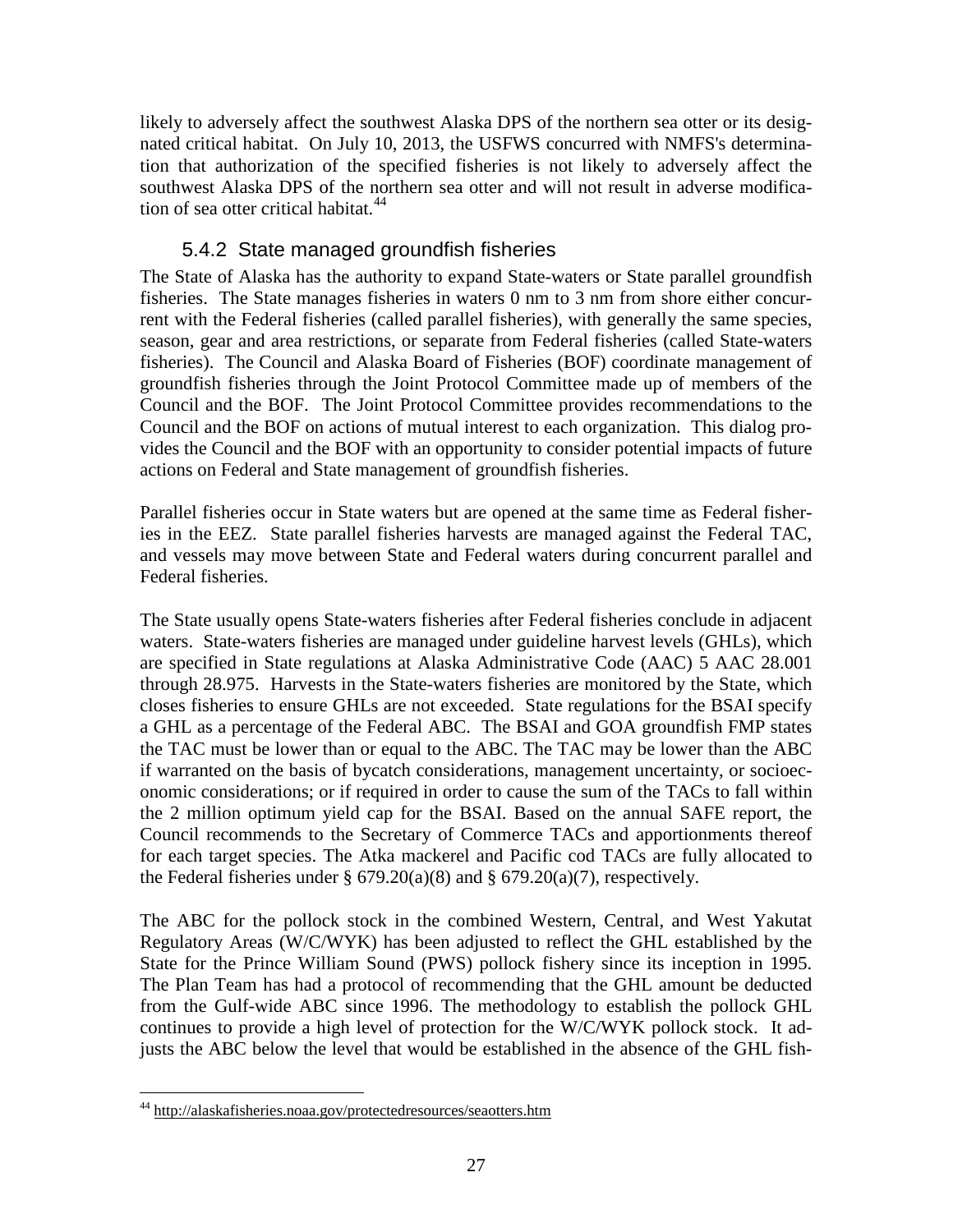<span id="page-29-0"></span> ery, but does not affect the overfishing level. Pollock catch in the GHL fishery is accounted for in the annual pollock assessments. Accordingly, the Council recommended decreasing the W/C/WYK pollock ABC to account for the State's PWS GHL.

 Federal harvest specifications process for that species and area. The BOF may receive Subtracting the State-waters GHL from the ABC ensures that the combined harvests from the State-waters and Federal fisheries are managed within the ABC derived from the additional proposals from the public to increase harvests in State-waters groundfish fisheries. Increases in GHLs for the State-waters groundfish fisheries requires reducing Federal TACs to ensure total harvests of the groundfish stocks do not exceed ABCs.

 **Pacific Cod Fishery Expansion:** As of 2014, the Federal Pacific cod TACs for the amount needed for the State's GHL Pacific cod. This ensures the Federal and Statebased on Regulation Change 40 adopted by the BOF in October 2013.<sup>45</sup> The 6 percent of longitude and in the Bering Sea Subdistrict located between 167° W and 164° W longithe BSAI Pacific cod ABC that is applied to the State-waters fisheries. GOA, the Bering Sea subarea, and the Aleutian Islands subarea are reduced by the waters groundfish harvests do not exceed the Federal ABCs. The State-waters Pacific cod fisheries in the BSAI are provided 6 percent of the Federal Pacific cod ABC for the BSAI the Federal combined BSAI Pacific cod ABC is divided evenly between the State-waters Pacific cod fisheries in the portion of the State's Aleutian Islands District west of 170° W tude. The TAC for the Aleutian Islands subarea will be set to account for the 3 percent of

 waters fisheries are not likely to be different than status quo because of the nexus be- tween the State harvest levels and fisheries restrictions and the Federal harvest levels and Because most of the  $0 \text{ nm}$  to  $3 \text{ nm}$  waters are designated as critical habitat for Steller sea lions, potential changes in State fisheries are monitored closely with regards to changing distributions of prey species and effort. Any significant change in the State-waters or State parallel Pacific cod, Atka mackerel, or pollock fisheries likely would result in changes to the Federal fisheries to minimize the impacts of the State fisheries on the fish stocks and on Steller sea lions. Overall the impacts of future State parallel and Statefishery restrictions, and the ability to adjust the Federal fisheries if needed to mitigate impacts of the State fisheries.

# 5.4.3 International Pacific Halibut Commission

 Each year, the International Pacific Halibut Commission (IPHC) assesses the status of the ibut harvest that is determined to be sustainable in a year. The total CEY is calculated by fishery. In 2012, the IPHC adopted a new assessment model that is more consistent with the observed fishery and survey results than past assessments. Based on the results dehalibut stocks and sets the constant exploitation yield (CEY), which is the amount of halmultiplying a target harvest rate by the total exploitable biomass and represents the sum of all halibut removals. After deducting non-directed fishery removals (i.e., incidental catch in the groundfish fisheries, wastage in halibut fisheries, recreational harvest, and subsistence use), the remainder is allocated to the directed commercial hook-and-line

 $\overline{a}$ <sup>45</sup> http://www.adfg.alaska.gov/static/regulations/regprocess/fisheriesboard/pdfs/2013-

<span id="page-29-1"></span><sup>2014/</sup>pcod/rcs/rc040\_Member\_Johnstone\_Amendment\_to\_RC35.pdf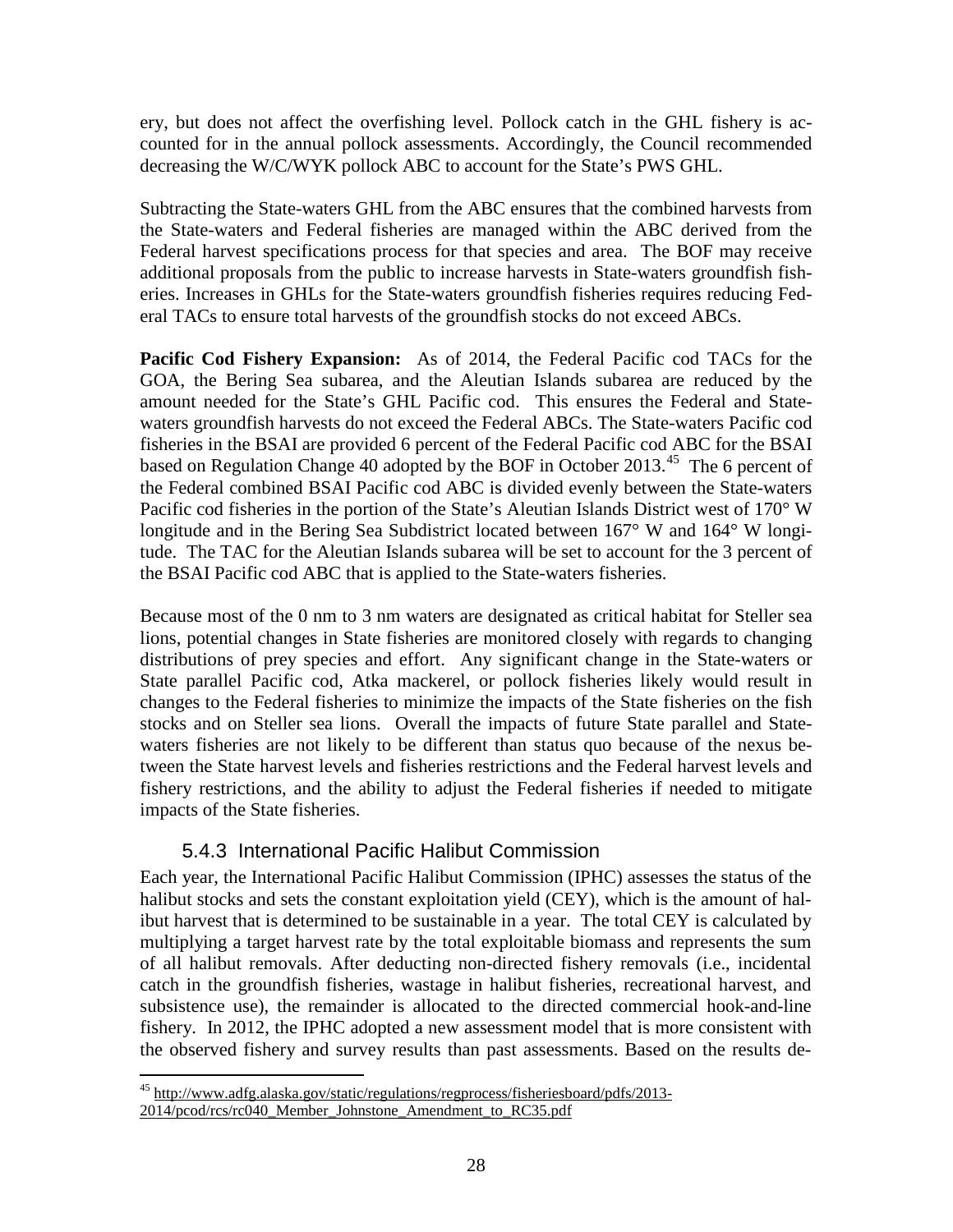<span id="page-30-0"></span> thought and commercial catch limits have been reduced. The CEY therefore takes into account the change in halibut abundance. rived from the new model, estimates of recent recruitment are lower than previously

 lion lb in 2013, and 23.7 million pounds in 2014. The IPHC Commissioners and their advisors convened at the IPHC Annual Meeting in Vancouver, Canada, on January  $26<sup>th</sup>$  dations, and stakeholder input, to set the catch limits for 2015. Commercial catch limits have steadily declined in recent years. Commercial catch limits were 49.7 million lb in 2010, 39.5 million lb in 2011, 31.9 million lb in 2012, 29.0 milthrough  $30<sup>th</sup>$ , 2015, to consider the most recent stock assessment, catch limit recommen-

 Each year, on behalf of the IPHC, NOAA publishes annual management measures in the *Federal Register* for the commercial and recreational Pacific halibut fisheries promulgated as regulations by the IPHC and approved by the Secretary of State. These actions enhance the conservation of Pacific halibut and further the goals and objectives of the North Pacific Fishery Management Council.

 CEY and existing fishery restrictions, including restrictions on halibut bycatch in the Overall the impacts of halibut catch in all fisheries are not likely to be different than was analyzed in the Harvest Specifications EIS because of the IPHC's process for setting the groundfish fisheries.

# 6 Future Actions

 Identification of actions likely to impact a resource component, or change the impacts of potential for a future action, individually or cumulatively, to cause a substantial change in formation that would require an SEIS in the future. This section provides a summary description of the reasonably foreseeable future actions that may affect the harvest specifications process and the impacts of the groundfish fisheries on the resources components analyzed in this EIS. Actions are understood to be human actions (e.g., a proposed rule to designate northern right whale critical habitat in the Pacific Ocean), as distinguished from natural events (e.g., an ecological regime shift). the harvest specifications process, allow decision-makers and the public to understand the the harvest specification process or represent significant new circumstances or new in-

 trawl bycatch management program. **GOA trawl bycatch management program:** NMFS and the Council are planning to prepare an EIS on a bycatch management program for trawl groundfish fisheries in the GOA. The proposed action would allocate exclusive harvesting privileges for target and bycatch species to participants in the GOA trawl groundfish fisheries. The program is intended to improve bycatch management in GOA trawl groundfish fisheries by providing management tools for vessels to control and reduce bycatch. The scope of the EIS would be to determine the impacts to the human environment resulting from the new

 Stevens Act requires that NMFS use the best available science to help managers set limits **Addressing uncertainty in the stock assessment model process:** The Magnuson-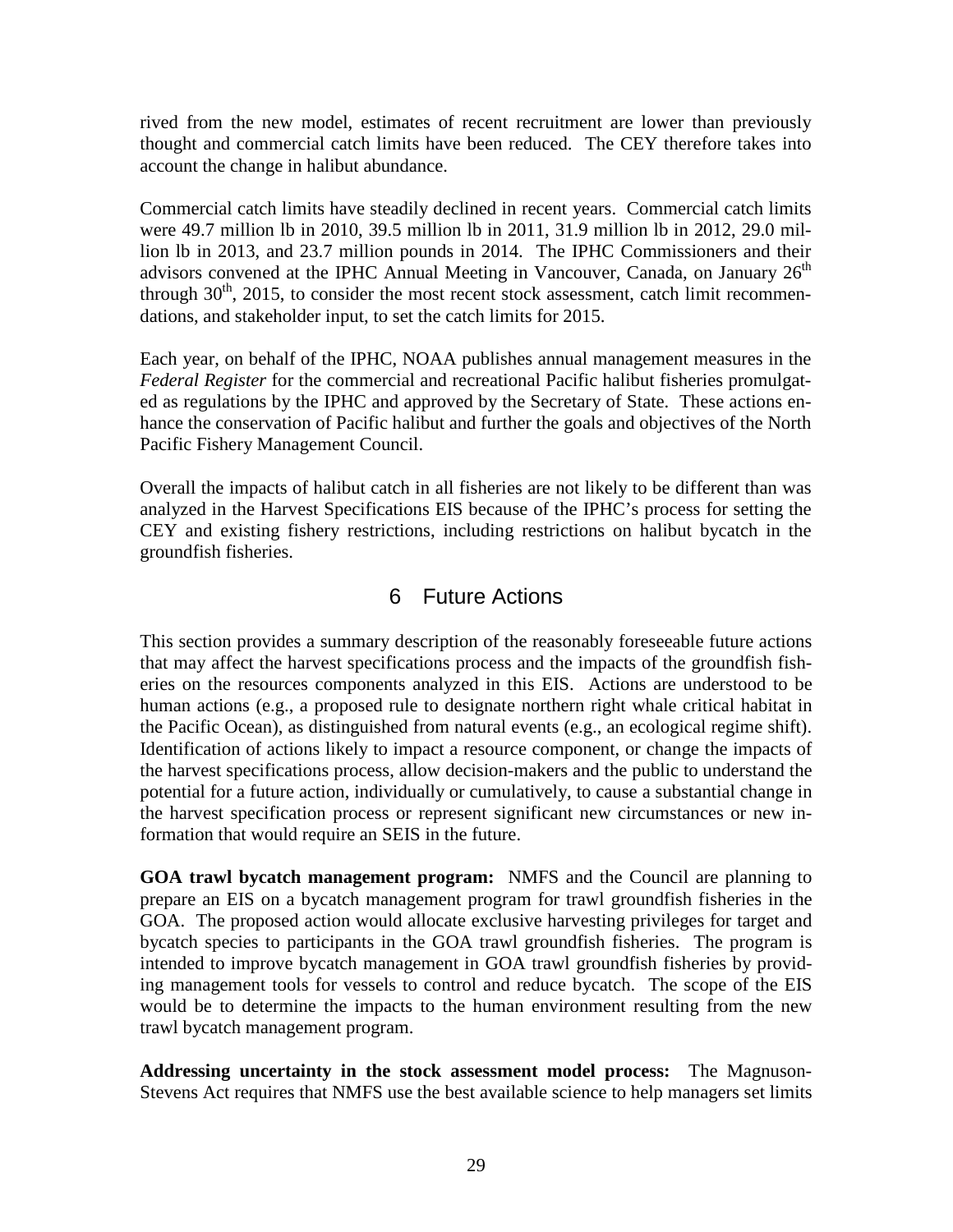ments and improve its models to quantify the uncertainty of the results. An Advance No- tice of Proposed Rulemaking (ANPR) on the National Standard 1 guidelines was pub-National Standard 1 guidelines.<sup>[46](#page-31-0)</sup> On January 20, 2015, NMFS published a proposed rule on fish catch and prevent overfishing. The Government Accountability Office recommended that the agency take steps to improve the quality of data used in stock assesslished May 3, 2012. This action provided the public with a formal opportunity to comment on the specific ideas mentioned in the ANPR, as well as any additional ideas and solutions that could improve provisions of the National Standard 1 Guidelines. Concurrently, several work groups (e.g., ABC Control Rules, Vulnerability Evaluations) have been created to produce reports on how to carry out the more technical components of the to revise national standards 1, 3, and 7 (80 FR 2786).

 **Programmatic Supplemental Environmental Impact Statement (PSEIS):** The Coun- view of the BSAI and GOA groundfish fisheries. The 2004 *Alaska Groundfish Fisheries*  sess how they are being implemented, and see whether changes are warranted. The Council is in a process of comprehensively evaluating the continuing vitality of its PSEIS in light of changing conditions. When the changes and the information is significantly cil developed its groundfish management policy in 2004, following a comprehensive re-*Programmatic Supplemental Environmental Impact Statement[47](#page-31-1)* evaluated the cumulative changes in the management of the groundfish fisheries since the implementation of the BSAI and GOA FMPs around 1980, and considered a broad array of policy-level programmatic alternatives. On the basis of the analysis, the Council adopted a management approach statement, and 9 policy goal statements, with 45 accompanying objectives. Once a year, the Council conducts a review of the management policy objectives to asdifferent in degree or in kind from the impacts previously considered, the Council and the agency will prepare a supplement to the PSEIS.

 **BSAI halibut PSC limits:** The Council is considering a range of actions to address hali- but PSC in the BSAI. The first action would reduce halibut PSC limits for trawl and halibut PSC limits in the BSAI. The objective for the action to reduce halibut PSC limits rected halibut fishery, and minimize bycatch to the extent practicable. The Council is turned to the sea sooner, thereby reducing halibut mortality. hook-and-line fisheries in the BSAI. The PSC limit reductions under consideration range from 10 percent to 35 percent for all trawl and hook-and-line vessels currently subject to is to improve halibut stock conditions, provide additional harvest opportunities in the discheduled to take final action to reduce halibut PSC limits in June 2015. The Council is also considering implementation of additional measures that allow halibut PSC to be re-

**BSAI salmon bycatch management:** The Council is considering measures that would change the management of Chinook and chum salmon PSC in the Bering Sea pollock fishery. Currently, Chinook and chum salmon PSC are managed under two different programs which create inefficiencies and do not allow the pollock fishery the flexibility to modify their harvest patterns and practices to effectively minimize both Chinook and chum salmon PSC. The Council is designing alternatives to make salmon PSC manage-

<span id="page-31-0"></span><sup>&</sup>lt;sup>46</sup> http://www.nmfs.noaa.gov/msa2007/vulnerability.htm

<span id="page-31-1"></span><sup>&</sup>lt;sup>47</sup> http://alaskafisheries.noaa.gov/sustainablefisheries/seis/intro.htm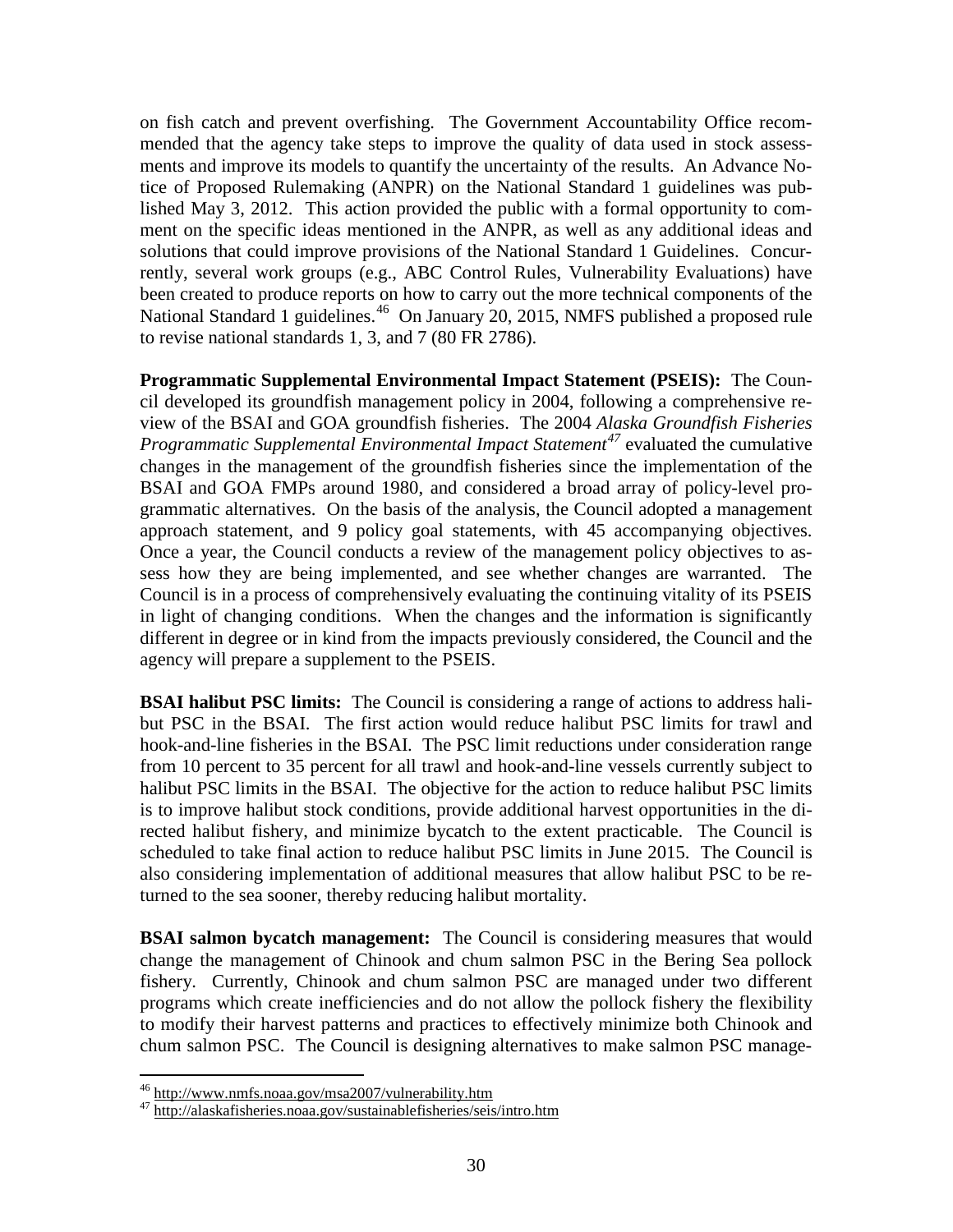<span id="page-32-0"></span>ment more effective, comprehensive, and efficient by providing opportunities for increased flexibility to respond to changing conditions and greater incentives to reduce bycatch of both salmon species. To address the chronic low returns of Chinook salmon, the alternatives also include improvements to further reduce Chinook salmon PSC. We expect the Council to take final action recommending revised management measures in 2015.

 **GOA skate MRAs:** At its December 2014 the Council voted to reduce the maximum retainable amount for skates in the GOA from 20 percent to 5 percent. The purpose of this action is to slow the harvest rate of skates and decrease the incentive for vessels to top off on skates by reducing the MRA to levels that more accurately reflect the intrinsic rate of incidental catch of skates in the GOA. NMFS is reviewing this action.

Grenadiers: In February 2014, the Council voted unanimously to recommend Amend- in the FMPs. The Council and NMFS recognized that adding grenadiers to the FMPs in fisheries' impact on grenadiers. Adding grenadiers to the EC category would allow for improved data collection and catch monitoring appropriate for grenadiers given their implement Amendments 100/91 (79 FR 27557, May 14, 2014). ments 100/91 to the FMPs to add grenadiers to the Ecosystem Component (EC) category the EC category would acknowledge their role in the ecosystem and limit the groundfish abundance, distribution, and catch. In May 2014, NMFS published a proposed rule to

# 7 Determination

relevant to environmental concerns and bearing on the proposed action or its impacts. After reviewing the information above and presented in the SAFE reports, I have determined that (1) the 2015/2016 harvest specifications, which were set according to the preferred harvest strategy, do not constitute a change in the action; and (2) the information presented does not indicate that there are significant new circumstances or information Additionally, the 2015/2016 harvest specifications will result in environmental impacts. within the scope of those analyzed and disclosed in the EIS. Therefore, supplemental NEPA documentation is not necessary to implement the 2015/2016 harvest specifications. Further, at this time, the available information does not indicate a need to prepare supplemental NEPA documentation for the 2016/2017 harvest specifications.

\_\_\_\_\_\_\_\_\_\_\_\_\_\_\_\_\_\_\_\_\_\_\_\_\_\_\_\_\_\_\_\_\_\_\_\_ \_\_\_\_\_\_\_\_\_\_\_\_\_\_\_\_\_\_

Regional Administrator Date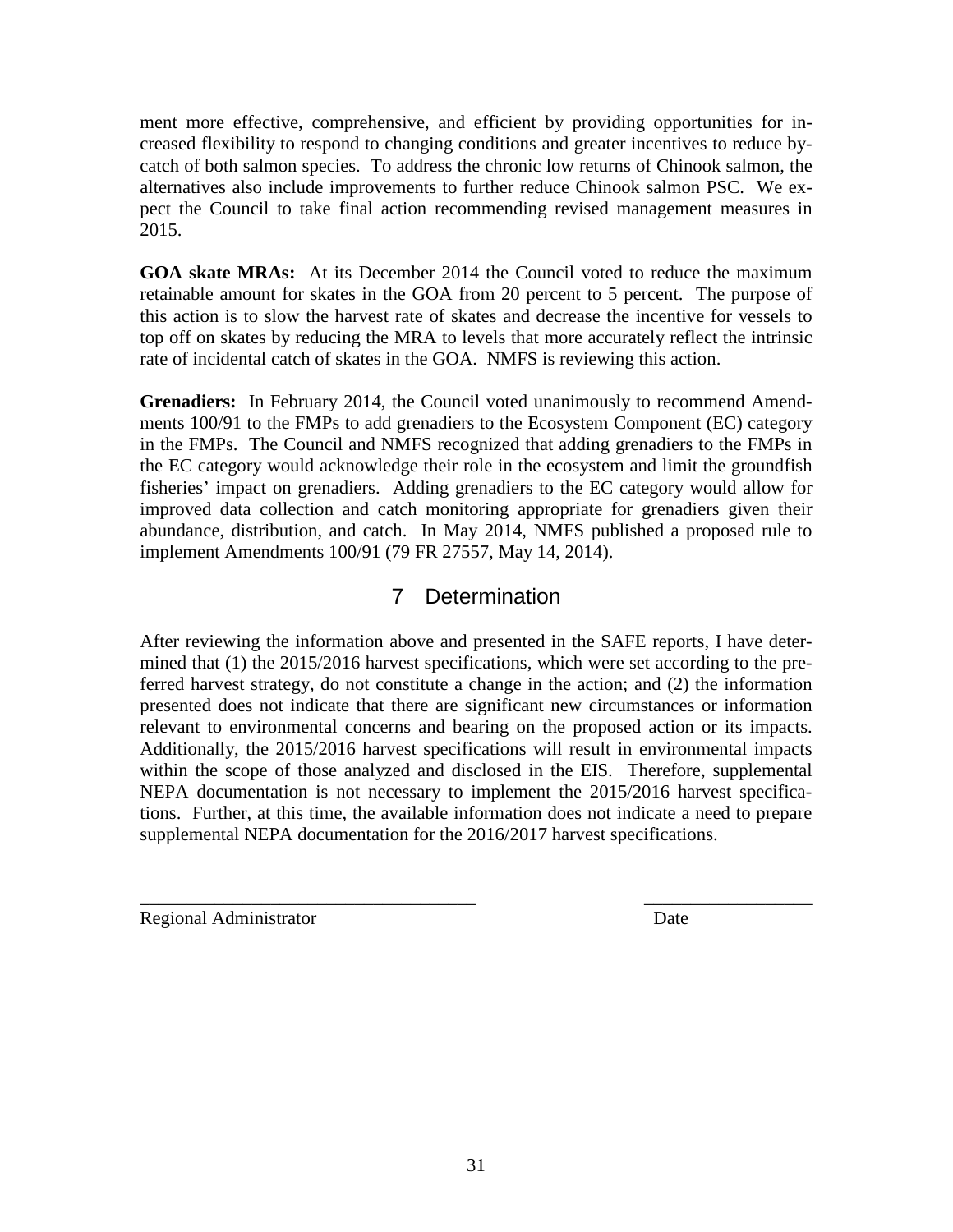#### 8 Preparers and Persons Consulted

#### *Preparers*

- <span id="page-33-0"></span> Gretchen Harrington, NEPA Coordinator, NMFS Alaska Region, Sustainable Fisheries Division, Juneau, Alaska.
- eries Division, Juneau, Alaska. Obren Davis, Fisheries Management Specialist, NMFS Alaska Region, Sustainable Fish-
- Sustainable Fisheries Division, Juneau, Alaska. Sustainable Fisheries Division, Juneau, Alaska. Ben Muse, Ph.D., Industry Economist, NMFS Alaska Region, Sustainable Fisheries Divi-Mary Furuness, Supervisory Resource Management Specialist, NMFS Alaska Region,
- sion, Juneau, Alaska.
- Rachel Baker, Supervisory Fishery Management Specialist, NMFS Alaska Region, Sustainable Fisheries Division, Juneau, Alaska.
- Brandee Gerke, Supervisory Fishery Management Specialist, NMFS Alaska Region, Sustainable Fisheries Division, Juneau, Alaska.
- Jeff Hartman, Fishery Management Specialist, NMFS Alaska Region, Sustainable Division, Juneau, Alaska.
- Kristin Mabry, Analyst, NMFS Alaska Region, Analytical Team, Juneau, Alaska.
- Julie Scheurer, Fishery Management Specialist, NMFS Alaska Region, Sustainable Division, Juneau, Alaska.

#### *Persons consulted*

- Maura Sullivan, J.D., Attorney Advisor, NOAA General Counsel, Alaska Region, Juneau, Alaska.
- Demian Schane, J.D., Attorney Advisor, NOAA General Counsel, Alaska Region, Juneau, Alaska.
- Fisheries Division, Juneau, Alaska. Glenn Merrill, Assistant Regional Administrator, NMFS Alaska Region, Sustainable
- Joe McCabe, Paralegal Specialist, NOAA General Counsel, Alaska Region, Juneau, Alaska.
- Sally Bibb, Branch Chief, NMFS Alaska Region, Sustainable Fisheries Division, Juneau, Alaska.